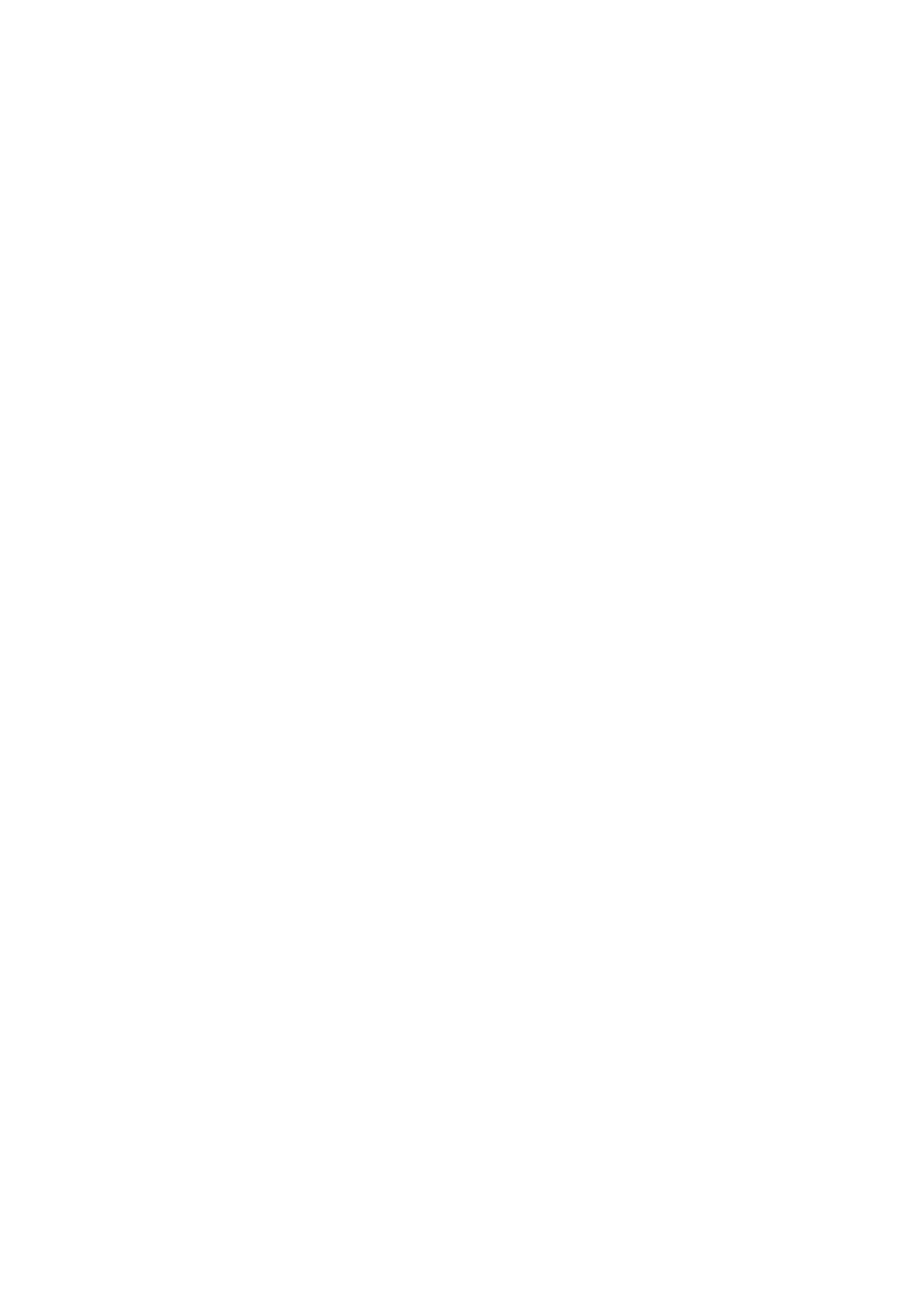# **CONTENTS**

| 1.    |                                                                                                 |
|-------|-------------------------------------------------------------------------------------------------|
| 1.1   |                                                                                                 |
| 1.2   |                                                                                                 |
| 1.3   |                                                                                                 |
| 1.4   |                                                                                                 |
| 1.5   |                                                                                                 |
| 1.6   | APPROACH OF THE COMMISSION FOR TRUE-UP FY 2014-15, DETERMINATION OF ARR & GENERATION TARIFF FOR |
|       |                                                                                                 |
| 1.7   |                                                                                                 |
| 2.    | SUMMARY OF TRUE UP PETITION OF FY 2014-15 & PROVISIONAL TRUE UP OF FY 2015-16 AND REVISED       |
|       |                                                                                                 |
| 2.1   |                                                                                                 |
| 3.    |                                                                                                 |
| 3.1   | OBJECTIONS OF STAKEHOLDERS, RESPONSE OF THE LICENSEE AND THE COMMISSION'S VIEWS  13             |
| 4.    |                                                                                                 |
| 4.1   |                                                                                                 |
| 4.2   |                                                                                                 |
| 4.2.1 |                                                                                                 |
| 4.2.2 |                                                                                                 |
| 4.2.3 |                                                                                                 |
| 4.2.4 |                                                                                                 |
| 4.2.5 |                                                                                                 |
| 4.2.6 |                                                                                                 |
| 4.2.7 |                                                                                                 |
| 4.2.8 |                                                                                                 |
| 5.    |                                                                                                 |
| 5.1   |                                                                                                 |
| 5.2   |                                                                                                 |
| 5.3   |                                                                                                 |
| 5.4   |                                                                                                 |
| 5.5   |                                                                                                 |
| 5.6   |                                                                                                 |
| 5.7   |                                                                                                 |
| 5.8   |                                                                                                 |
| 5.9   |                                                                                                 |
| 5.10  |                                                                                                 |
| 6.    |                                                                                                 |
| 6.1   |                                                                                                 |
|       |                                                                                                 |
|       |                                                                                                 |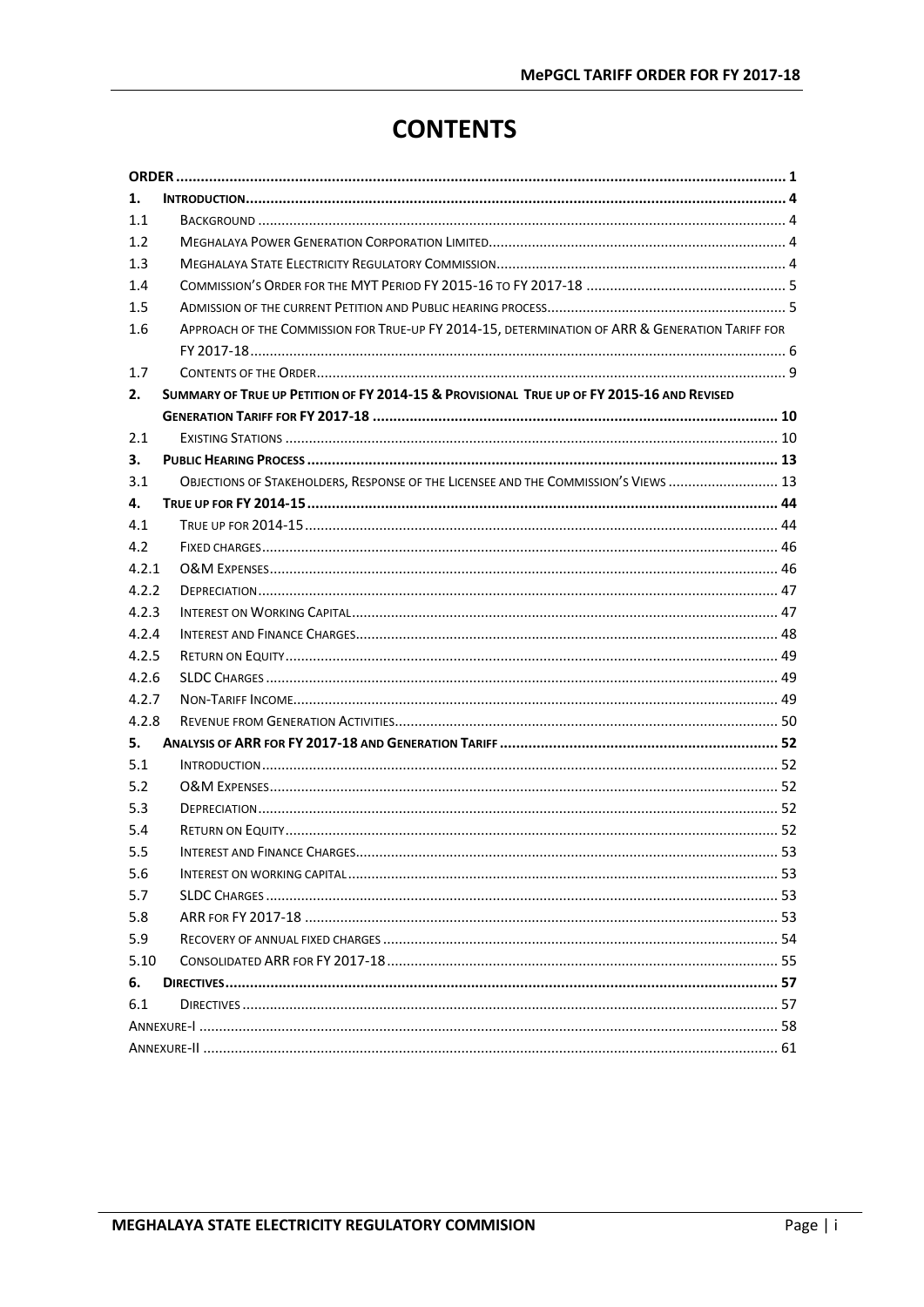# **List of Tables**

| TABLE 4.1: SUMMARY OF ANNUAL FIXED CHARGES (PROVISIONALLY APPROVED VIS A VIS ACTUAL) FY 2014-15  45 |
|-----------------------------------------------------------------------------------------------------|
|                                                                                                     |
|                                                                                                     |
|                                                                                                     |
| TABLE 4.5: SUMMARY OF ARR FOR TRUE UP OF FY 2014-15 CONSIDERED BY THE COMMISSION (RS. CRORE) 50     |
|                                                                                                     |
|                                                                                                     |
|                                                                                                     |
|                                                                                                     |
|                                                                                                     |
| TABLE 5.6: CONSOLIDATED ARR FOR MEPGCL OLD PROJECTS AND MLHEP FOR THE FY 2017-18 APPROVED  56       |
|                                                                                                     |
|                                                                                                     |

-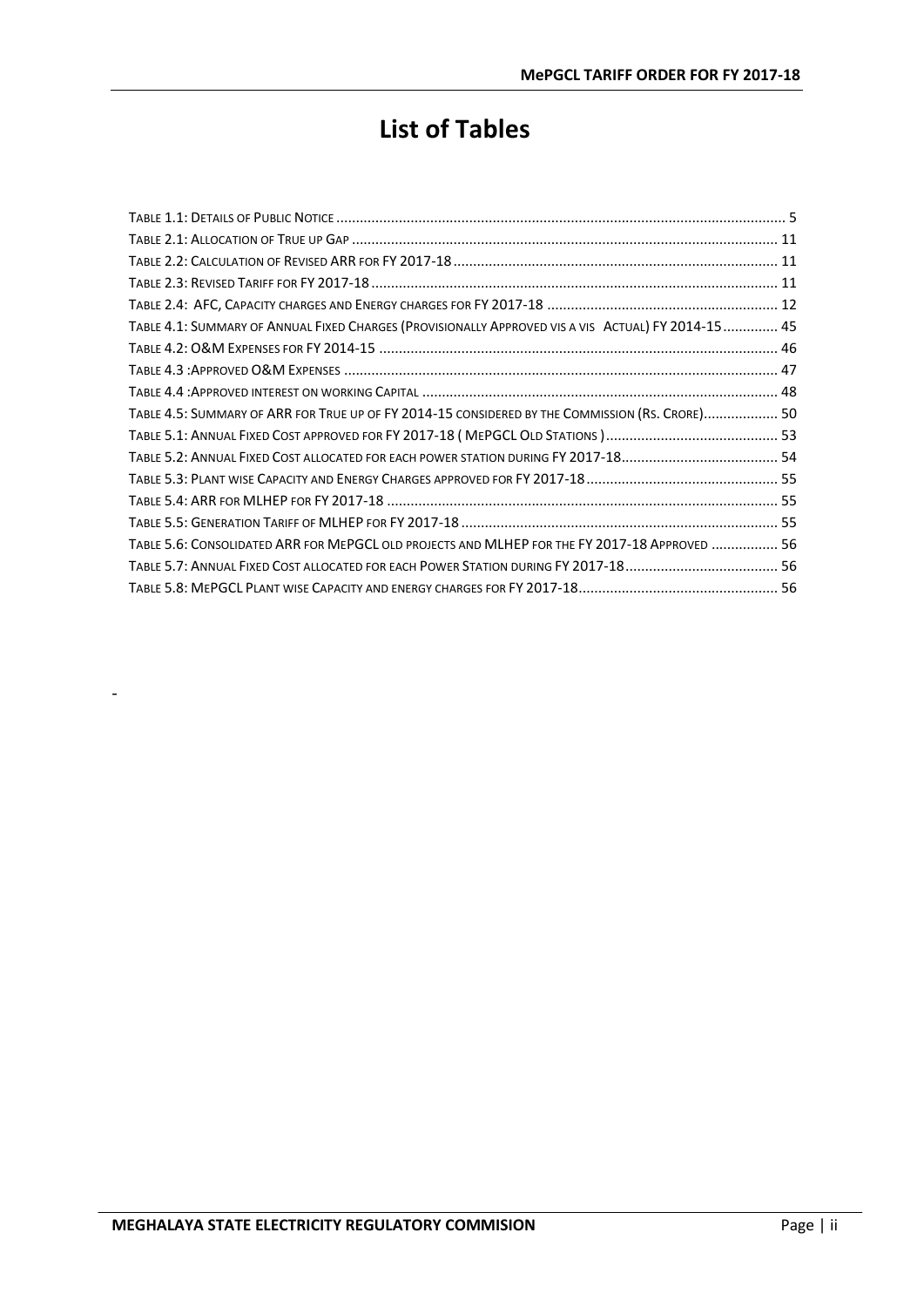# **Abbreviations**

| A&G           | <b>Administration &amp; General</b>              |
|---------------|--------------------------------------------------|
| <b>ARR</b>    | Aggregate Revenue Requirement                    |
| <b>APTEL</b>  | <b>Appellate Tribunal For Electricity</b>        |
| <b>CAGR</b>   | <b>Compound Annual Growth Rate</b>               |
| CD            | <b>Contract Demand</b>                           |
| <b>CERC</b>   | <b>Central Electricity Regulatory Commission</b> |
| CGS           | <b>Central Generating Stations</b>               |
| CoS           | Cost of Supply                                   |
| <b>CWIP</b>   | <b>Capital Work In Progress</b>                  |
| <b>DE</b>     | Debt Equity                                      |
| <b>EHT</b>    | <b>Extra High Tension</b>                        |
| <b>NER</b>    | North Eastern Region                             |
| <b>FY</b>     | <b>Financial Year</b>                            |
| <b>GFA</b>    | <b>Gross Fixed Assets</b>                        |
| НT            | <b>High Tension</b>                              |
| KV            | Kilo Volt                                        |
| <b>KVA</b>    | Kilo Volt Amps                                   |
| <b>KW</b>     | Kilo Watt                                        |
| kWh           | kilo Watt hour                                   |
| LNG           | <b>Liquefied Natural Gas</b>                     |
| LT            | Low Tension                                      |
| <b>MVA</b>    | <b>Million Volt Amps</b>                         |
| <b>MW</b>     | Mega Watt                                        |
| PLR           | Prime Lending Rate                               |
| <b>MePGCL</b> | Meghalaya Power Generation Corporation Limited   |
| <b>MePDCL</b> | Meghalaya Power Distribution Corporation Limited |
| <b>MePTCL</b> | Meghalaya Power Transmission Corporation Limited |
| CoD           | <b>Commercial Operation Date</b>                 |
| <b>MSERC</b>  | Meghalaya Electricity Regulatory Commission      |
| <b>SLDC</b>   | <b>State Load Despatch Centre</b>                |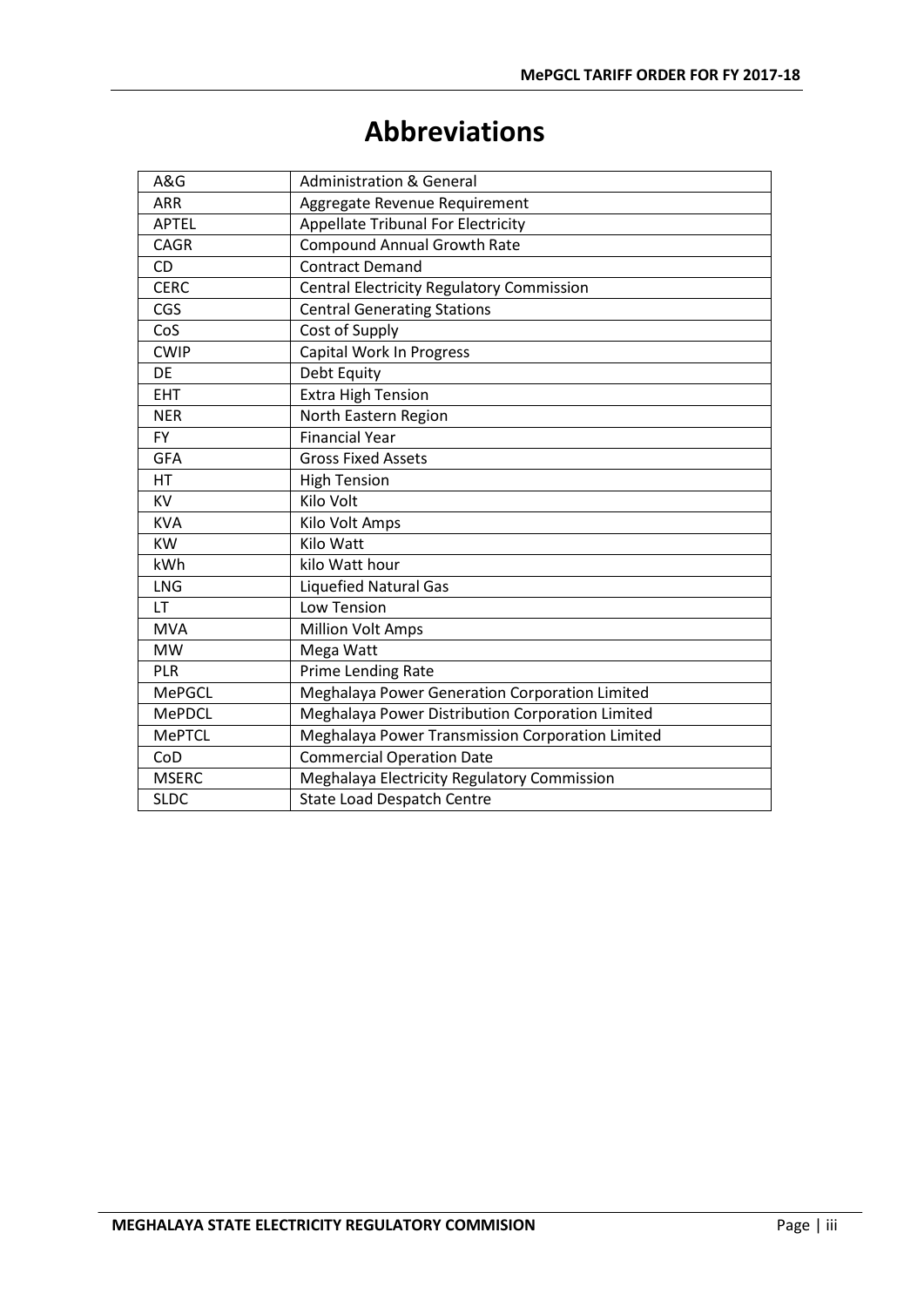#### **MEGHALAYA STATE ELECTRICITY REGULATORY COMMISSION**

### **1st Floor (Front Block Left Wing), New Administrative Building Lower Lachumiere, Shillong – 793001 East Khasi Hills District, Meghalaya**

#### **In the matter of:**

Petition for Truing-up of FY 2014-15 and Determination of ARR and Generation Tariff for FY 2017-18 for the Meghalaya Power Generation Corporation Limited (MePGCL) for old plants, Sonapani and MLHEP.

#### **AND**

Meghalaya Power Generation Corporation Limited - **Petitioner** (Herein after referred to as MePGCL)

#### **Coram**

**WMS Pariat, IAS, (Retd)**

#### **Chairman**

#### **ORDER**

#### **Date of Order: 31.03.2017**

- <span id="page-5-0"></span>1. The Meghalaya Power Generation Corporation Limited (hereinafter referred to as MePGCL) is a generating company engaged in the business of generation of electricity in the state of Meghalaya.
- 2. MePGCL has filed the petition on 16.01.2017 under the MSERC (Multi Year Tariff) Regulations 2014 and under section 62 read with section 86 of the Electricity Act 2003. Section 64(1) read with Section 61 and 62 of the Electricity Act, 2003 (hereinafter referred to as "Act") requires Generation Company to file an application for determination of tariff before the Appropriate Commission in such manner and along with such fee as may be specified by the Appropriate Commission through Regulations.
- 3. In compliance with Electricity Act 2003 the Commission had notified MSERC (Conduct of Business) Regulations 2007 and MSERC (Multi Year Tariff) Regulations 2014. These regulations cover the procedure for filing the tariff application, methodology for determining the tariff and recovery of charges as approved by the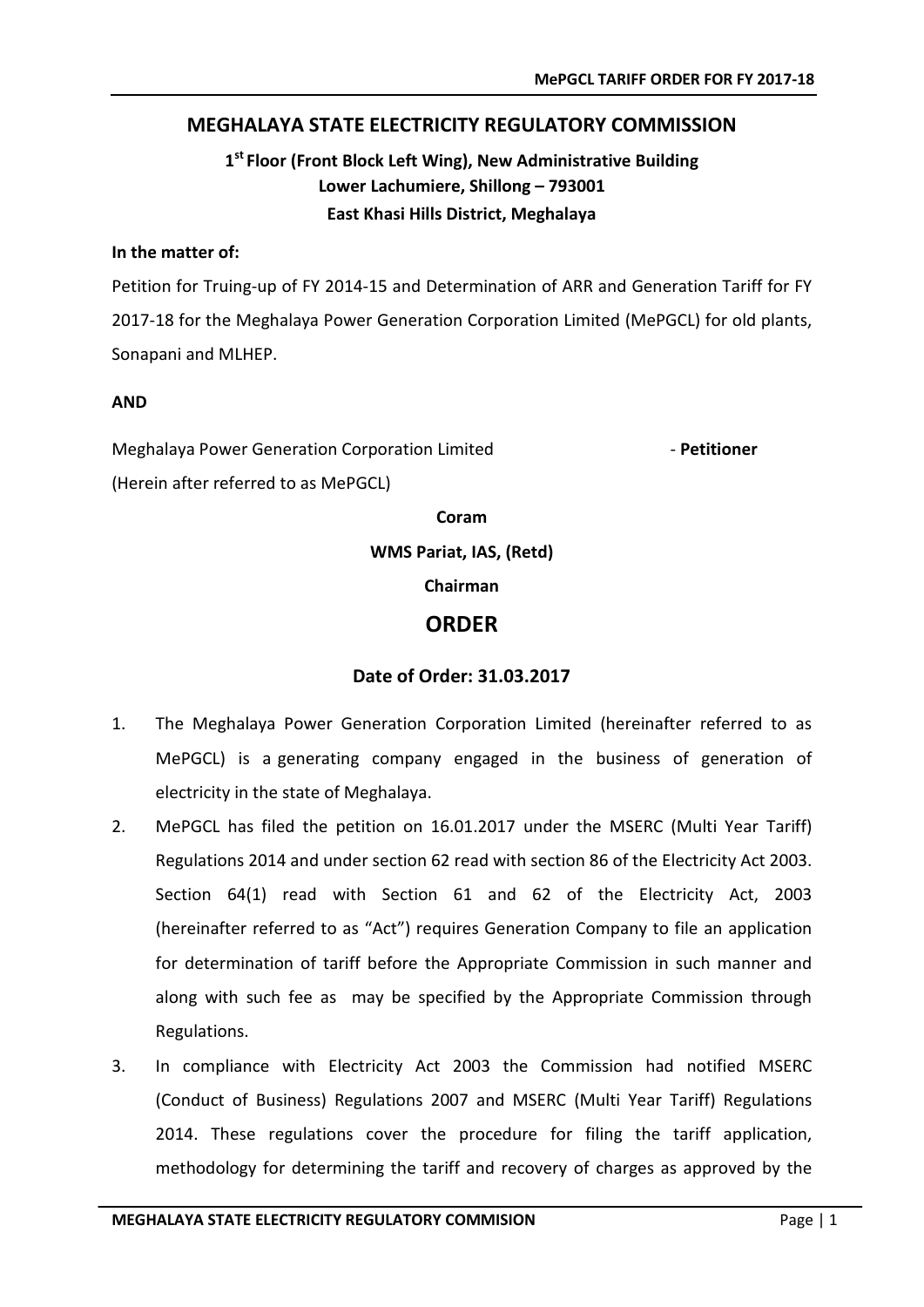Commission from the beneficiaries. However, for True up of period prior to 2015-16 the Tariff Regulation 2011 shall be applicable.

- 4. In exercise of the powers vested under section 62(1) read with section 62(3) and section 64 (3)(a) of the Electricity Act 2003 and MSERC MYT Regulations, 2014 (hereinafter referred to as Tariff Regulations), Tariff Regulations 2011 (for the purpose of True up of period prior to FY 2014-15) and other enabling provisions in this behalf the Commission issues this order for approval of the ARR and determination of Generation Tariff for FY 2017-18 for Generation of Electricity in the State of Meghalaya.
- 5. Tariff Regulations specify that the Generation licensee shall file ARR and Tariff Petition in all aspects along with requisite fee as specified in Commission's Fees, Fines and Charges Regulations on or before 30th November of the following year. The MePGCL has filed the ARR and Tariff Petition for the FY 2017-18 on 16.01.2017. The Commission having admitted the petition, took-up analysis.
- 6. Regulation 21 of the Tariff Regulations, 2014 provides for giving adequate opportunity to all stakeholders and general public for making suggestions/ objections on the Tariff Petition as mandated under section 64(3) of the Electricity Act 2003. Accordingly the Commission directed MePGCL to publish the ARR for FY 2017- 18 in an abridged form as public notice in the news papers having wide circulation in the state inviting suggestions/objections on the Tariff Petition.
- 7. Accordingly, MePGCL has published the Tariff Petition in the abridged form as public notice in various news papers and the Tariff petition was also placed on the website of MePGCL. The last date of submission of suggestions/objections was fixed as 08.03.2017. However, the Commission has considered all the objections received up to the date of public hearing i.e., 08.03.2017.
- 8. The Commission in order to ensure transparency in the process of Tariff determination and for providing proper opportunity to all stakeholders and general public for making suggestions/objections on the Tariff petition and for convenience of the consumers and general public across the state, decided to hold the public hearing at the headquarters of the State. Accordingly the Commission held public hearing at Shillong on 8<sup>th</sup> March 2017.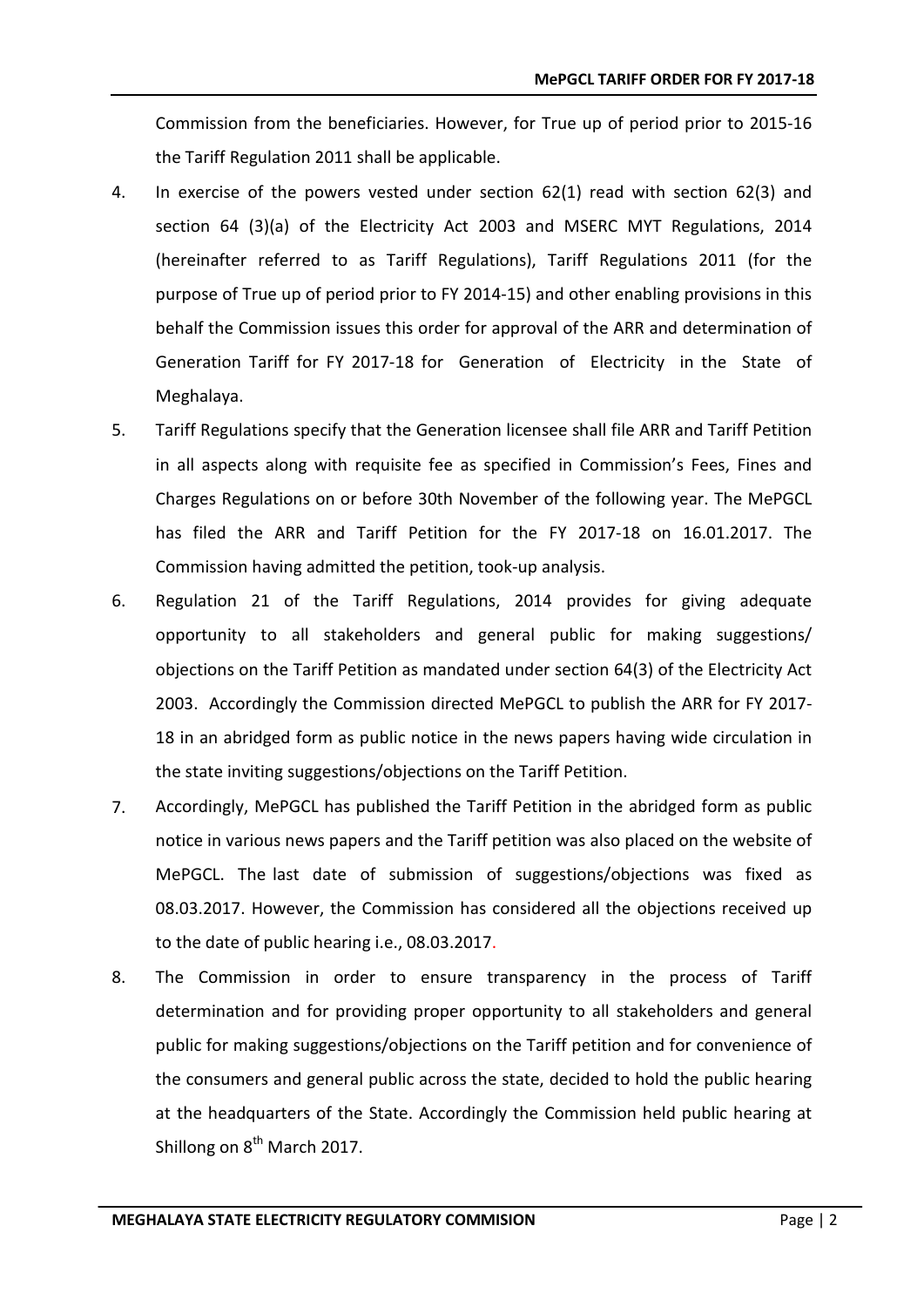- 9. The proposal of MePGCL was also placed before the State Advisory Committee in its meeting held on 27.01.2017 and various aspects of the Petition were discussed by the committee. The Commission took the advise of the State Advisory Committee on the ARR and Tariff Petition of MePGCL for the FY 2017-18 during the meeting of the committee. The recorded note of proceedings is attached.
- 10. The Commission took into consideration the facts presented by the MePGCL in its Petition and subsequent various filings, the suggestions/objections received from stakeholders, consumer organizations, general public and State Advisory Committee and response of the MePGCL to those suggestions/objections.
- 11. The Commission taking into consideration all the facts which came up during the public hearing and meeting of the State Advisory Committee, has approved the True up for FY 2014-15 and Tariff for FY 2017-18.
- 12. The Commission has reviewed the directives issued in the earlier Tariff orders for FY 2010-11 to FY 2016-17 and noted that some of the directives are complied with and some are partially attended. The Commission has dropped the directives complied with and the remaining directives are consolidated and fresh directives are added. The MePGCL should ensure implementation of the Order from the effective date after

issuance of a public notice, in such a font size which is clearly visible in two daily newspapers having wide circulation in the state within a week and compliance of the same shall be submitted to the Commission.

This Order shall be effective from 1<sup>st</sup> April, 2017 and shall remain in force till 31<sup>st</sup> **March, 2018 or till the next Tariff Order is issued by the Commission.**

> W.M.S. Pariat **Chairman**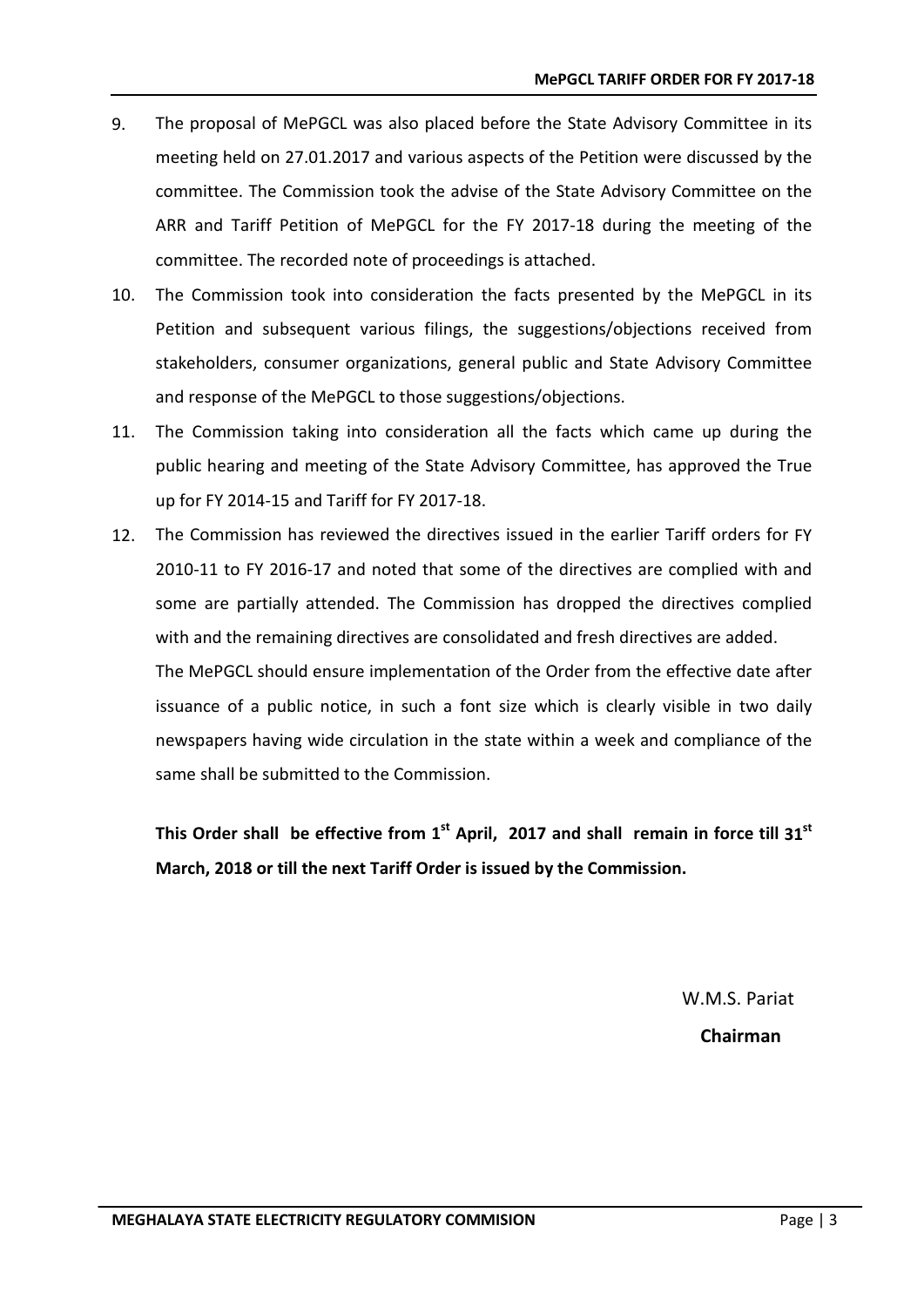# **1. Introduction**

#### <span id="page-8-1"></span><span id="page-8-0"></span>**1.1 Background**

The Meghalaya Power Generation Corporation Limited (hereinafter referred to as MePGCL or Petitioner) has filed its Petition on 16.01.2017 under section 62 of the Electricity Act 2003, read with Meghalaya State Electricity Regulatory Commission (MYT) Regulations, 2014 for true up of business for FY 2014-15 and determination of Aggregate Revenue Requirement and Generation Tariff for FY 2017-18.

The Commission has admitted the Petition on 17.01.2017.

#### <span id="page-8-2"></span>**1.2 Meghalaya Power Generation Corporation Limited**

The Government of Meghalaya restructured the Meghalaya State Electricity Board with effect from  $31<sup>st</sup>$  March, 2010 into in four successor entities for the Generation, Transmission and Distribution businesses.

- 1. Generation: Meghalaya Power Generation Corporation Ltd (MePGCL)
- 2. Transmission: Meghalaya Power Transmission Corporation Ltd (MePTCL)
- 3. Distribution: Meghalaya Power Distribution Corporation Ltd (MePDCL)
- 4. Meghalaya Energy Corporation Limited (MeECL), a holding company.

The Government of Meghalaya issued further notification on 29  $P^*$ April, 2015 notifying the revised statement of assets and liabilities as on  $1<sup>st</sup>$  April, 2012 to be vested in Meghalaya Energy Corporation Limited. As per the said notification issued by the Government of Meghalaya, a separate corporation "Meghalaya Power Generation Corporation Limited" (MePGCL) was incorporated for undertaking Generation Business.

#### <span id="page-8-3"></span>**1.3 Meghalaya State Electricity Regulatory Commission**

Meghalaya State Electricity Regulatory Commission (hereinafter referred to as "MSERC" or the Commission )independent statutory body constituted under the provisions of the Electricity Regulatory Commission (ERC) Act, 1998, which was superseded by Electricity Act (EA), 2003. The Commission is vested with the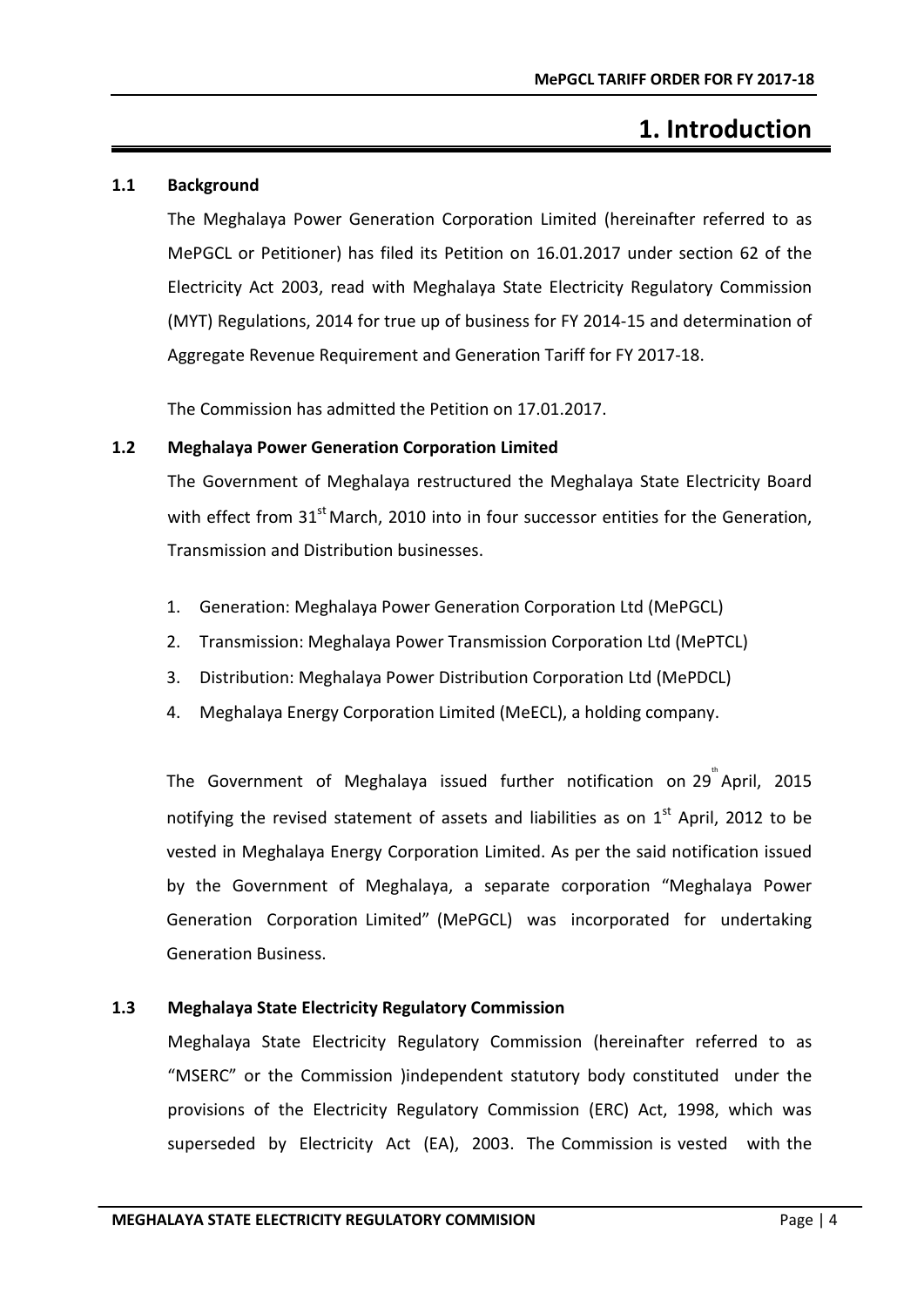authority of regulating the power sector in the state inter alia including determination of tariff for electricity consumers. The MSERC has notified the terms and conditions for determination of tariff regulations on multi year basis which gives the procedure and requirement of filing of the ARR for ensuing year. Similarly, the Commission has also notified MSERC (Terms and Conditions for Determination of Tariff for Generation from Renewable Energy Sources) Regulations, 2014.

#### <span id="page-9-0"></span>**1.4 Commission's Order for the MYT Period FY 2015-16 to FY 2017-18**

MePGCL filed its petition under Multiyear tariff frame work for the FY 2015-16 to FY 2017-18 on 02.01.2015, in accordance with the Meghalaya State Electricity Regulatory Commission (Multiyear Tariff Frame Work) Regulations, 2014, notified by MSERC. The Commission approved the ARR for the MYT period FY 2015-16 to FY 2017-18 in its Order dated 30.03.2015.

#### <span id="page-9-1"></span>**1.5 Admission of the current Petition and Public hearing process**

The MePGCL has submitted the current Petition for True up for FY 2014-15 and of Provisional true up of FY 2015-16 and Aggregate Revenue Requirement (ARR) for FY 2017-18 and determination of Tariff for FY 2017-18. The Commission undertook the technical validation of the Petition and admitted the Petition on 17.01.2017.

Regulation 19 of the Tariff Regulations, 2014 provides for giving adequate opportunity to all stakeholders and general public for making suggestions/ objections on the Tariff Petition as mandated under section 64(3) of the Electricity Act 2003. In the admission order the Commission has directed the generating company to publish a notice in leading newspapers widely circulated in the State seeking comments from general public and other stakeholders. MePGCL has published the Notice in the following newspapers and sought comments within 30 days from the general public.

<span id="page-9-2"></span>

| Name of the Newspapers | Date of Publication     | Languages |
|------------------------|-------------------------|-----------|
| The Shillong Times     | 26.01.2017 & 28.01.2017 | English   |
| U Nongsain Hima        | 26.01.2017 & 28.01.2017 | Khasi     |
| Salentini Janera       | 28.01.2017 & 29.01.2017 | Garo      |

#### **Table 1.1: Details of Public Notice**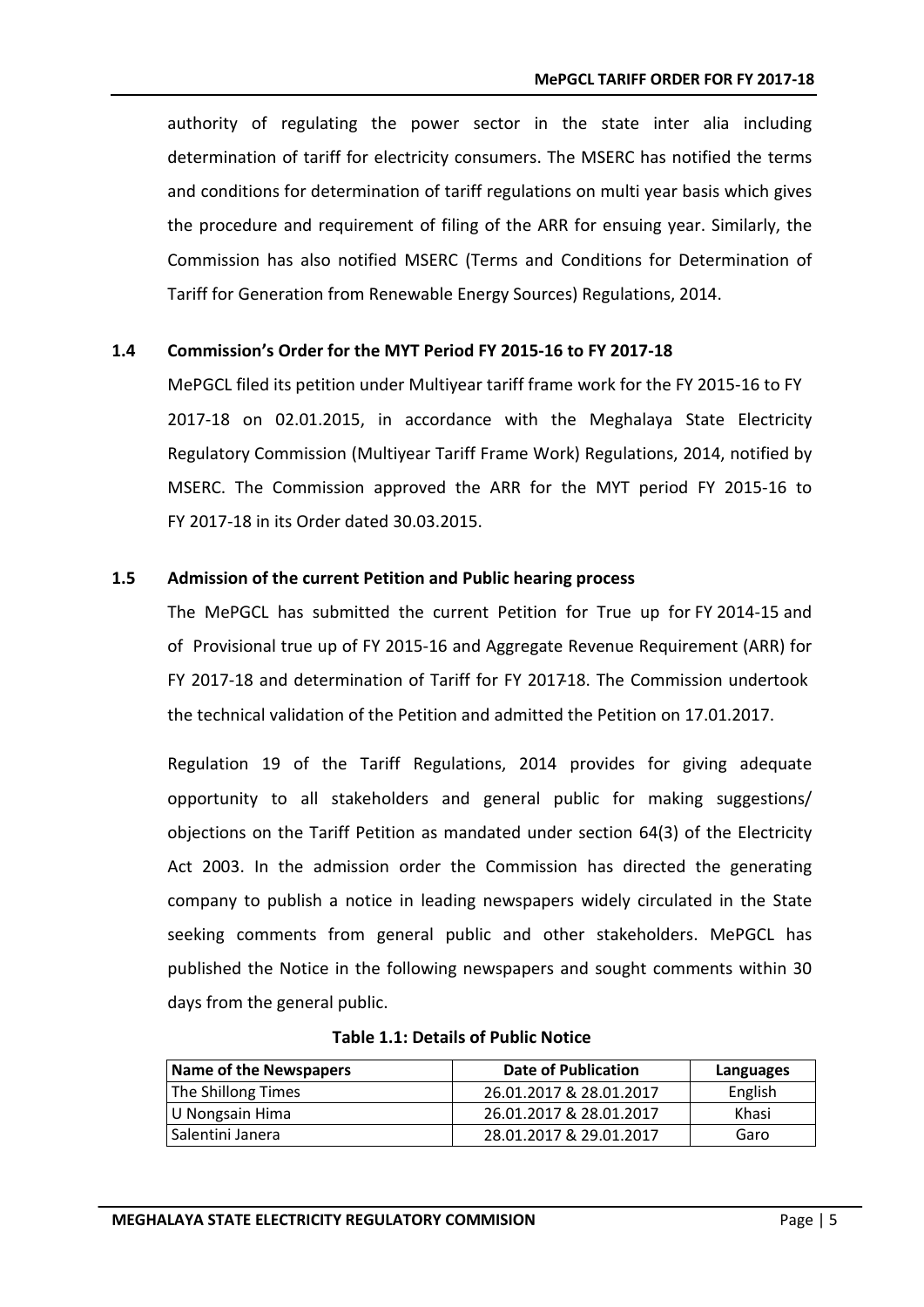The Petitioner has also placed the public notice and the Petition on the website [\(www.meecl.nic.in\)](http://www.meecl.nic.in) for inviting objections and suggestions on its Petition. The interested parties/stakeholders were asked to file their objections/suggestions on the Petition within 30 days of publication of notice.

The Commission received only one objection/suggestion from industrial consumer's organisation. The Commission examined the objections/suggestions received and sent it to MePGCL for their response. The Commission also fixed the date for public hearing on MePGCL's petition to be held on  $8<sup>th</sup>$  March 2017. The Commission also informed the objectors to take part in the public hearing process for presenting their views in person before the Commission through public notice published in the leading newspapers on 27.01.2017 & 30.01.2017. The hearing was conducted at the Commission's office in Shillong as scheduled. The Commission also held meeting with State Advisory Committee. Proceedings of the meeting are given in **Annexure-I**. The Commission also considered objection received through the State Advisory Committee.

A short note on the main issues raised by the objector in the written submissions and also in the public hearing along with response of MePGCL and the Commission's views on the response are briefly given in Chapter -3.

### <span id="page-10-0"></span>**1.6 Approach of the Commission for True-up FY 2014-15, determination of ARR & Generation Tariff for FY 2017-18**

As per the Regulations the licensee shall file the petition for true up of business by 30<sup>th</sup> November of the following year along with audited financial statements and C&AG certificate. The MePGCL has filed its petition on 30.11.2016 with true up exercise along with audited accounts for FY 2014-15 which are yet to be audited by C&AG. However, the Commission in compliance of APTEL judgment had considered the petition of MePGCL. The MePGCL has submitted C &AG audit report for the FY 2013-14 on 20.1.2017 along with the statutory auditor's report for the FY 2014-15 It is mentioned therein that the C&AG report for FY 2014-15 will be submitted as and when received from C & AG.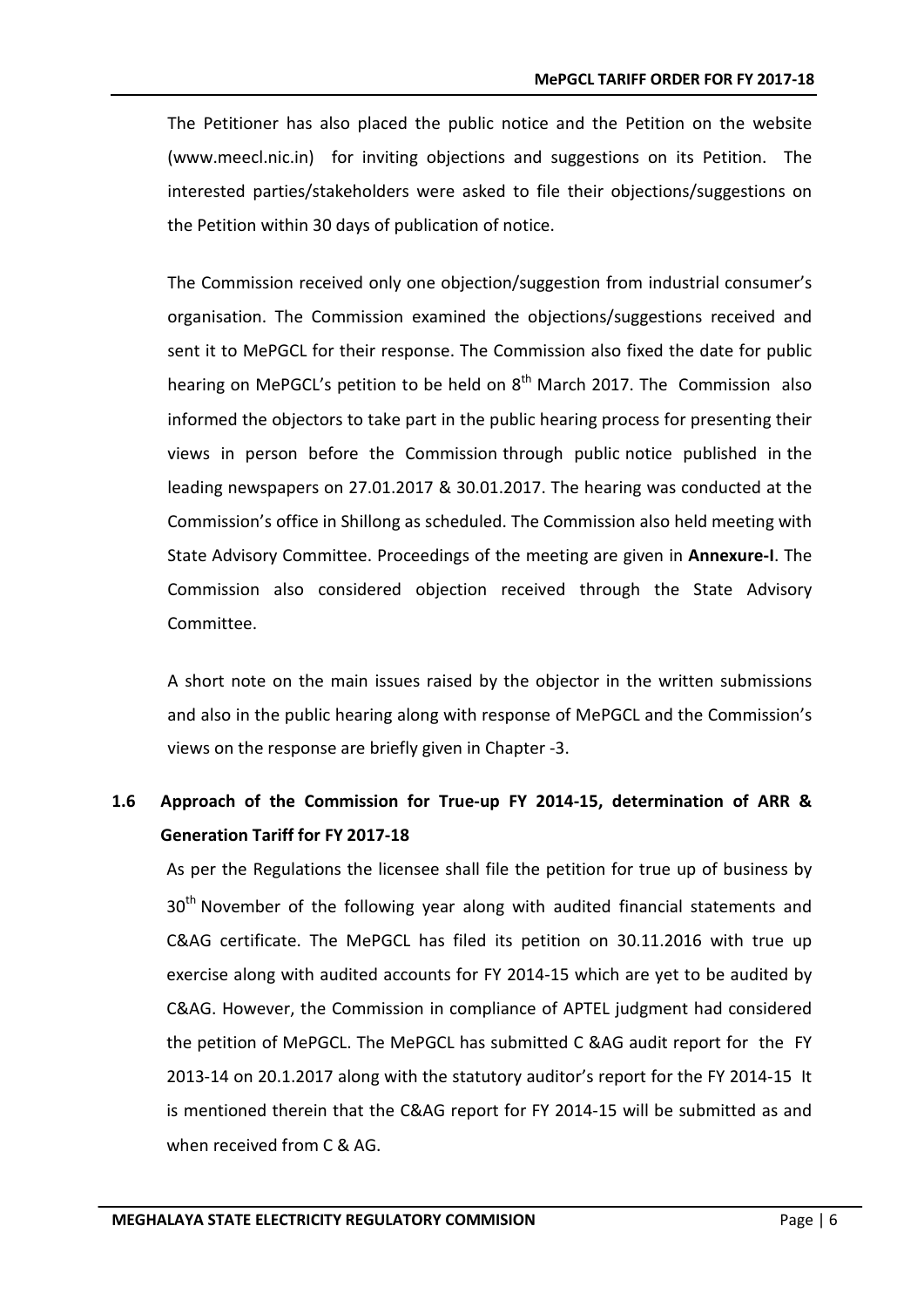The Commission would like to make it clear the implications of the Regulations that the true up exercise without the C&AG audit report shall be interim approval only, subject to readjustment of revenue gap/surplus after filing of the petition along with C&AG reports. Similarly, without audited C&AG reports of FY 2014-15, it would only be treated as Provisional and the same shall be subject to corrections on filing of the audited accounts by C & AG.

#### **Adjustment of gap/surplus**

In the present orders, the true up Orders passed by the Commission for the FY 2014- 15 shall be interim approvals subject to readjustment after filing of audited accounts certified by C&AG. The adjustment of Gap/surplus in FY 2017-18 considered by the Commission to avoid carrying Cost for possible delay.

#### **Performance**

The Commission observed that the actual performance of MePGCL is not as per the designed energy. Accordingly, the charges are determined on projected energy and gap/surplus needs to be apportioned as per the efficiency of the MePGCL.

#### **Mid – term Review and provisional True up for FY 2015-16.**

The Commission Considers that, as per the Regulation 4(2) (a) to (c) Multi Year Tariff Regulation 2014, midterm Review of the Business plan shall be sought by the licensee through an application filed three 3 months prior to the filing of petition for truing up of Second year of the control period ( 2016-17) and the tariff determination for the third year of the control period. In this case the licensee has not filed petition (3) three months before and hence midterm Review is not considered. Provisional true up for FY 2015-16 without audited accounts is also not considered.

#### **Return on Equity**

The Government of Meghalaya has communicated revised and fourth amendment allocating the assets and liabilities among the unbundled utilities vide orders dated 29.04.2015. The generation, transmission and distribution corporations shall adopt those allocations in the respective corporations books for claiming of return on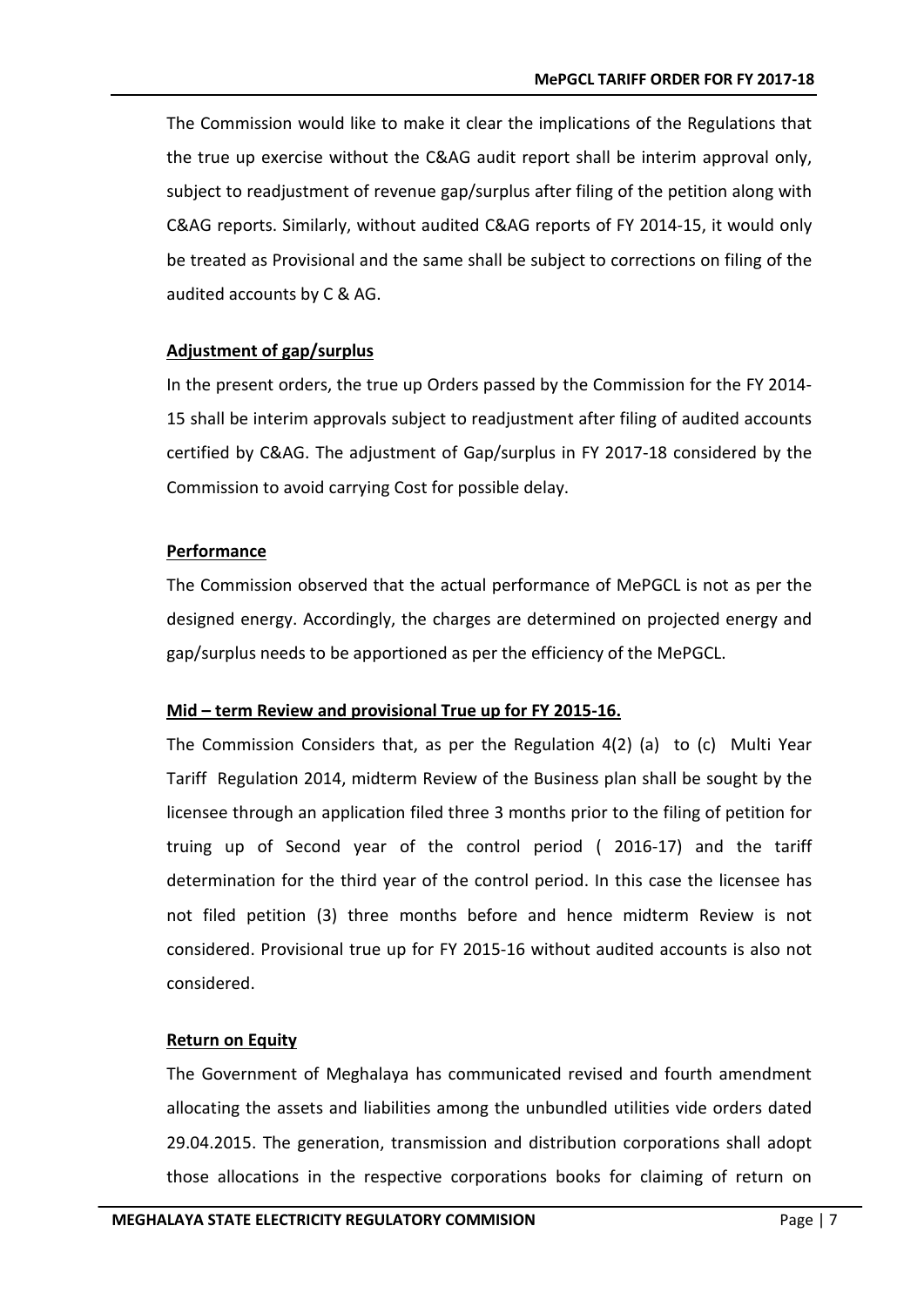equity in accordance with the Regulations and judgement made by Hon'ble APTEL in similar matters. After the process of Government of Meghalaya allocation of equity, the return on equity shall be computed for arriving at the ARR and tariff. Till such time equity available in the books of Accounts shall be considered for the three corporations and return on equity shall be allowed for tariff, as per Regulation 29 and 31.

#### **Capital cost and Depreciation**

The Commission considers opening GFA of three corporations as per the balance sheet and depreciation allowed after deducting grants and contributions value as per the Regulations after prudence check. The Commission has provisionally approved Tariff for Project MLHEP Leshka as considered in its interim Tariff Order subject to adjustments after the compliance of directives given by the Commission in this regard to MePGCL.

#### **Interest and Finance charges**

The Commission has considered loans borrowed for capital works and interest charges allowed on average rate of total outstanding loans for arriving at the ARR on the basis of the approved capital cost including Units-I, II & III of Leshka in accordance with the interim Tariff Order of Leshka.

#### **ARR and Tariff**

The Commission keeping in view the interest of consumers/stakeholders after prudence check has considered the true up for FY 2014-15 and determination of ARR and Generation tariff for FY 2017-18. The Commission allows admissible claim while ensuring sustainable operations by the utilities as per the Regulations approved in the Multi Year Tariff Regulations, 2014. The sustainability of the utility is important so as to serve its consumers by supplying reliable power at affordable rates.

Earlier Commission had approved the Capital Cost of MLHEP (Leshka). Based on the approval of the Capital Cost, the Commission has considered the true-up of the business for FY 2013-14 and FY 2014-15.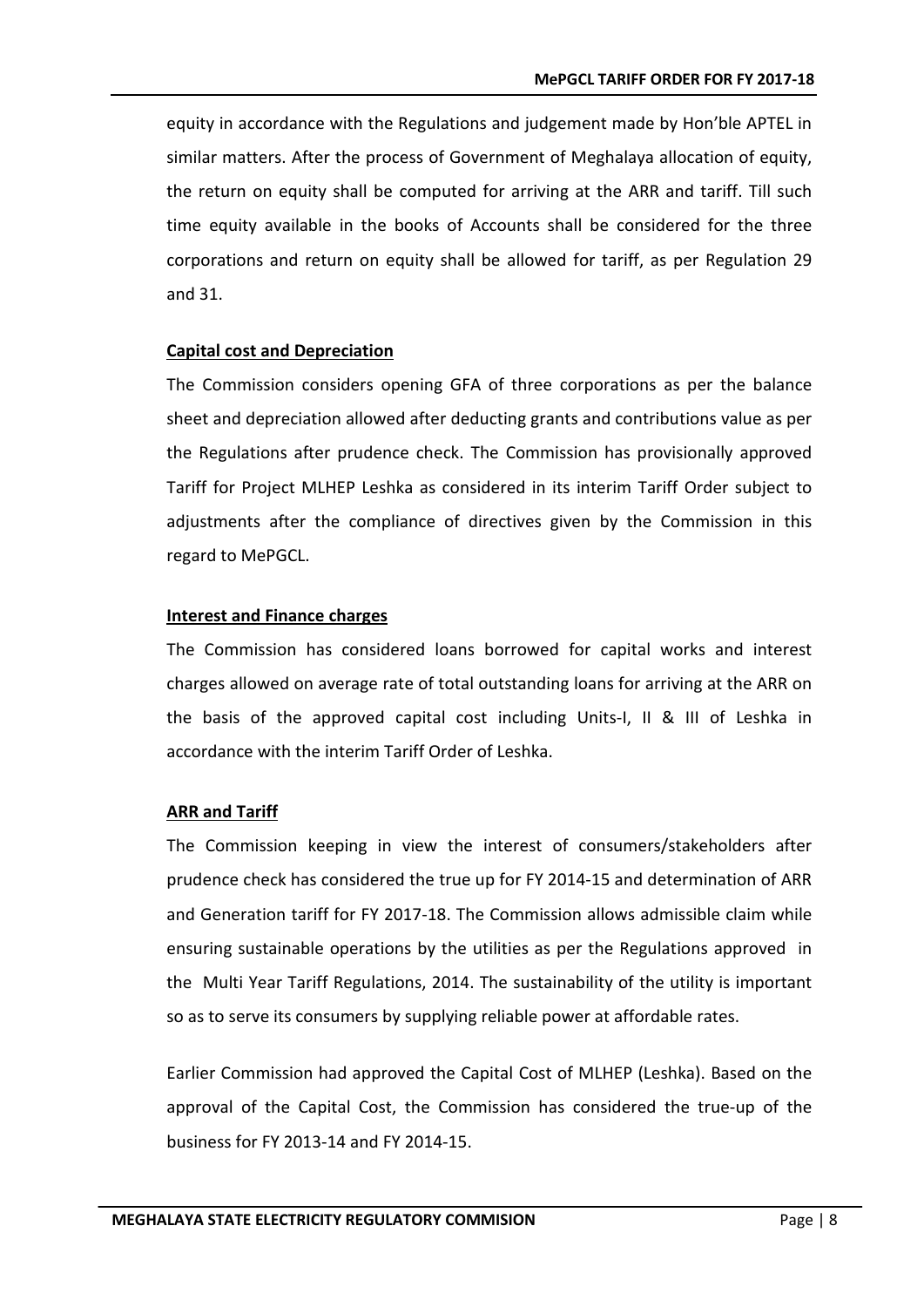#### **Conclusion**

The Commission is of the view that truing up exercise is a regular process and need to be done every year along with the Tariff filing of the next year with audited accounts. The Commission is constrained to do the truing up based on statutory Audit Report in the absence of final audited financial statements, certified by the C&AG.

#### <span id="page-13-0"></span>**1.7 Contents of the Order**

This Order is issued in six chapters as detailed below:

Chapter 1: Introduction

Chapter 2: Summary of ARR & Tariff petition

Chapter 3: Public Hearing Process

Chapter 4: True up for FY 2014-15

Chapter 5: Analysis of ARR for FY 2017-18 and Generation Tariff for FY 2017-18

Chapter 6: Directives.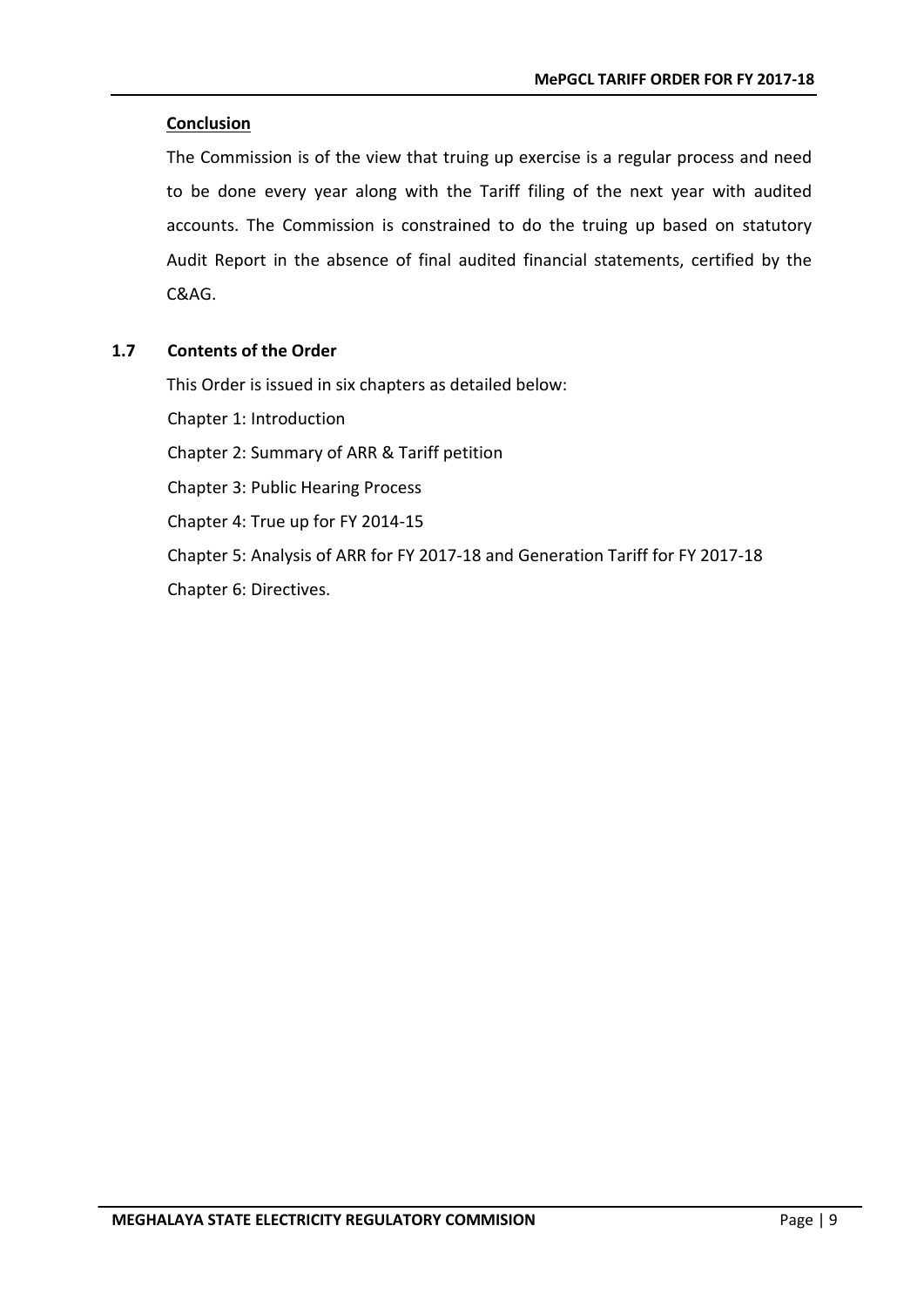# <span id="page-14-0"></span>**2. Summary of True up Petition of FY 2014-15 & Provisional True up of FY 2015-16 and Revised Generation Tariff for FY 2017-18**

#### <span id="page-14-1"></span>**2.1 Existing Stations**

MePGCL has filed the petition on 16.01.2017 seeking approval of True up of FY 2014-15 and Provisional true up of FY 2015-16 & determination of Generation Tariff for FY 2017-18.

Earlier, the Commission had determined ARR for the control period FY 2015-16 to FY 2017-18 and Tariff for FY 2015-16 under MYT framework on 30.03.2015 for old generating stations and Sonapani of MePGCL. The Commission had allowed Interim Tariff for MLHEP Leshka Project dated 10.04.2014 with the directions to MePGCL to submit the petition for determination of final tariff for Leshka Project after getting Technical Committee Report.

MePGCL submitted in the current petition for the True up for FY 2014-15, Provisional True up for FY 2015-16 and prayed to include the gap as a result of true up of FY 2014-15 and Provisional true up for FY 2015-16 and requested for the Revision of Generation Tariff for FY 2017-18.

The Commission has admitted the petition on 17.01.2017.

MePGCL has calculated the total gap resulting from the Truing up of FY 2014-15, which is required to be recovered from the revised generation tariff of FY 2017-18. As projected in the petition, the Licensee sought for and reckoned total gap to be allowed in the FY 2017-18 for MePGCL as a whole, including old plants as well as Leshka Project.

In order to segregate the net gap arrived for FY 2014-15 among Sonapani, Leshka HEP and all other existing Plants, MePGCL has divided the total net gap for each year proportionately as per the ratio of approved ARR in the respective years. The calculations are shown below: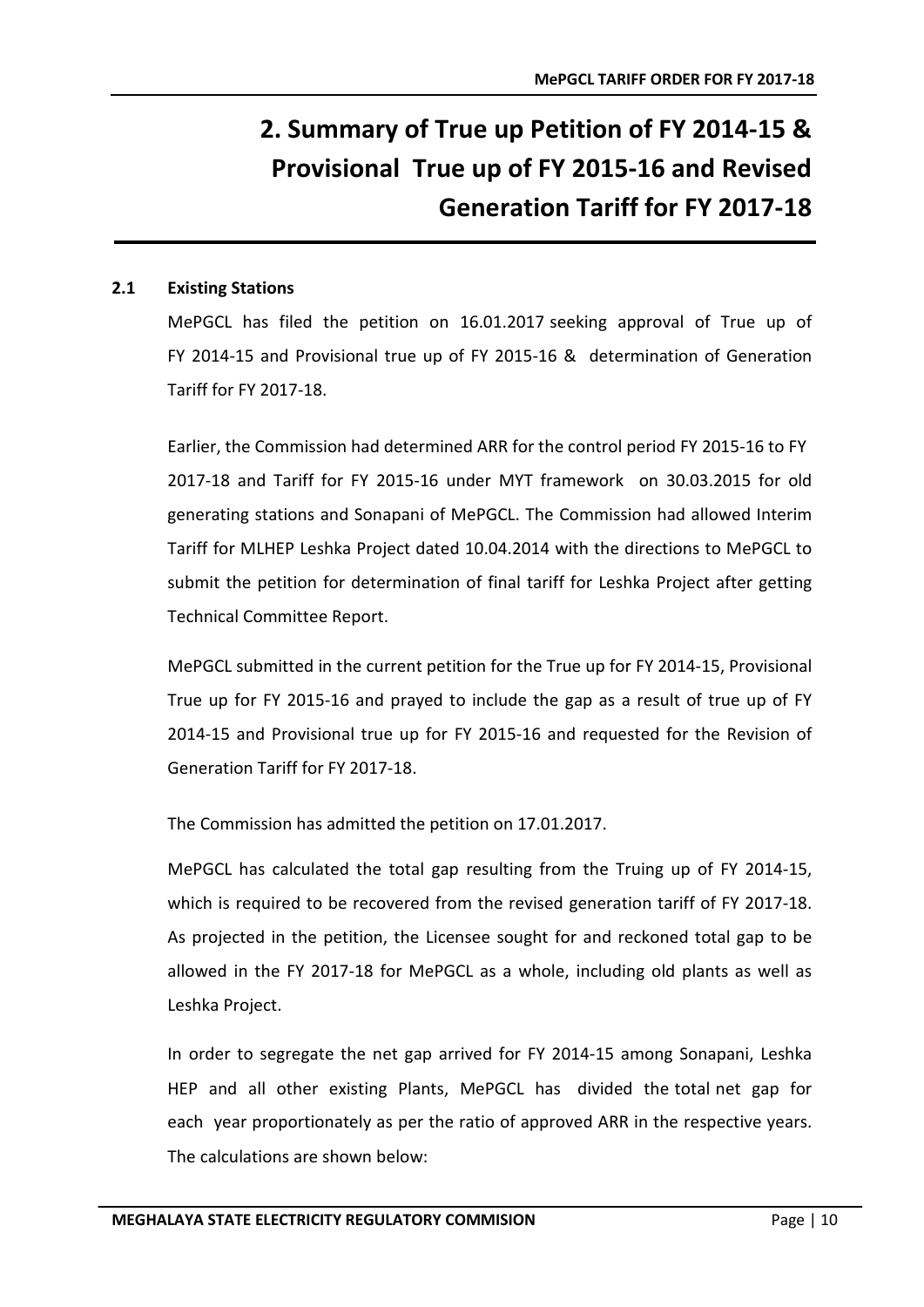**(Rs. Crore)**

<span id="page-15-0"></span>

| Year       | <b>Approved</b><br>for All<br><b>Existing</b><br>Plant | <b>Approved</b><br>for<br>Leshka | Gap<br>Estimated<br>by<br><b>MePGCL</b> | Proportionate<br>Gap for<br>Leshka | Proportionate<br>Gap for<br><b>Existing</b><br><b>Power Plants</b> | Proportionate<br><b>Gap for Existing</b><br><b>Power Plant</b><br>except<br>Sonapani | (RS. CIUIE)<br>Proporti-<br>onate Gap<br>for<br>Sonapani |
|------------|--------------------------------------------------------|----------------------------------|-----------------------------------------|------------------------------------|--------------------------------------------------------------------|--------------------------------------------------------------------------------------|----------------------------------------------------------|
| FY 2013-14 | 58.64                                                  | 135.54                           | 151.65                                  | 105.85                             | 45.80                                                              | 45.29                                                                                | 0.51                                                     |
| FY 2014-15 | 69.93                                                  | 135.54                           | 180.53                                  | 119.09                             | 61.44                                                              | 60.76                                                                                | 0.68                                                     |

**Table 2.1: Allocation of True up Gap**

Further, MePGCL has added the gap components to be approved in ARR for FY 2017-18 and considered the same for calculating revised Generation tariff. MePGCL has considered Projected Generation of average of last 6 years for consideration of Generation tariff for FY 2017-18 and accordingly calculated Fixed and Energy charges as per the methodology adopted by the Hon'ble Commission in the MYT Order for FY 2015-16 to FY 2017-18.

<span id="page-15-1"></span> **Table 2.2: Calculation of Revised ARR for FY 2017-18** 

|                                      | (Rs. Crore)                           |
|--------------------------------------|---------------------------------------|
| Year                                 | <b>MePGCL Old Generating Stations</b> |
| Approved in MYT Order for FY 2017-18 | 179.71                                |
| For FY 2015-16                       | 114.50                                |
| Add True Up Gap of FY 2014-15        | 29.51                                 |
| <b>Total AFC including Gap</b>       | 323.72                                |

Based on the above described methodology, MePGCL has projected revised Generation Tariff for FY 2017-18 and humbly prayed before the Commission to approve the same.

<span id="page-15-2"></span>

| SI.<br><b>No</b>         | Name of<br>the Plant | Capacity<br>(MW) | (MU)    | <b>AFC</b><br><b>Allocatio</b><br>n (Rs.<br>(crore) | Average<br><b>Tariff</b><br>(Rs./kWh) | 50% as<br>Capacity<br><b>Charges</b><br>(Rs. Crore) | 50% as<br><b>Energy</b><br><b>Charges</b><br>(Rs./kWh) |
|--------------------------|----------------------|------------------|---------|-----------------------------------------------------|---------------------------------------|-----------------------------------------------------|--------------------------------------------------------|
| 1                        | Umiam - I            | 36               | 99.45   | 61.76                                               |                                       | 18.18                                               | 1.57                                                   |
| $\overline{\phantom{a}}$ | Umiam - II           | 20               | 46.00   | 34.31                                               |                                       | 10.10                                               | 2.20                                                   |
| 3                        | Umiam - III          | 60               | 139.00  | 102.93                                              |                                       | 30.30                                               | 2.18                                                   |
| 4                        | Umiam - IV           | 60               | 207.00  | 102.93                                              | $\overline{\phantom{a}}$              | 30.30                                               | 1.46                                                   |
| 5                        | Umtru                | 11.2             | 39.00   | 19.21                                               |                                       | 5.66                                                | 1.45                                                   |
|                          | Sub: Total           | 187.2            | 547.00  | 189.10                                              |                                       |                                                     |                                                        |
| 6                        | Sonapani             | 1.5              | 5.00    | 2.57                                                |                                       | 1.06                                                | 2.12                                                   |
|                          | Sub Total            | 188.70           | 552.00  | $\overline{\phantom{a}}$                            | -                                     | $\overline{\phantom{a}}$                            |                                                        |
| 7                        | Leshka               | 126              | 478.94  | $\qquad \qquad$                                     |                                       | 180.24                                              | 3.76                                                   |
|                          | <b>Total</b>         | 314.70           | 1030.94 | 323.72                                              |                                       |                                                     |                                                        |

**Table 2.3: Revised Tariff for FY 2017-18**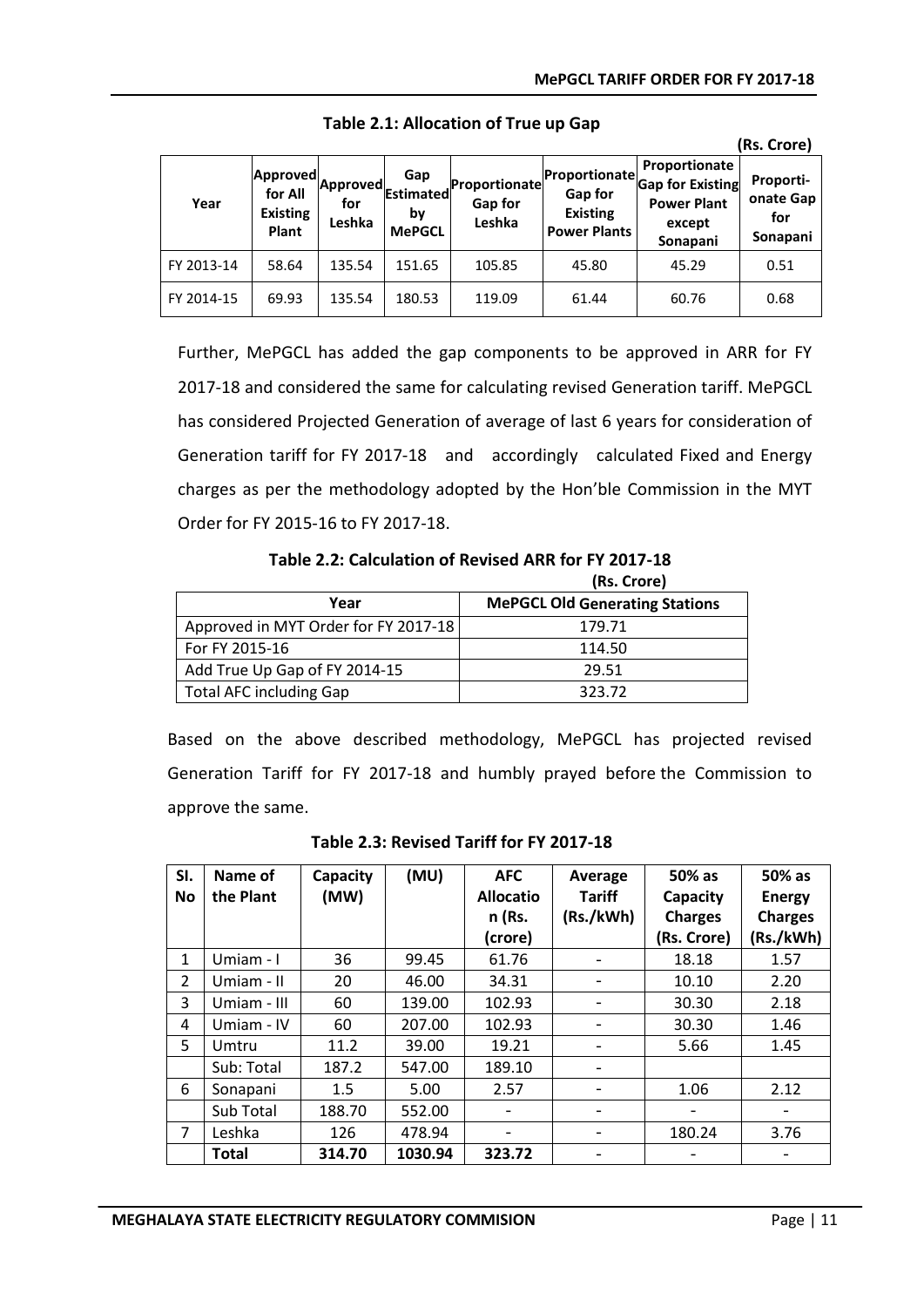<span id="page-16-0"></span>

| SI.<br><b>No</b> | Name of the<br>Power<br><b>Station</b> | Capacity<br>(MW) | Projected<br>Generation<br>(Average of<br>last 6 years)<br>(MU) | Annual<br><b>Fixed</b><br><b>Charges</b><br>(INR Crs) | Capacity<br><b>Charges</b><br>(INR Crs) | <b>Energy</b><br><b>Charges</b><br>(Rs/ Unit) |
|------------------|----------------------------------------|------------------|-----------------------------------------------------------------|-------------------------------------------------------|-----------------------------------------|-----------------------------------------------|
| 1                | Umiam - I                              | 36               | 99.45                                                           | 61.76                                                 | 30.88                                   | 3.10                                          |
| 2                | Umiam - II                             | 20               | 42.66                                                           | 34.31                                                 | 17.16                                   | 4.02                                          |
| 3                | Umiam - III                            | 60               | 125.38                                                          | 102.93                                                | 51.47                                   | 4.10                                          |
| 4                | Umiam - IV                             | 60               | 186.32                                                          | 102.93                                                | 51.47                                   | 2.76                                          |
| 5                | <b>Umtru Power Station</b>             | 11.2             | 20.25                                                           | 19.21                                                 | 9.61                                    | 4.75                                          |
| 6                | Mini Hydel Sonapani                    | 1.5              | 5.89                                                            | 2.57                                                  | 1.29                                    | 2.18                                          |
|                  | Total                                  | 188.7            | 479.66                                                          | 323.72                                                | 161.86                                  | 3.37                                          |

**Table 2.4: AFC, Capacity charges and Energy charges for FY 2017-18**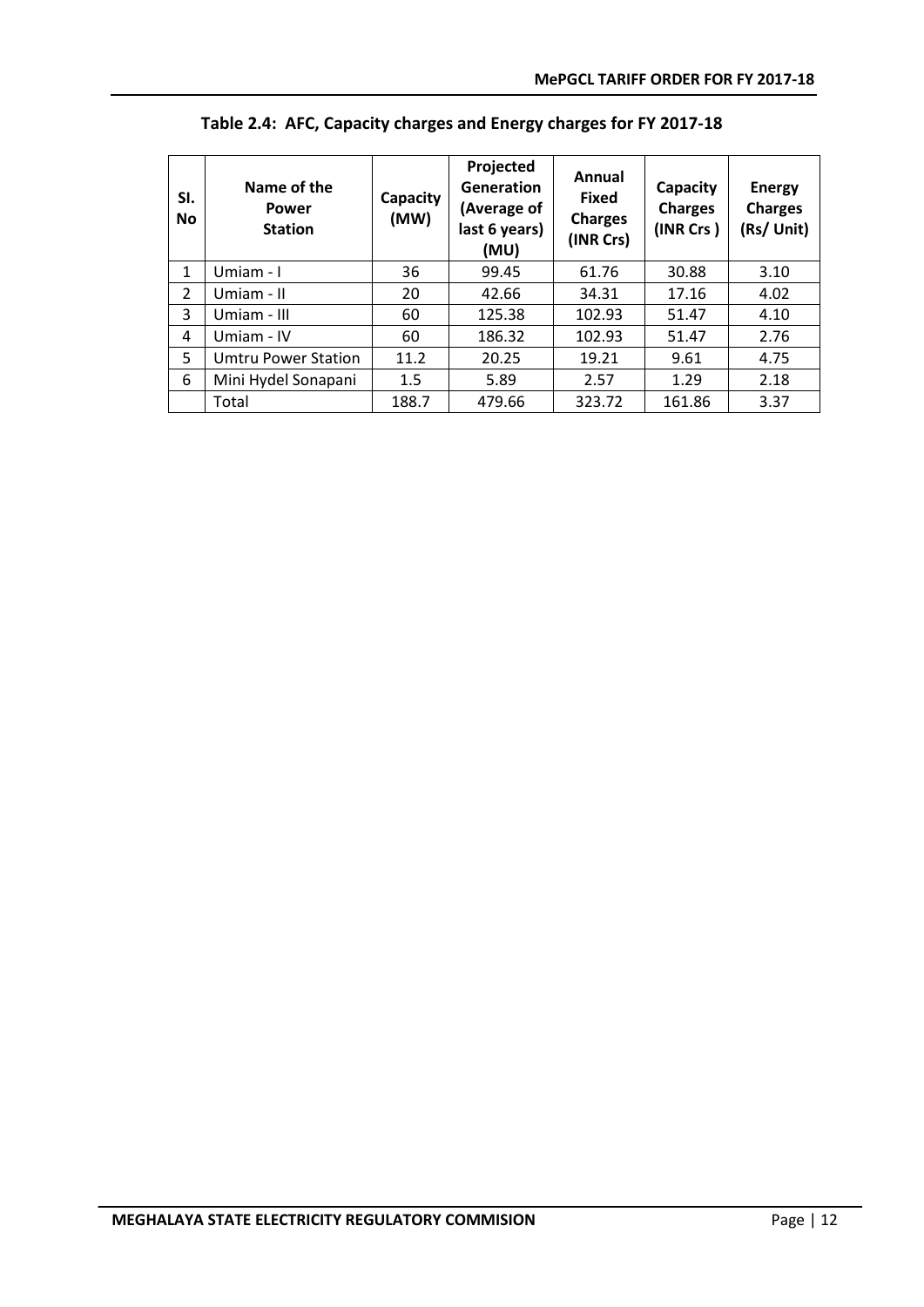# **3. Public Hearing Process**

## <span id="page-17-1"></span><span id="page-17-0"></span>**3.1 Objections of Stakeholders, Response of the Licensee and the Commission's Views Objector : M/S Byrnihat Industries Association**

#### **A. True up for FY 2014-15**

#### **Objection : Compliance of Tariff Regulations in filling petition**

The Petition filed by MePGCL is bereft of required details as it has not complied with the provisions of the Tariff Regulations of the Hon'ble Commission. The details provided by MePGCL are without sufficient justification.

#### **Response of MePGCL**

The present petition filed is as per the guiding principles for determination of tariff in the Meghalaya State Electricity Regulatory Commission ( terms and conditions for determination of Tariff ) regulations, 2011 and Multi Year Tariff Regulations, 2014.

Further, the details are provided only after the availability of audited statement of accounts for FY 2014-15 and provisional statement of accounts for FY 2015-16 in consonance with the broad principles specified in the order of Hon'ble Appellate Tribunal in Appeal no. 146 of 2014, dated  $1<sup>st</sup>$  December 2015, in the matter of MePDCL and MSERC versus the objector.

#### **Commission's View**

The views of the objector and the petitioner are noted.

## **Objection: Principles to be adopted for truing up of FY 2014-15 & allowable true up.**

The Generation Licensee is seeking a true-up for 2014-15 based on the availability of the audited Statement of Accounts for FY 2014-15. It is stated that implications of the Regulations is that the true up exercise without the C&AG audit report shall be interim approval only subject to readjustment of revenue gap/surplus after filing of the petition along with C&AG reports. In the last tariff order dated 31.03.2016, this Hon'ble Commission had made it clear that the provisional true-up will only be a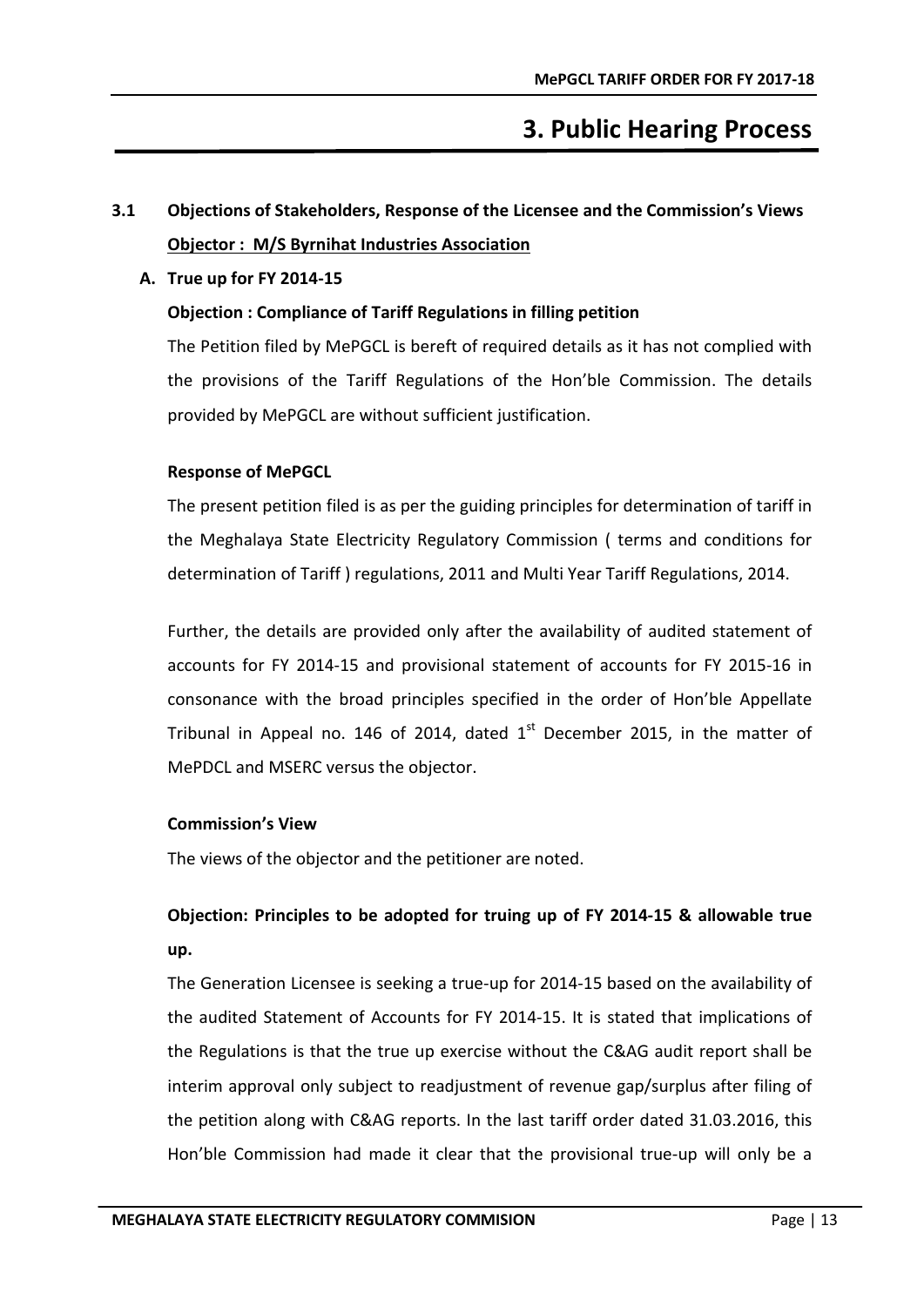Review of the ARR. Therefore, if the true-up of FY 2014-15 is allowed only on the basis of audited accounts, it will lead to a second interim approval till the submission of the C&AG Report, i.e. a review of a review. Such an exercise will lead to a duplication of effort for the Hon'ble Commission. Hence, it is requested the Hon'ble Commission may carry out the final true-up for FY 2014-15 once the Generation Licensee is able to produce and put on record the C & AG Report for FY 2014-15.

#### **Response of MePGCL**

As per the regulation 1.4 of MSERC MYT Regulation, 2014 , for the purpose of review or truing pertaining to FYs prior to 2015-16, the provisions under MSERC(Terms and Conditions for Determination of Tariff) Regulations, 2011 shall apply.

Further, the general guiding principles for determination of tariff are stipulated under Regulation 15 of The Meghalaya State Electricity Regulatory Commission (Terms and Conditions for Determination of Tariff) Regulations, 2011

Regulation clearly states that the Audited Statement of Accounts of either Comptroller& Auditor General of India or by a Statutory Auditor is required, which in itself indicates that for filing of true up petition the Statement of Accounts audited by CA&G is not binding. The CAG audit report up to FY 2012-13 and FY 2013-14 has already been submitted to the Commission and the reports for FY 2014-15 is in progress and the same will be made available to the Commission.

Further, it is submitted that the CA&G audit is a time taking process and cannot be completed for truing up. As such, if the truing up is delayed on account of CAG audit reports, it may result in additional burden on consumers for passing through of legitimate cost on account of carrying cost of the gap. Moreover, it may be observed that the figures provided in the provisional accounts can be verified based on supporting documents provided like power purchase invoices and the same can be checked based on past years' data and justification provided. As such, the truing up for FY 2015-16 has also been proposed to be done based on provisional accounts so that the legitimate costs can be passed through without burdening the consumers or utilities with the carrying cost.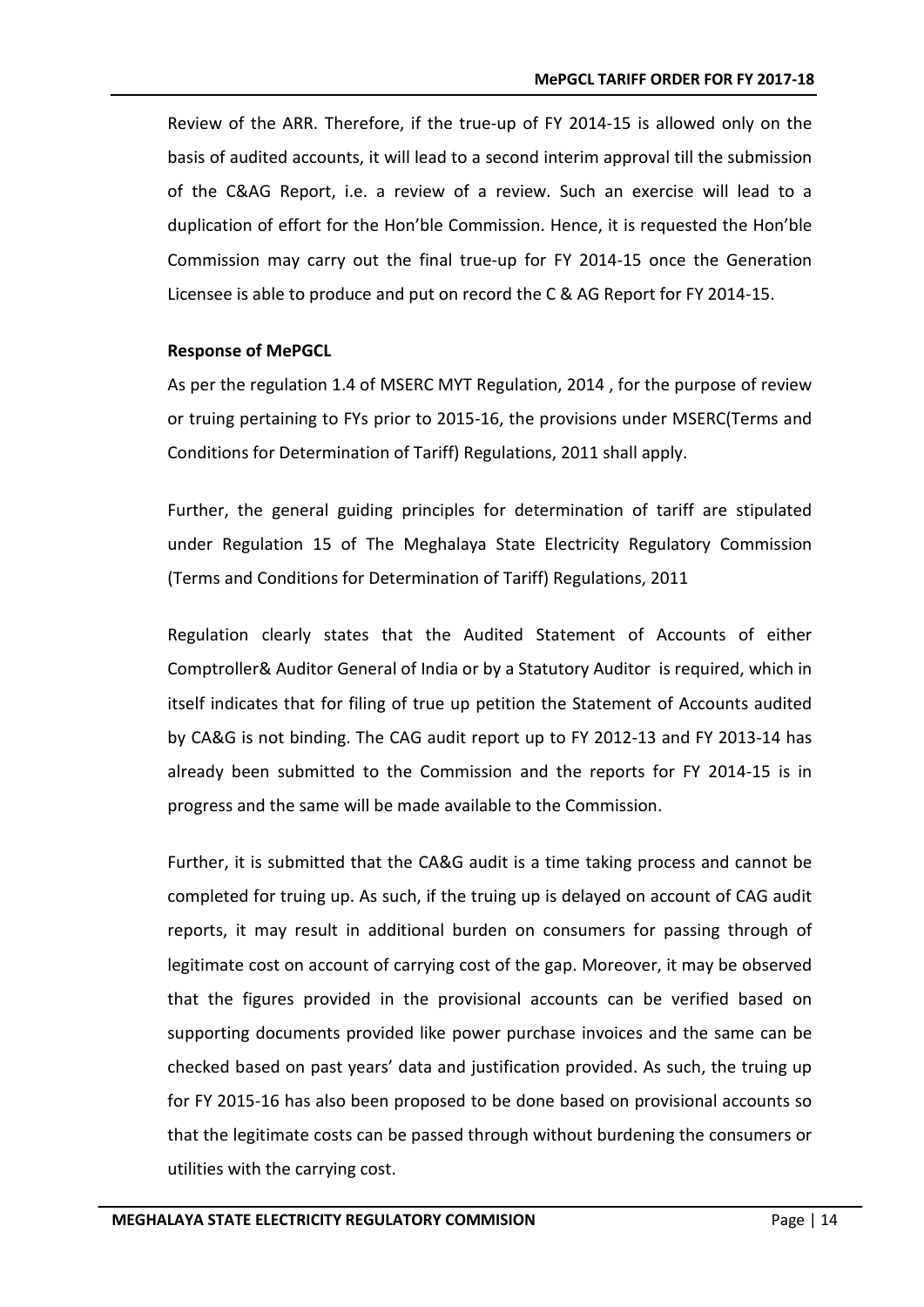#### **Commission's View**

The response of MePGCL is noted.

### **Objection : The principle or law laid down by Hon'ble tribunal to be kept in view while truing up for FY 2014-15**

#### **Response of MePGCL**

While submitting the truing up petition, it has given detailed justification for the actual expenditure incurred and revenue accrued as against the approved figures. Further, there is no deviation sought in the overall principles laid down in the previous tariff order or any correction of error is sought..

#### **Commission's View**

The response of the utility is noted.

#### **Objection : Normative plant availably factor (NAPAF)**

The following points maybe taken under consideration for : For calculation of NAPAF by MePGCL

- i. As per Table No. 2 the head variation between Full Reservoir Level (FRL) and Minimum Draw down Level (MDDL) of only a project is upto 8%. The Hon'ble Commission is requested to call for the DPR's of the respective projects and verify the same;
- ii. MePGCL cannot claim automatic 5% allowance for difficulties in the NE Region as the same has to be studied on a case to case basis and decided accordingly.

It is pertinent to mention that this Hon'ble Commission in its Tariff Order dated 30.03.2013, for FY 2013-14 directed MePGCL to conduct a study for determining the designed energy, availability, generation, etc. and determine NAPAF based on actual data.

The above direction was to be complied within 6 months. However, till now the same has not been complied with and BIA is not aware of any study which was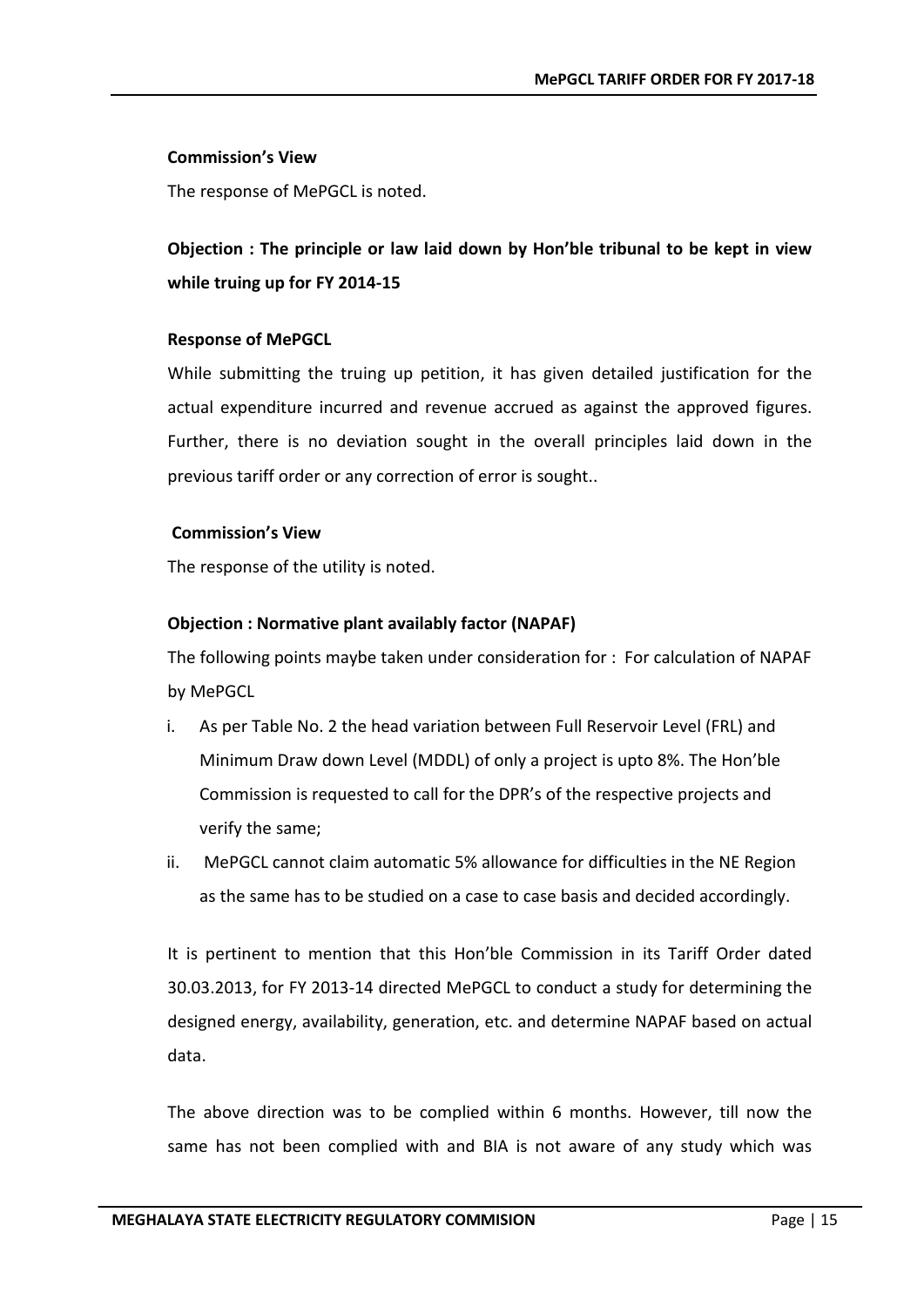conducted by MePGCL to arrive at proper NAPAF figures. MePGCL in Table 2 of the present petition has simply asked for the actual NAPAFs achieved to be accepted. This is not the correct. In fact, in the case of generating companies, truing up cannot be used to vary the norms and parameters fixed.

MePGCL has sought to apply a 5% reduction in the actual NAPAF for all of its generating stations, claiming difficulties in operating in the said region. MePGCL has nowhere mentioned the difficulties faced by it and the steps taken to overcome those difficulties. The NAPAF is a well-defined term under the Regulations of the Hon'ble Commission, namely the availability of the plant taking into consideration various aspects and conditions. The Tariff Regulations do not mandate any such relaxation to be given, but only provide for an enabling clause in case of any specific difficulty faced by the generator. There is no justification whatsoever for MePGCL to claim a lower NAPAF as is sought to be put forward by MePGCL.

Further, the calculation of NAPAF by the MePGCL for the Umiam generating station Stage I is being shown by MePGCL at an unreasonably low figure of 64.83%. The details of the calculation have not been provided by MePGCL. MePGCL should provide the details of how the maximum head and minimum head have been calculated along with an independent third party certification of the same. It is also required to be verified by an independent third party as to the calculations made by MePGCL in applying the Tariff Regulations of the Hon'ble Commission with regard to calculation of NAPAF.

Further, even as per the claim of MePGCL, for Stage II, III& IV the percentage variation in the head is about 8% itself and only slightly more than 8%. In the circumstances, there is no justification whatsoever for showing an NAPAF of 90% in Stage II and only 68.67 % in Stage III and 66.79% in Stage IV. It is not understood as to how an 8% variation in head has lead to a reduction in the NAPAF of more than 20%. .

Even in cases where the generating station is significantly affected by silt levels, the NAPAF is to be taken at 85% in terms of the Tariff Regulations as against this, the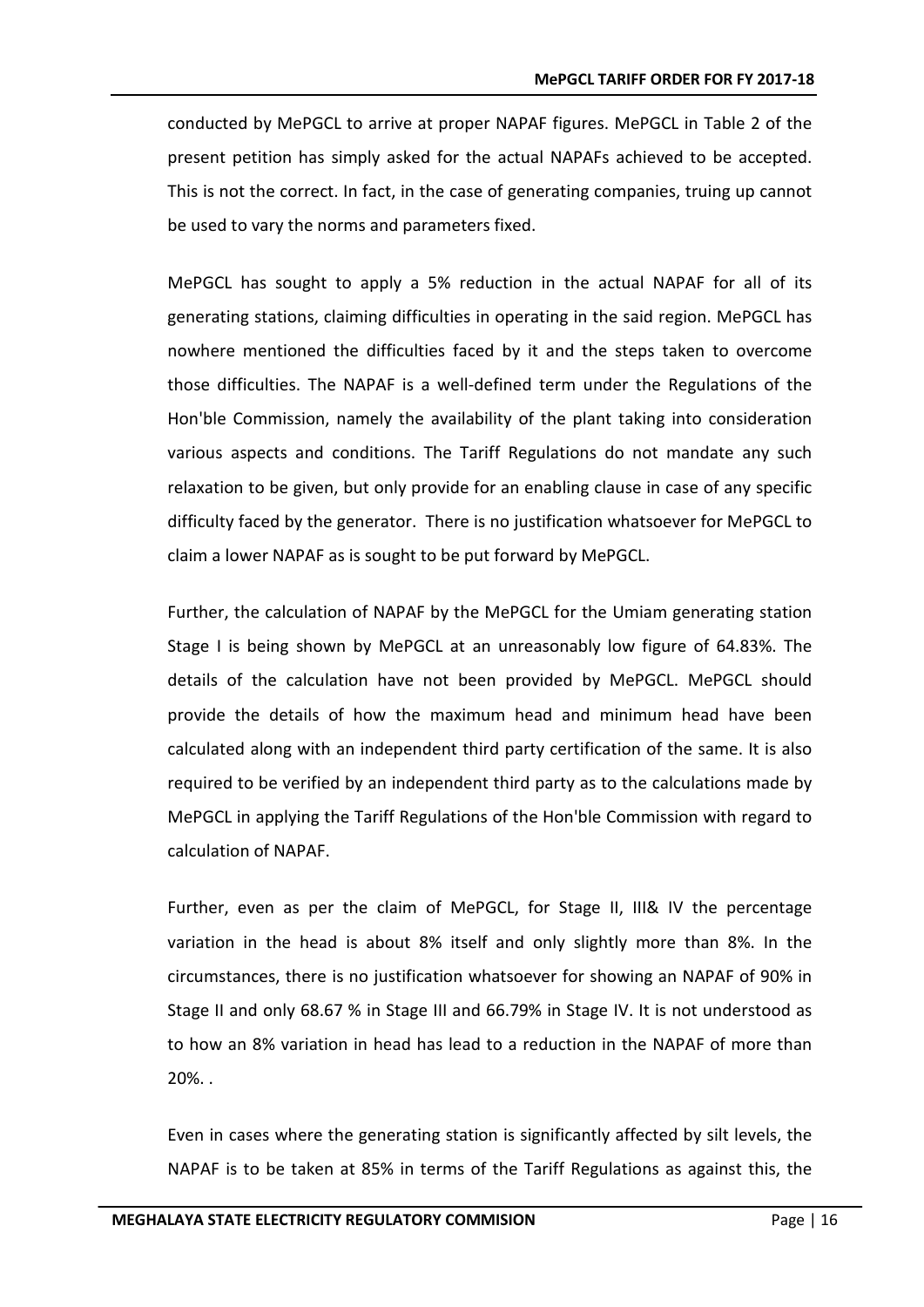claim of MePGCL for the Umiam generating stations is much less than 70%. This ought not to be accepted.

With regard to the NAPAF of the Umtru plant, the MePGCL has not given any details as to how this plant is significantly affected by silt as specified in the Tariff Regulations of the Hon'ble Commission. The level of NAPAF at 85% is only provided to such pondage type plants where plant availability is significantly affected by silt.

Unless the MePGCL is in a position to provide authenticated data about the silt levels at the generating station and establish to the satisfaction of the Hon'ble Commission that the plant availability is significantly affected by silt warranting reduction in the NAPAF, the NAPAF for the said generating station ought to be taken at 90% as provided in Regulation 60(1)(a) of the Tariff Regulations of the Hon'ble Commission.

It is evident from the historical operation of the generating stations of the MePGCL that there are substantial inefficiencies in the operation and the generation level can increase by adopting utility practices of MePGCL. In the circumstances, the Hon'ble Commission ought to disallow any reduction in generation levels as claimed including lower NAPAF for the generating stations of MePGCL.

#### **Response of MePGCL**

The calculation of NAPAF for old plants have been proposed as per the actual generation/technical details of the project and based on norms specified by regulation 60 (1) of Tariff Regulations, 2011.

The computation of NAPAF for Storage and Pondage type hydro generating stations is carried out as under:

| <b>Name of Power Station</b> |            | <b>MDDL</b> | <b>Maximum</b> | <b>Minimum</b> | % Head           |
|------------------------------|------------|-------------|----------------|----------------|------------------|
|                              | FRL (mtrs) | (mtrs)      | Head           | Head           | <b>Variation</b> |
| Umiam Stage I                | 981.46     | 960.12      | 169.0          | 130.0          | 23.08%           |
| Umiam Stage II               | 804.06     | 800.85      | 78.5           | 75.0           | 4.46%            |
| Umiam Stage III              | 679.70     | 672.05      | 162.0          | 146.0          | 9.88%            |
| Umiam Stage IV               | 503.00     | 496.00      | 162.0          | 131.0          | 19.14%           |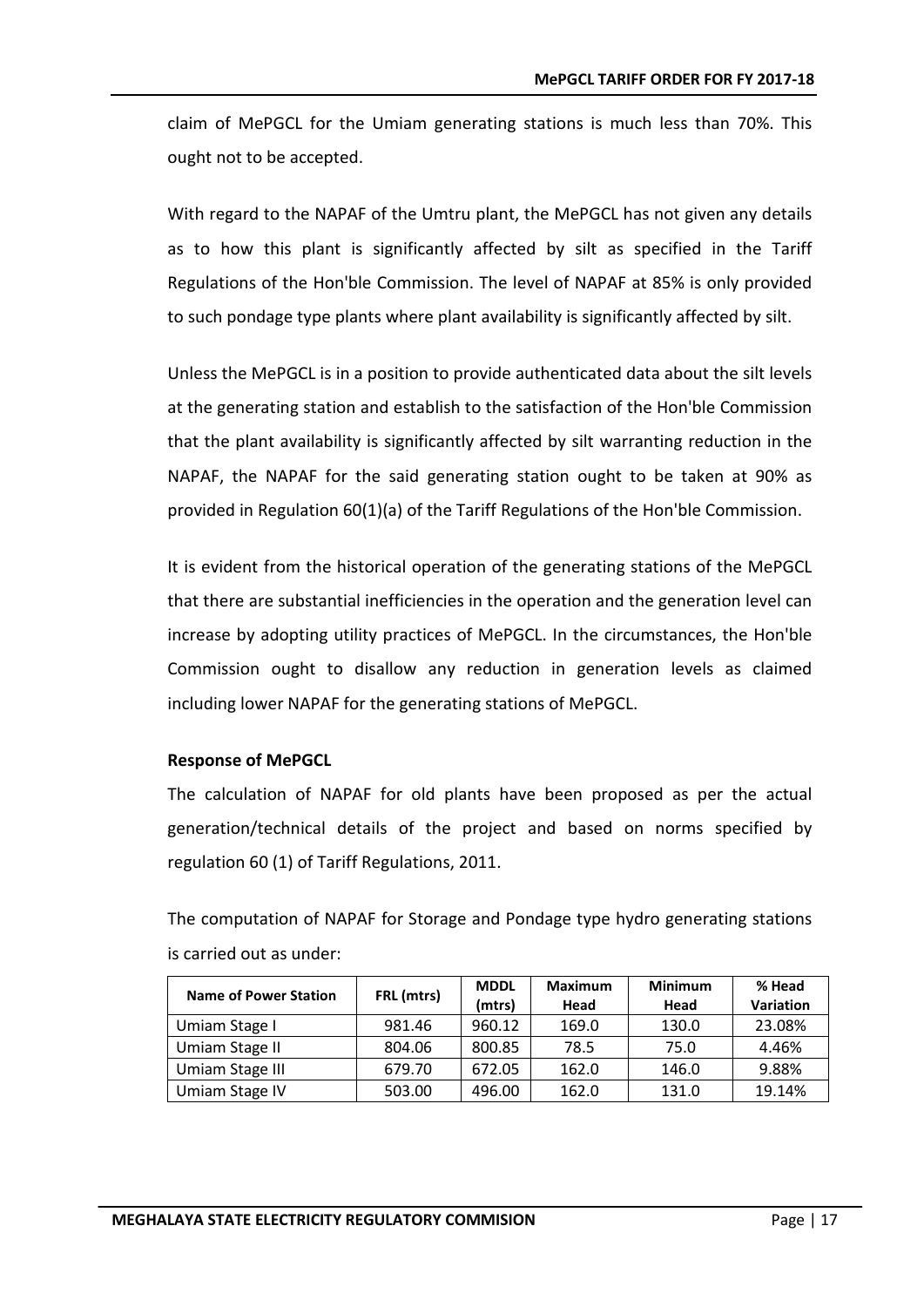As submitted in the above table, other than Umiam Stage-II, for all power stations, the head variation between FRL and MDDL is more than 8%. Hence, the NAPAF is calculated as indicated in the Table below:

| <b>Name of Power</b><br><b>Station</b> | % Head Variation | <b>Rated Head</b> | <b>Head at</b><br><b>MDDL</b> | <b>NAPAF: 90 % up</b><br>to 8% variation<br>else (Head at<br><b>MDDL/Rated</b><br>Head)x 0.5+0.2 |
|----------------------------------------|------------------|-------------------|-------------------------------|--------------------------------------------------------------------------------------------------|
| Umiam Stage I                          | 23.08%           | 145.0             | 130.0                         | 64.83%                                                                                           |
| Umiam Stage II                         | 4.46%            | 77.7              | 75.0                          | 90.00%                                                                                           |
| Umiam Stage III                        | 9.88%            | 150.0             | 146.0                         | 68.67%                                                                                           |
| Umiam Stage IV                         | 19.14%           | 140.0             | 131.0                         | 66.79%                                                                                           |

MePGCL had submitted its report to the Hon'ble Commission on  $25<sup>th</sup>$  September, 2013 giving details relating to the calculation of NAPAF in compliance with Directive No. 3 of Tariff Order for FY 2013-14 (copy enclosed as Annexure-I).

For Umtru, being the only plant under the pondage plant category as in regulation 60.1(b), NAPAF for Umtru is 85.00% as per the Tariff Regulations, 2011. After considering further allowance of 5% for difficulties in north east region, the NAPAF for Umtru is 80.00%. Four nos. of photographs showing the silt level in Umtru Reservoir which has affected the operation of the power station are enclosed as Annexure-II (A,B,C&D).

As per Regulation 60 (1) (c) of the Tariff Regulations, 2011, the NAPAF for Run of River type plants is to be determined based on 10-day design energy data, moderated by past experience wherever relevant. Therefore, based on the past records and as per norm given in regulation, the NAPAF for Sonapani works out to be 50.00%. Further as per Regulation 60 of the Tariff Regulations, 2011, after considering further allowance of 5% for difficulties in north east region, the NAPAF for Sonapani is 45.00%.

MePGCL further submitted that the deviation from the norm of 90 % NAPAF may be allowed for storage and pondage type plants along with allowance of 5% reduction on actual NAPAF in accordance with the provisions as provided under regulations 60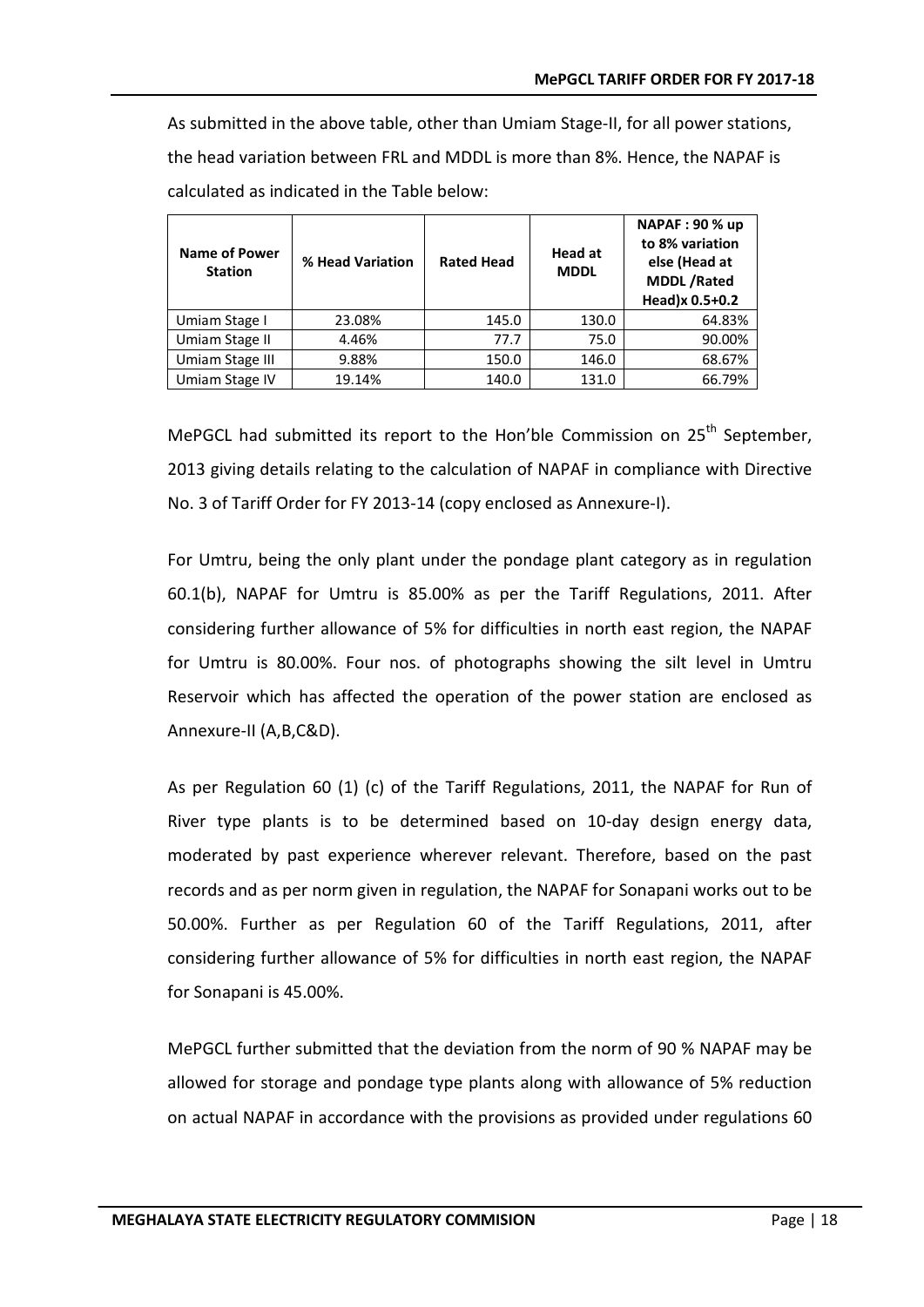(1) for special reasons e.eg silt or operating conditions as well as difficulties in the North East Region, some of which are listed below:-

- i. Hydropower projects in the region are located in interior areas where road and other communication networks are very poor leading to transport and other difficulties in operation and maintenance of power stations.
- ii. Spare parts of plant & machinery are not normally available in the North Eastern region and have to be procured from outside the region, leading to delay in taking up repair works during breakdown of plant & machinery.
- iii. The region experiences heavy monsoons accompanied with lightning strikes, flash floods, etc., which result in landslides, disruption of road and other communications, failure of power transmission lines, etc., which severely affect the performance of power stations.
- iv. Shortage of trained / skilled manpower and specialized firms for taking up repair works, which have to be called from outside the region whenever breakdown of plant and machinery, etc., occur.

All the above problems were experienced by MePGCL's power stations and hence MePGCL has considered 5% allowance in the NAPAF as provided in the Tariff Regulations to compensate for the loss of generation, etc.,

#### **Commission's View**

The Commission agrees with the response of the utility.

#### **Objection: Auxiliary Consumption and Transmission losses**

From Table 5 and Table 6 of the Petition it can be observed that the norms fixed by Hon'ble Commission for auxiliary consumption and transformation losses were more than sufficient and the actual losses incurred by MePGCL are much lower than the figures approved by the Commission.

Therefore, truing up needs to be conducted by the Commission.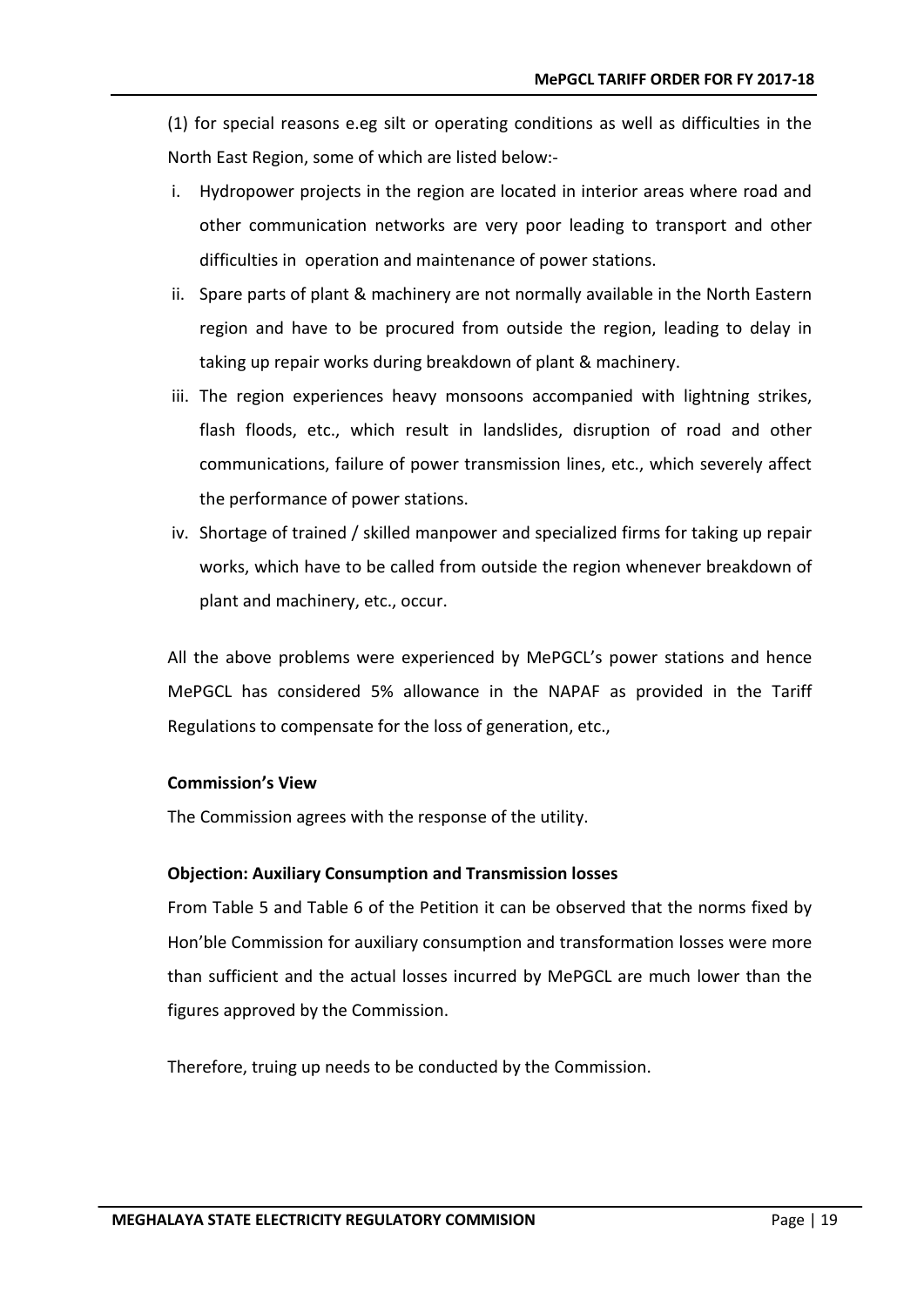#### **Responses of MePGCL**

Such reduction in losses than norms provided reflects the effectiveness of MePGCL plants in generation and transformation even though the plants are very old. However, it is submitted that the objector has submitted to consider the actual figures of performance where the performance is better than norms but on the other hand is asking for non-consideration of actual performance where the same is less than the normative performance. This is not justified. As against this, MePGCL is requesting to consider the actual performance consistently in case of old plants to make it more realistic.

#### **Commission's Views**

The Commission considers the auxiliary consumption and transformation losses after prudence check by the commission for True  $-$  up purpose, as it is a controllable parameter.

#### **Objection: Operation and Maintenance Expenses (O&M Expenses)**

The Petitioner has claimed the actual O&M Expenses to the tune of Rs. 52.27 crore as against Rs. 55.17 crore approved by the Hon'ble Commission in the provisional true-up order for FY 2014-15; thus entailing a variation of Rs. 2.90 crore.

The allowable working capital and interest thereon upon final truing up for FY 2014- 15 would consequently be scaled down owing to the reduction in O&M expenses.

#### **Responses of MePGCL**

MePGCL has not claimed any gains on account of lower actual O&M expenditure than normative in case of generation as the approved figures were provisional for generation in absence of approved values for Leshka plant. As such, the total gain on account of O&M expense (along with interest on working capital) is proposed to be passed through to the consumers.

#### **Commission's View**

The Commission agrees with the response of the MePGCL.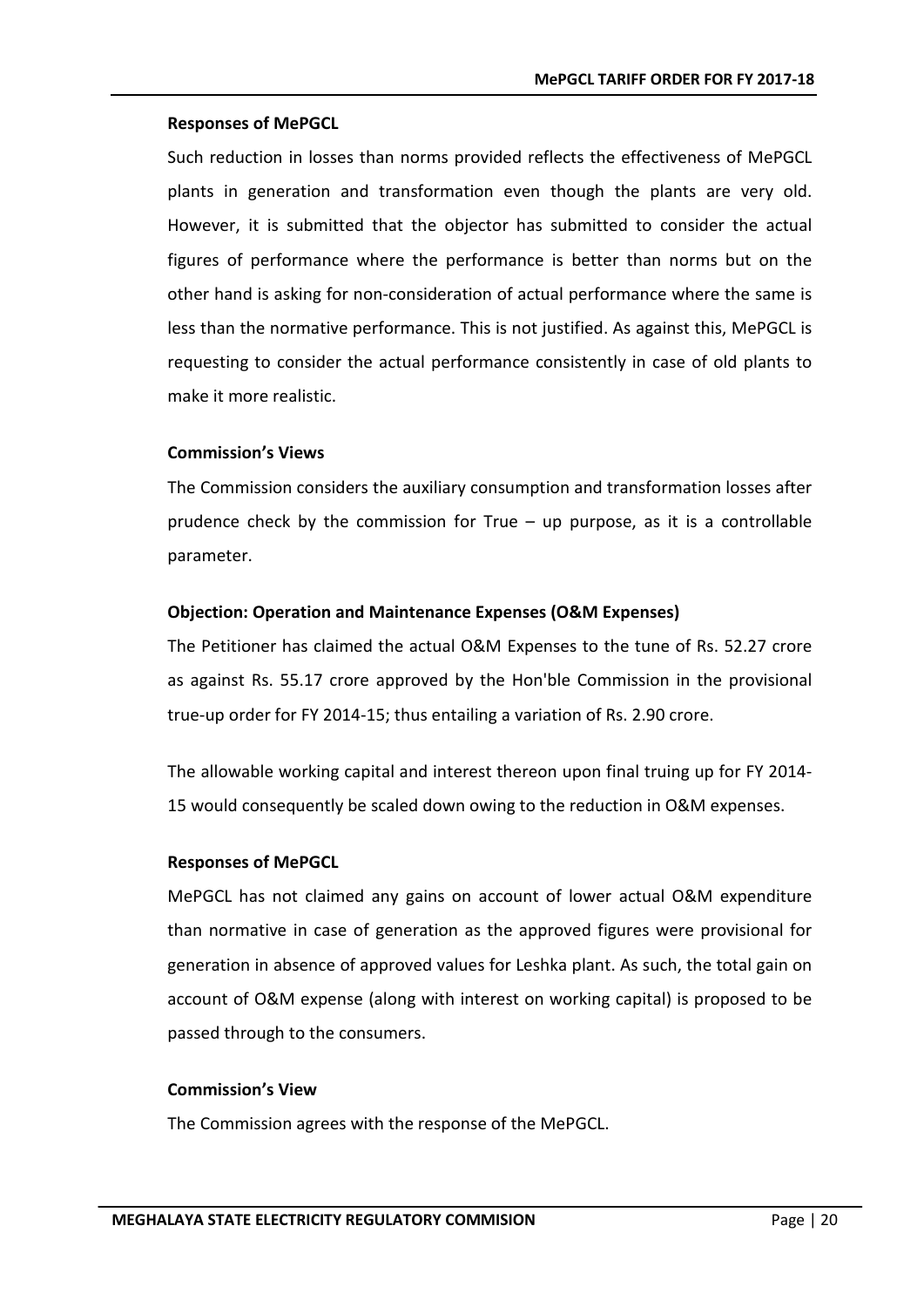#### **Objection : Interest and Finance Charges**

MePGCL has claimed an amount of Rs. 7.59 Crore towards interest on loan as against Rs. 0.33 Crore approved by the Commission in provisional true up of FY 2014-15. It is submitted that the claim needs to be rejected due to the following reasons:

- i. The additional capitalisation as per the audited accounts for FY 2014-15 is to the tune of Rs. 1.37 crore only (Refer Note-10: Fixed Assets of the audited accounts). In view of this, the variation of Rs. 7.26 crore (Rs. 7.59 crore - Rs. 0.33 crore) claimed by MePGCL is without any merits. There can be no allowable interest on loan expense when correspondingly there is no corresponding capitalisation.
- ii. The Hon'ble Commission in the Order dated 30.3.2016 in respect of final truing up for FY 2013-14 and provisional truing up for FY 2014-15 had expressly held that there were only two loans which pertain to old stations namely "1.30% OECF Loan for Umiam Stage-1 for Renovation and Modernisation" with a closing balance of Rs. 13.77 crore as on 31.3.2014 and "1.30% JBIC Loan for Umiam Stage-II for Renovation and Modernisation" with a closing balance of Rs. 11.28 crore as on 31.3.2014. The interest on loan of Rs. 0.33 crore were allowed in the true up for 2013-14 and provisional true-up for FY 2014-15 in respect of the above mentioned two loans. In the absence of any new loans, the claim of MePGCL of a higher amount of Rs. 7.59 crore falls flat and ought to be disallowed.

#### **Response of MePGCL**

MSERC in the provisional true up of FY 2014-15 had allowed INR 0.33 Crore only against the interest on loan part. However, it is pertinent to note that Interest and finance charges also include other mandatory charges levied by the banks like bank charges, bank transaction charges & prepayment charges for final settlement of loans and interest which is a considerable amount paid by MePGCL. From the Audited Statement of Accounts, it is clearly understood that MePGCL has incurred INR 7.21 crores towards meeting such obligatory charges and hence the MSERC is requested to make due consideration of such charges over and above the interest on loan allowed by the Hon'ble Commission.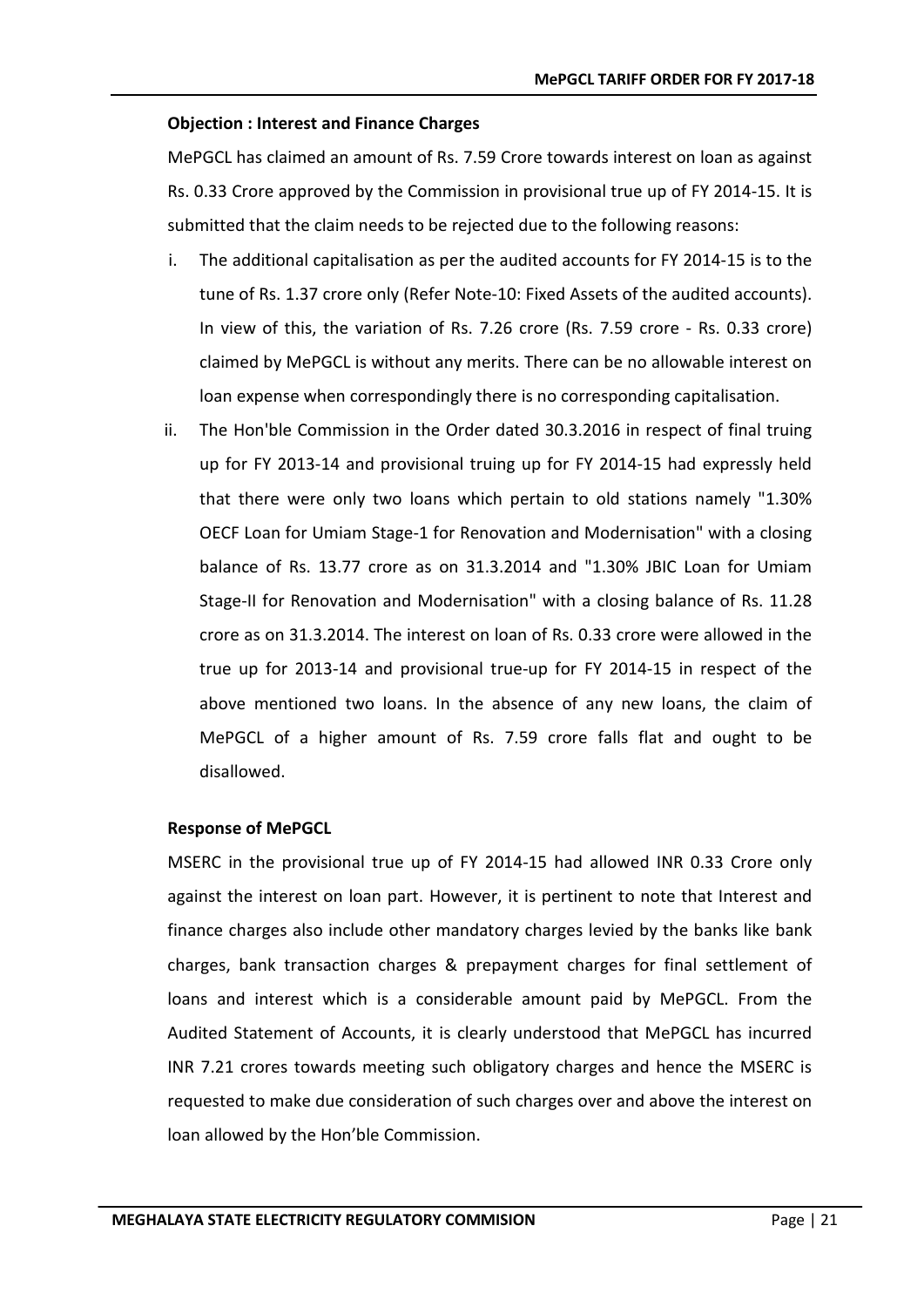The objector has misinterpreted the claimed additional amount to be against interest on loans while actually the major chunk of additional amount is being claimed for mandatory charges incurred over and above interest on loan. Hence the argument for disallowing the additional amount based on the non-reflection of the same in additional capitalization is irrelevant and needs to be rejected.

#### **Commission' Views**

The interest and finance charges will be accepted as per the Tariff Regulations and on prudence check of the accounts.

#### **Objection : Interest on working Capital**

In the Provisional true up of 2014-15, the Commission allowed Rs. 2.92 Crore towards working capital. As against this MePGCL is claiming Rs. 3.70 Crore as interest on working capital.

In view of the submissions made by BIA regarding allowable O&M expenses the allowable interest on working capital for FY 2014-15 is Rs. 2.77 Crore.

#### **Response of MePGCL**

The figure of INR 3.70 crores has been arrived taking due consideration of MSERC tariff regulations and including  $1/3<sup>rd</sup>$  proportional interest expense of MeECL. Therefore MePGCL requests Hon'ble Commission to allow the additional expense accordingly.

#### **Commission's Views**

The interest on working capital will be considered as per the provisions of the Tariff Regulations and on the prudence check of the accounts.

#### **Objection : Depreciation**

MePGCL has claimed depreciation of Rs. 6.46 Crore as against Rs. 2.35 Crore approved by the Hon'ble Commission in the provisional true up Order for FY 2014- 15.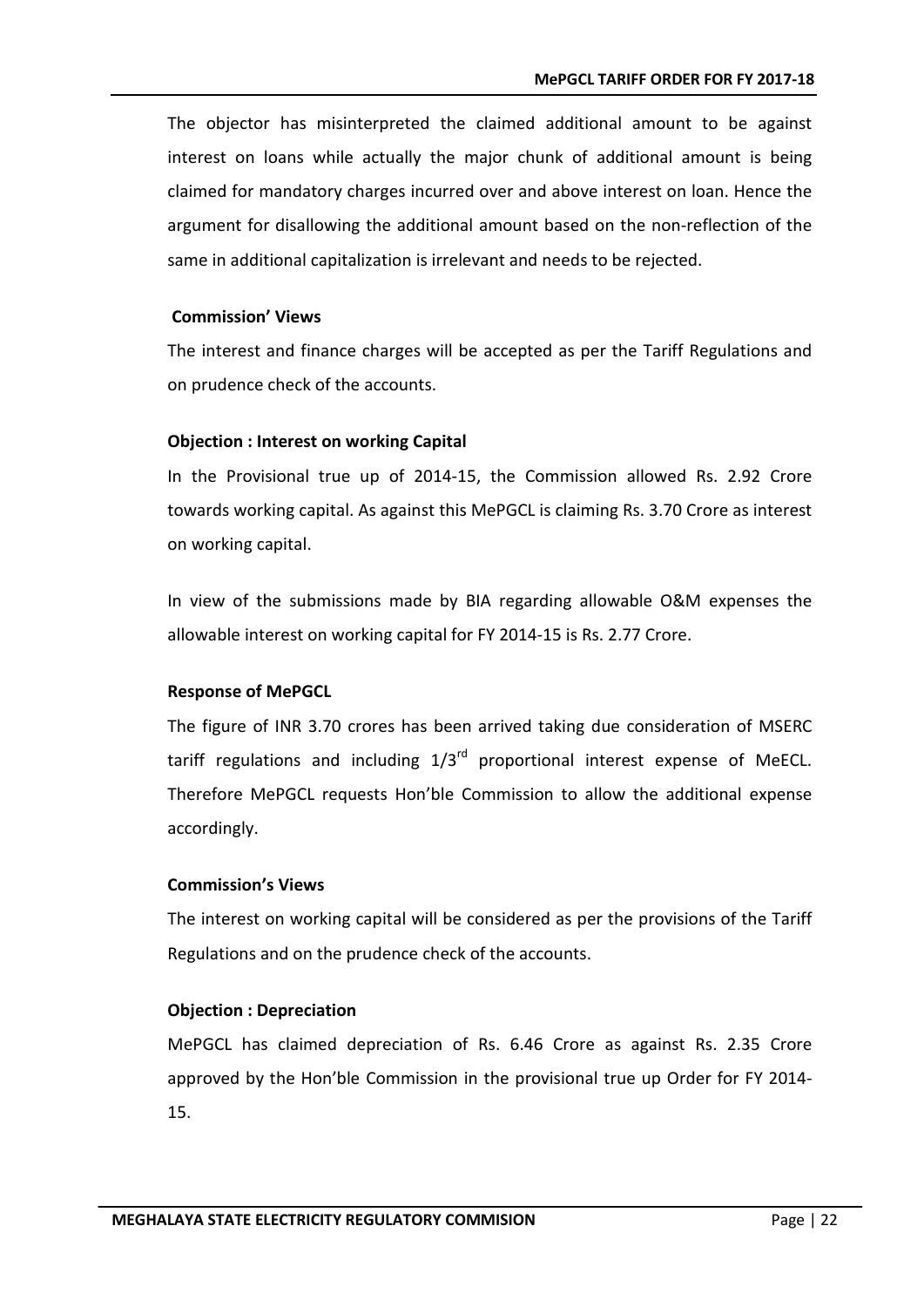#### **Depreciation:**

MePGCL has not provided any details of the additional capitalisation pertaining to the variation in respect of depreciation. As per Note 10 of the Audited Accounts the additional capitalization for FY 2014-15 is Rs. 1.37 Crore. In light of this the variation of Rs. 4.11 Crore (Rs. 6.46 Crore-2.35 Crore) is without any merits and thus deserves to be set aside.

It is not understood how MePGCL is booking depreciation of Rs. 67.35 crore against all its plants including the old plants. It is important to note that most of these stations are very old and most of the depreciation would have been charged to the extent of 90% of the life of the assets. The Hon'ble Commission allowed Rs. 2.35 Crore, in the provisional true up, while considering Rs. 49.39 Crore of capital cost for Umiam IV and Sonapani power plants. Thus, no additional depreciation should be given.

Further, MePGCL has not given the asset wise breakup of the Gross fixed assets relating to the old generating stations, nor provided any details in relation to the generating stations for which the depreciation has been sought.

MePGCL has cited Audited Accounts as the only reason for higher depreciation. From a perusal of the Audited Accounts it can be observed that the main difference in depreciation is on account of changes made by the State government in the Transfer Scheme. The Hon'ble Tribunal has already held in a number of cases that figures shown in the transfer scheme are not binding for tariff determination. Therefore, an attempt shall be made by MePGCL to get the values in the Transfer Scheme modified to claim higher depreciation.

It is further submitted that there are no details including the asset value, the salvage value, opening asset value recorded by the State etc. as required under the MYT Regulations of the Hon'ble Commission for the purposes of computation of depreciation. In such circumstances, the claim made by MePGCL for depreciation is untenable and liable to be rejected.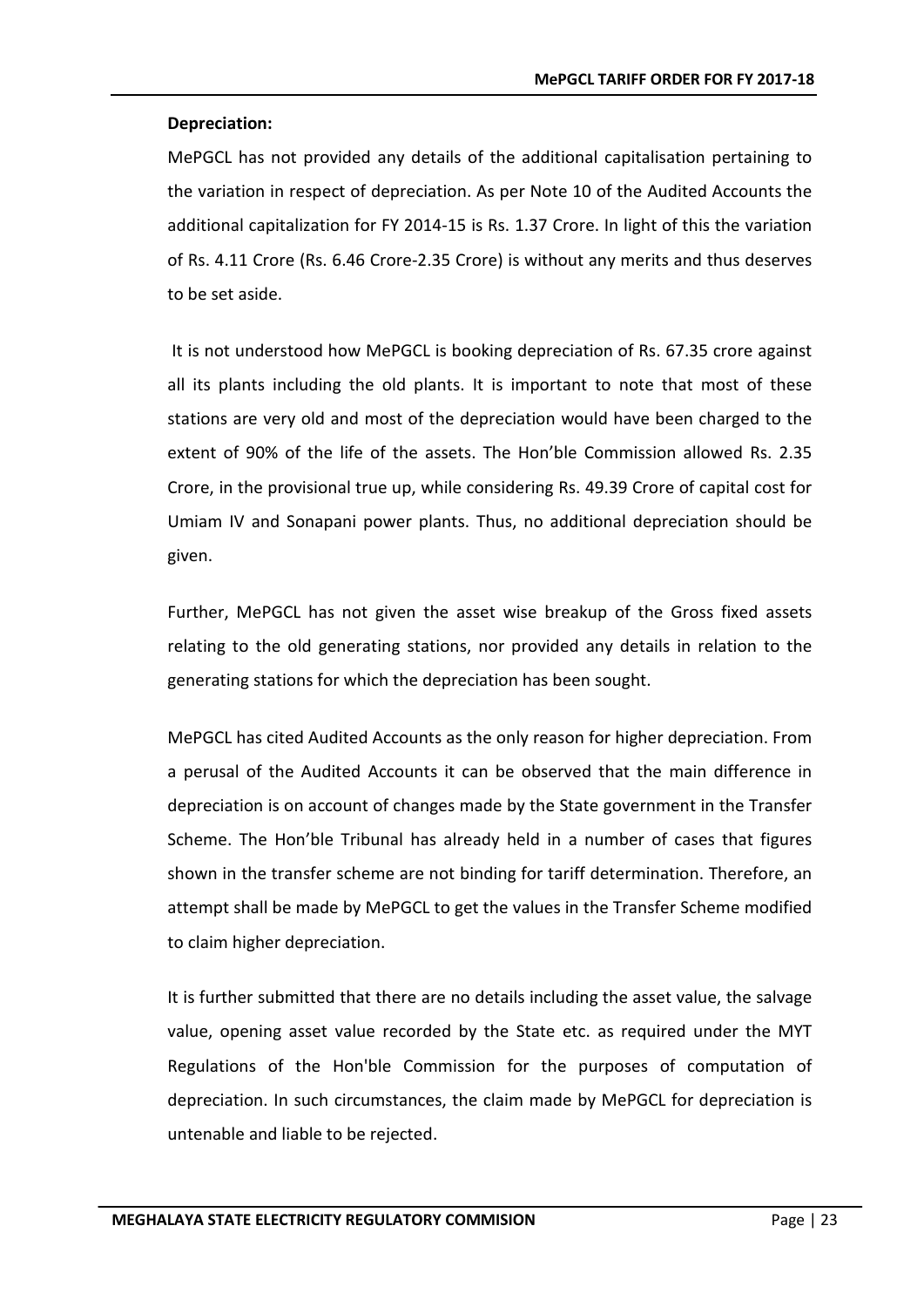#### **Response of MePGCL**

From the Note 10 of audited accounts of FY 2014-15, the details of gross asset values, cumulative depreciation claimed and the depreciation figures are furnished. The accumulated depreciation for the old plants has not reached to the level of 90% (total depreciable value) and it is only 69% of the gross fixed asset value. This is because MePGCL has incurred R&M expenditure on these units from time to time which has increased the depreciable value and the life of the asset. As such, it would not be correct to conclude that the old plants have depreciated completely and no depreciation should be claimed on the same.

#### **Commission's View**

The depreciation is decided as per the Tariff Regulations and on prudence check of the accounts/estimates/projections.

#### **Objection : Return on Equity**

MePGCL has claimed RoE of Rs. 102.88 crore as against Rs. 9.43 crore approved by the Hon'ble Commission in the provisional true-up order for FY 2014-15. The significant increase is on account of the consideration of Rs. 779.12 crore as equity eligible for return. As per the audited accounts, the equity capital pending allotment represents the amount of equity capital to be allotted to MeECL in accordance with notification issued on 29.4.2015 by Govt. of Meghalaya.

Further, return on equity sought on capitalized assets does not add up with the figure of additional capitalisation as shown in Note 10 of Audited Accounts. While the additional capitalisation is shown to be Rs. 1.37 Crore the return on equity is shown to Rs. 93.45 crore.

Also, the Hon'ble Commission vide its Order dated 30.03.2016, has already analysed the issue of claiming RoE on the equity capital pending allotment and disallowed the same. The Commission noted that the consumers had already paid for the capital assets of MECL which has then been restructured into the three successor companies. Merely by notifying a transfer scheme, the capital figures cannot be changed. The Hon'ble Tribunal has clearly held in Mawana Sugars Ltd. v. PSERC and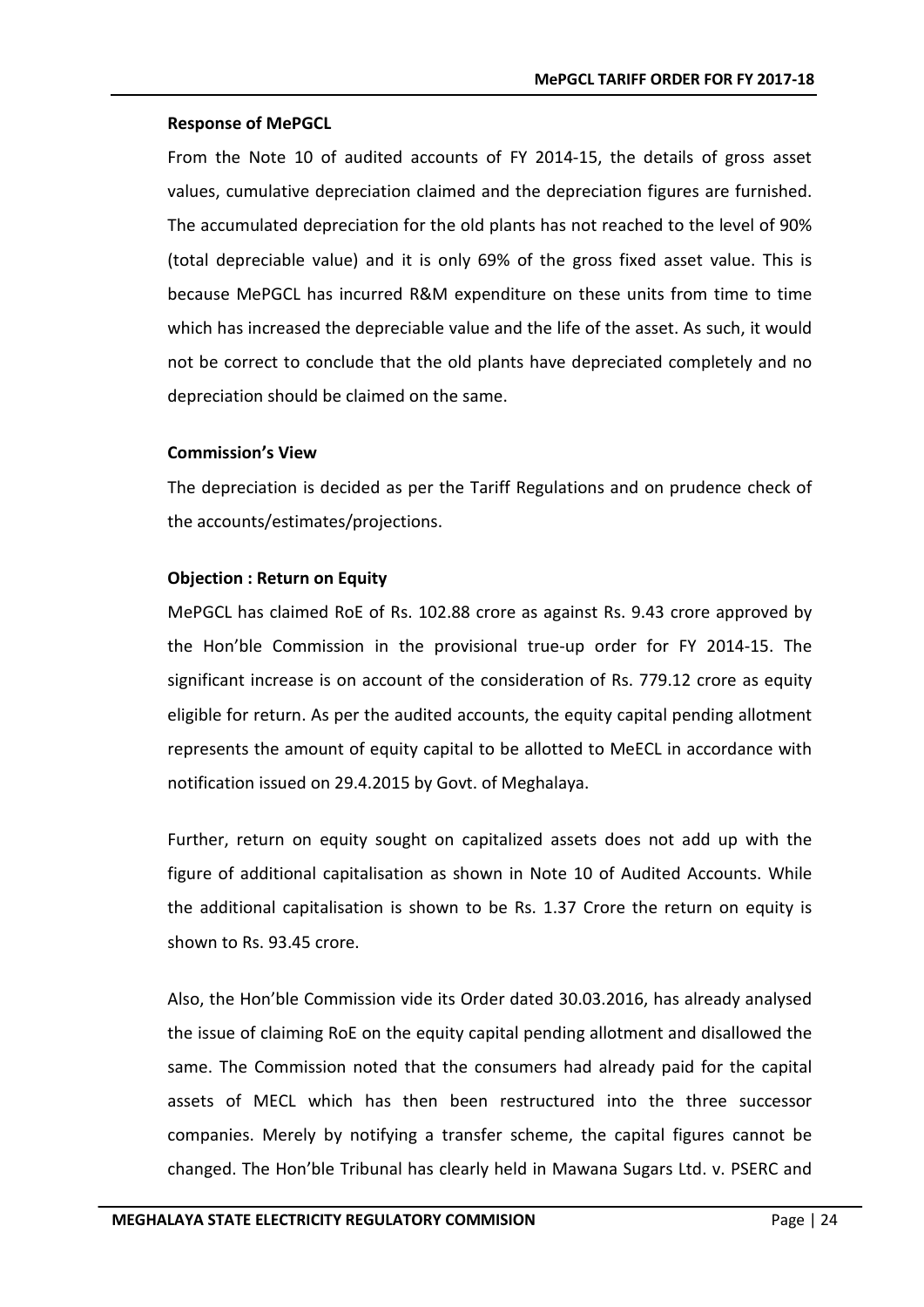Others. (Judgment dated 17.12.2014 in Appeals No. 142 & 168 of 2013) and Chhattisgarh State Power Distribution Company Ltd. v. CSERC (Judgment dated 09.10.2015 in Appeal No. 308 of 2013) that if the utility wishes to have a higher equity in its books of accounts, it can do so but the ROE cannot be passed on to the consumers. Hence the additional ROE cannot be passed on to the consumers. Thus, the claim of MePGCL for ROE on Rs. 779.12 Crore must be disallowed.

#### **Responses of MePGCL**

MePGCL has claimed return on equity as per the provisions of MSERC Tariff Regulations 2014 and MSERC Tariff Regulations 2011. The MSERC Regulations provide for allowing equity as appearing in the balance sheet/transfer scheme and also on equity in excess of 30% of the capital cost. It is also clarified that the equity addition in paid up capital is for funding received from State Government prior to restructuring based on the assets and capital works in progress, at the time of restructuring. As such, it is not correct to link the equity with the assets capitalized in FY 2014-15.

For old projects, the new regulations allow the debt-equity ratio to be considered as the same as considered by the Commission in the past period. Hence, we are referring the old regulations i.e. MSERC Tariff Regulations 2011 to analyze the allowable equity for calculation of return on equity for old assets/projects.

It may be noted that, for the first year of operation, the equity component appearing in the balance sheet as per the transfer scheme was considered for computation of Return on Equity and the Hon'ble Commission had approved only provisional values subject to correction at the time of audited accounts reflecting the size of equity.

The equity outstanding pending allotment was as per the Transfer Scheme notification, the same has been claimed and the regulations provide for claiming return on funds received but not subscribed as share capital (premium/internal reserves). Further, the equity considered has been received from the State Government as equity and also utilized for capital expenditure, return should be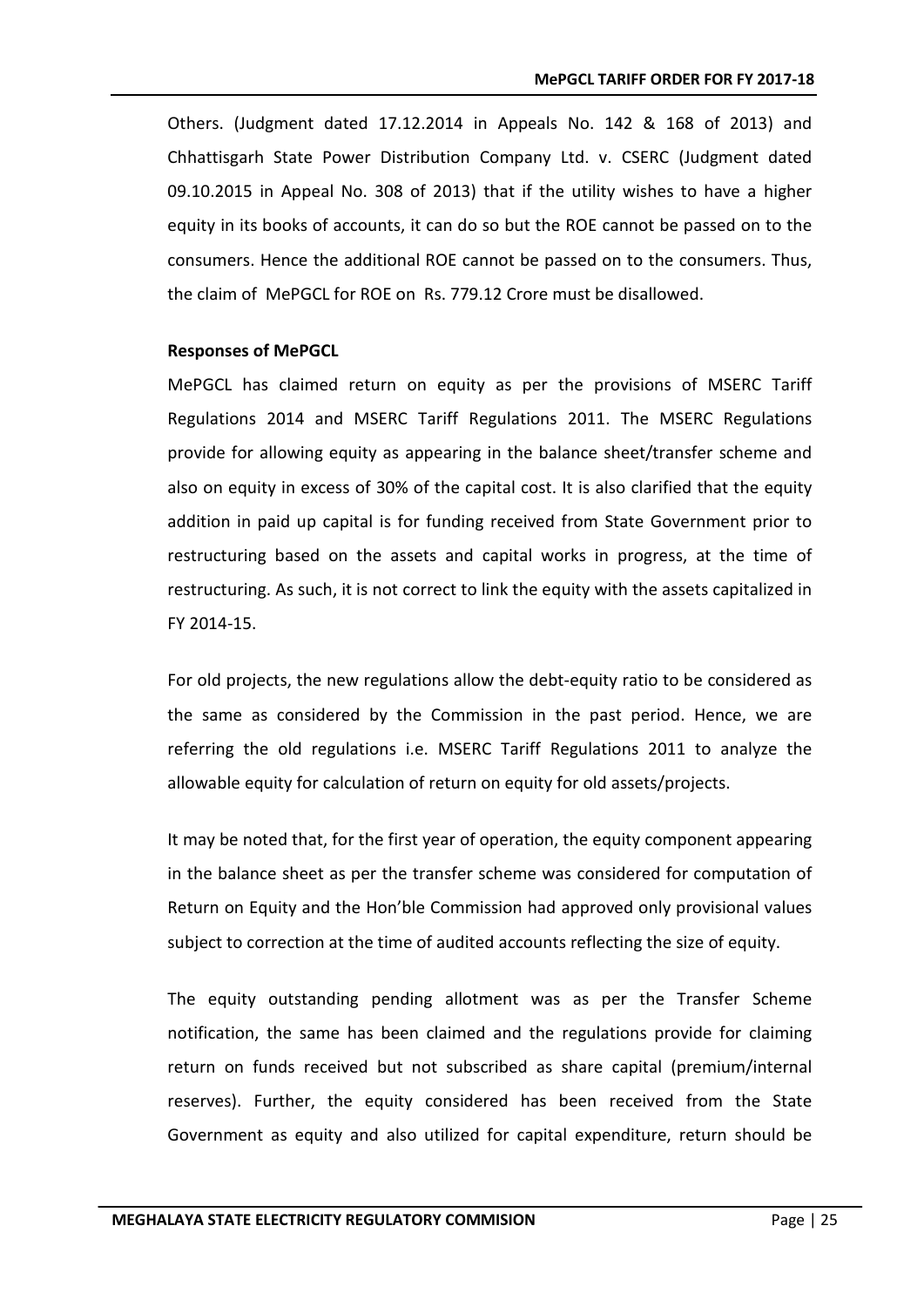calculated on the same Further, the regulations do not restrict allowing of return on equity pending allotment.

As against this, the Commission had determined the Return on Equity for the 1st MYT Period for FY 2015-16 to FY 2017-18 (and also for previous years) on provisional basis as Rs 9.43 Crores based on the figures of equity available with MeSEB prior to unbundling as per the order of the Commission dated 31st March 2016, as under.

"The Government of Meghalaya has communicated revised and fourth amendment allocating the assets and liabilities among the unbundled utilities vide orders dated 29.04.2015. The generation, transmission and distribution corporations shall adopt those allocations in the respective corporations' books for claiming of return on equity in accordance with the Regulations and judgment made by Hon'ble APTEL in similar matters. After the process of Government of Meghalaya allocation of equity, the return on equity shall be computed for arriving at the ARR and tariff."

As such, it is clear that the allowed figures were provisional and subject to change based on actual allocation of equity as per the transfer scheme and adoption of allocation of equity in books of accounts.

The objection of BIA that additional RoE cannot be passed to the consumers appears repugnant by the fact that the equity amount claimed for RoE is actual as per the balance sheet of audited accounts.

#### **Commission's Views**

The Return on Equity is limited in accordance with the principles of the Tariff Regulations and as per the Hon'ble APTEL Judgment in similar matters on receipt of audited accounts.

#### **Objection : Prior Period Items**

In the provisional true up order the Hon'ble Commission did not allow any prior period expense for MePGCL. However, now MePGCL is seeking total prior period expenses to the tune of Rs. 28.48 Crores. In the audited accounts for FY 2014-15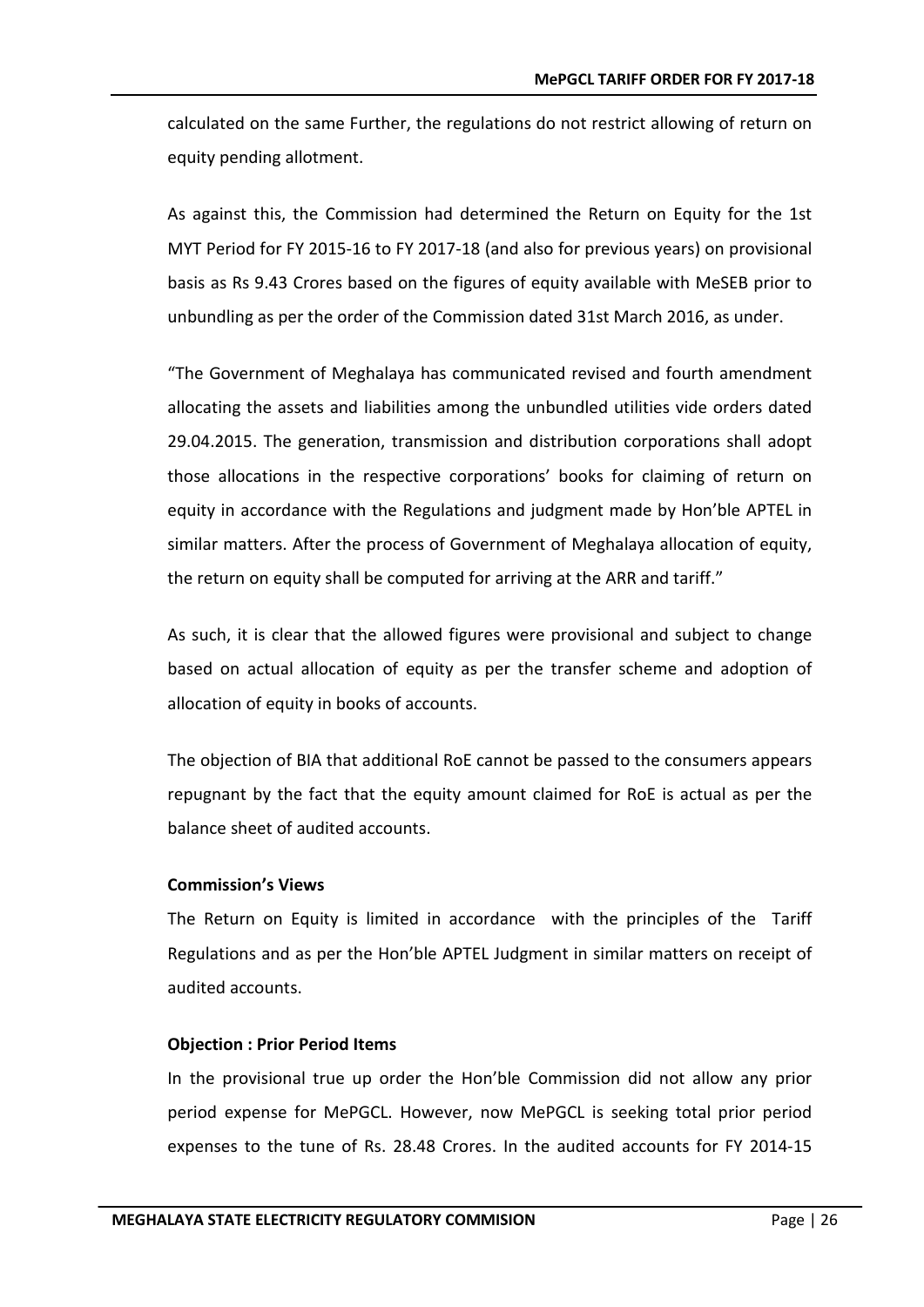prior period income is reported to be Rs. 32.45 Crore and prior period expenses are noted to be Rs. 3.97 Crores. Accounting Standards (AS 5) (Revised) on 'Net Profit or Loss for the Period, Prior Period Items and Changes in Accounting Policies' states:

*"Prior period items are income or expenses which arise in the current period as a result of errors or omissions in the preparation of the financial statements of one or more prior periods."*

Out of the prior period incomes of Rs. 32.45 crore, there is an amount pertaining to 'other income related to power sale' of Rs. 32.42 crore. Thus, this amount which otherwise would have reduced the ARR/True-up of an earlier year which was inadvertently missed out to be booked as income, In view of the same, the Objector respectfully submits that the true-up for FY 2014-15 ought to consider this amount and due benefit of the same should be passed on to the consumers by a reduction in the true-up for FY 2014-15.

#### **Responses of MePGCL**

The objector has supported the claim of the petitioner and as such no comments are provided.

#### **Commission's Views**

Noted.

#### **Objection : Non Tariff Income**

MePGCL has submitted that the non tariff income is to the tune of Rs 1.83 Crore as per the Audited Accounts. The  $1/3^{rd}$  share of non-tariff income in case of MeECL are stated to be Rs. 1.70 Crore. Thus the non-tariff income claimed is to the tune of Rs. 3.53 crore. It is submitted that the same maybe reduced from the gross annual fixed charges being trued up for FY 2014-15.

#### **Response of MePGCL**

The objector has supported the claim of the petitioner and as such no comments are provided.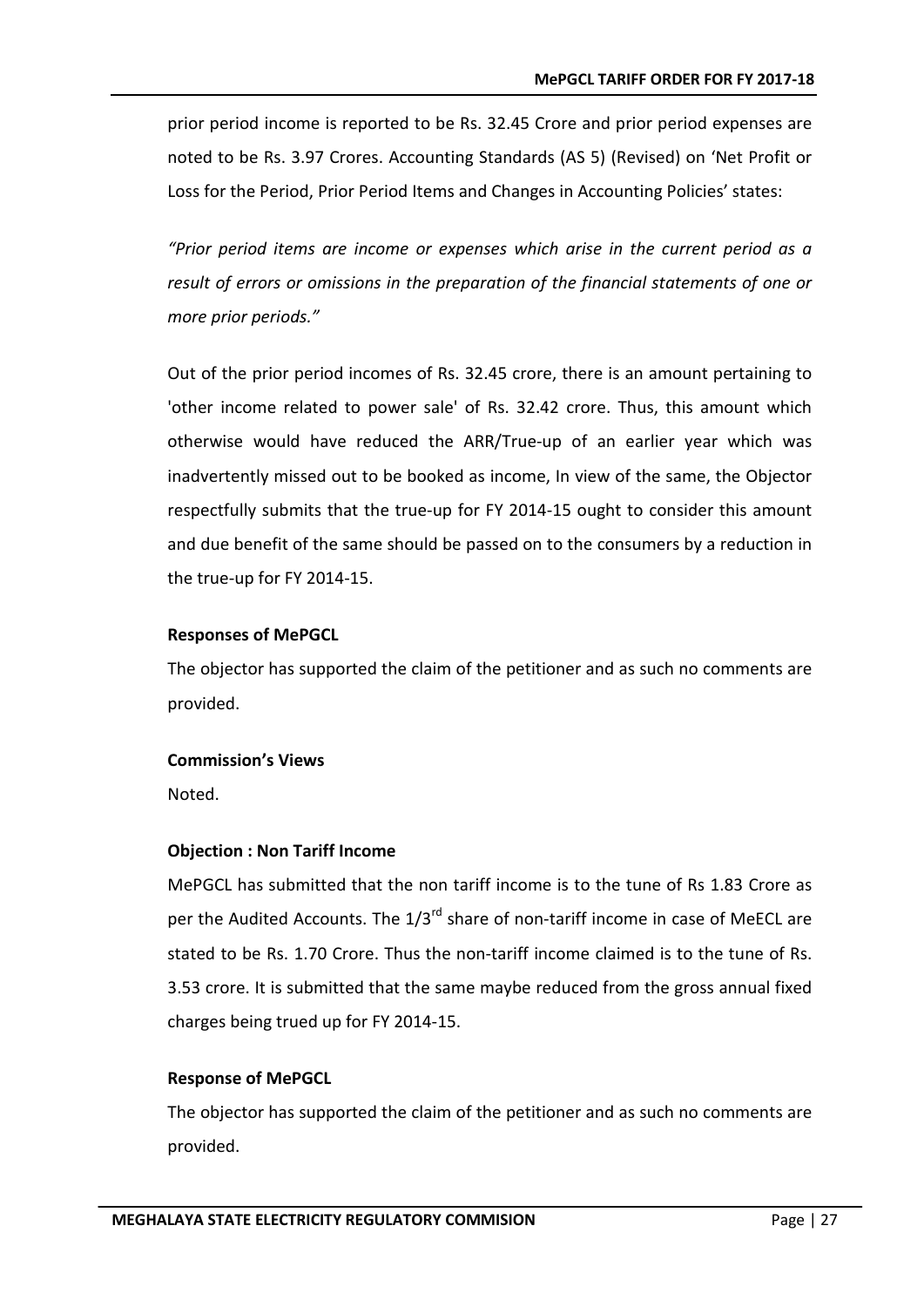#### **Commission's Views**

Noted .

#### **Objection : Revenue from Operations**

MePGCL has submitted that out of the total revenue from operations amounting to Rs. 191.10 crore, the revenue attributable to Leshka plant is Rs. 114.12 crore. Thus, it has claimed Rs. 76.98 crore towards revenue from old plants.

There is no material on record to assess the revenue attributable to Leshka plant and in respect of the old plants. As per the provisions of the Tariff Regulations, the tariff is to be determined station wise; therefore the Petitioner ought to be directed to furnish the break-up of the revenue in respect of all of its generating stations duly certified by its statutory auditor.

#### **Response of MePGCL**

MePGCL has been billing the generation charges to MePDCL based on the plant wise tariff approved by the Hon'ble Commission in the respective orders. The same has already been audited by the statutory audit report.

#### **Commission's View**

The response of MePGCL is noted.

#### **Objection : Summary of Allowable True up for FY 2014-15**

In light of above submissions BIA prays that the following revenue surplus be allowed:

| <b>Particulars</b>                | Approved in<br><b>Provisional</b><br><b>Truing up</b><br>Order | <b>Claimed by</b><br><b>MePGCL</b> | Allowable as per<br>BIA's<br>assessment | Loss/<br>(Gain) |
|-----------------------------------|----------------------------------------------------------------|------------------------------------|-----------------------------------------|-----------------|
|                                   | (a)                                                            | (b)                                | (c)                                     | $(c-a)$         |
| <b>O&amp;M Expenses</b>           | 55.17                                                          | 52.27                              | 52.27                                   | $-2.90$         |
| Depreciation                      | 2.35                                                           | 6.46                               | 2.35                                    | 0.00            |
| Interest on Loan                  | 0.33                                                           | 7.59                               | 0.33                                    | 0.00            |
| Interest on Working Capital       | 2.92                                                           | 3.60                               | 2.77                                    | $-0.15$         |
| Return on Equity                  | 9.43                                                           | 57.58                              | 9.43                                    | 0.00            |
| <b>SLDC Charges</b>               | 1.17                                                           | 0.70                               | 0.70                                    | $-0.47$         |
| Net Prior Period Items            | 0.00                                                           | $-28.53$                           | $-28.53$                                | $-28.53$        |
| <b>Total Annual Fixed Charges</b> | 71.37                                                          | 99.67                              | 39.32                                   | $-32.05$        |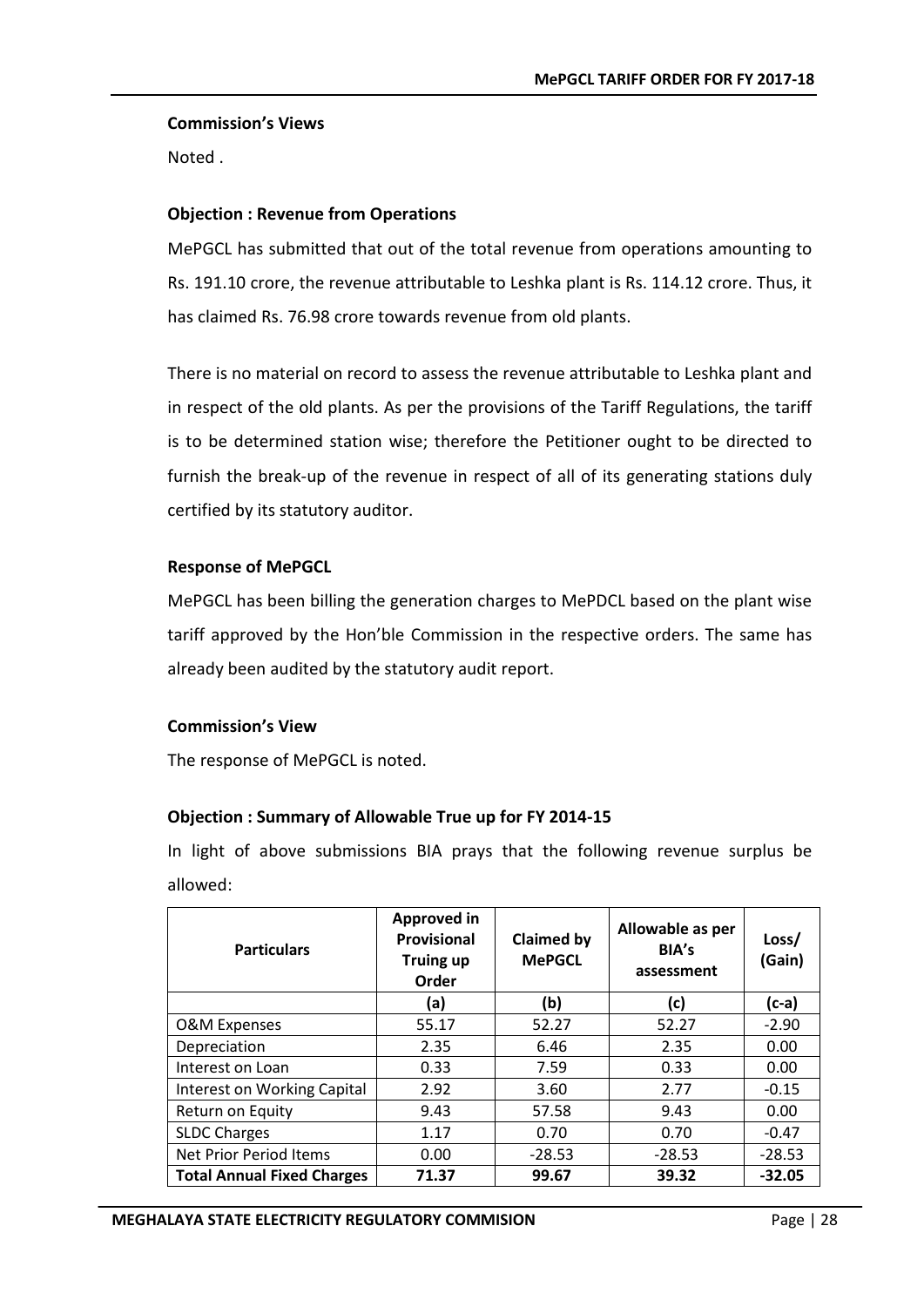| <b>Particulars</b>       | Approved in<br>Provisional<br><b>Truing up</b><br>Order | <b>Claimed by</b><br><b>MePGCL</b> | Allowable as per<br>BIA's<br>assessment | Loss/<br>(Gain) |
|--------------------------|---------------------------------------------------------|------------------------------------|-----------------------------------------|-----------------|
| Less: Non-tariff Incomes | 7.51                                                    | 3.53                               | 3.53                                    | $-3.98$         |
| <b>Net AFC</b>           | 63.86                                                   | 96.14                              | 35.79                                   | $-28.07$        |
| Revenue from operations  | 74.22                                                   | 76.98                              | 76.98                                   | 2.76            |
| Gap/(Surplus)            | $-10.36$                                                | 19.16                              | $-41.19$                                | $-30.83$        |

It is submitted that the revenue surplus as submitted by the Objector be factored in while determining the ARR and Tariff for FY 2017-18.

#### **Response of MePGCL**

Based on the above submissions, MePGCL would like to confirm that there is no requirement for revising the projections made in the petition.

#### **Commission's Views**

The commission has conducted prudence check of all components and has taken appropriate decisions before arriving at surplus.

#### **B. Provisional True – up for FY 2015-16**

#### **Objection : Provisional True – up not to be allowed**

The MePGCL is seeking a provisional true-up of 2015-16 based on un-audited statement of accounts which may not be allowed. It is pertinent to note that in Appeal No. 146 of 2014, the Hon'ble Tribunal by its judgment dated 1.12.2015 had directed this Ld. Commission to carry out the provisional true-up of 2014-15 for MePDCL as MePDCL was unable to present audited accounts due to unbundling of MeECL. However, Hon'ble Tribunal had also directed Hon'ble Commission to issue directions to MePDCL to prepare and present the audited accounts before the determination of ARR for FY 2015-16. The provisional true-up will only be an interim arrangement and will have to be once again revisited when MePGCL submits the audited accounts along with the C&AG Report. This will lead to duplication of effort by this Hon'ble Commission. The Hon'ble Commission is required to direct the MePGCL to submit the audited accounts and C&AG Report in a timely manner.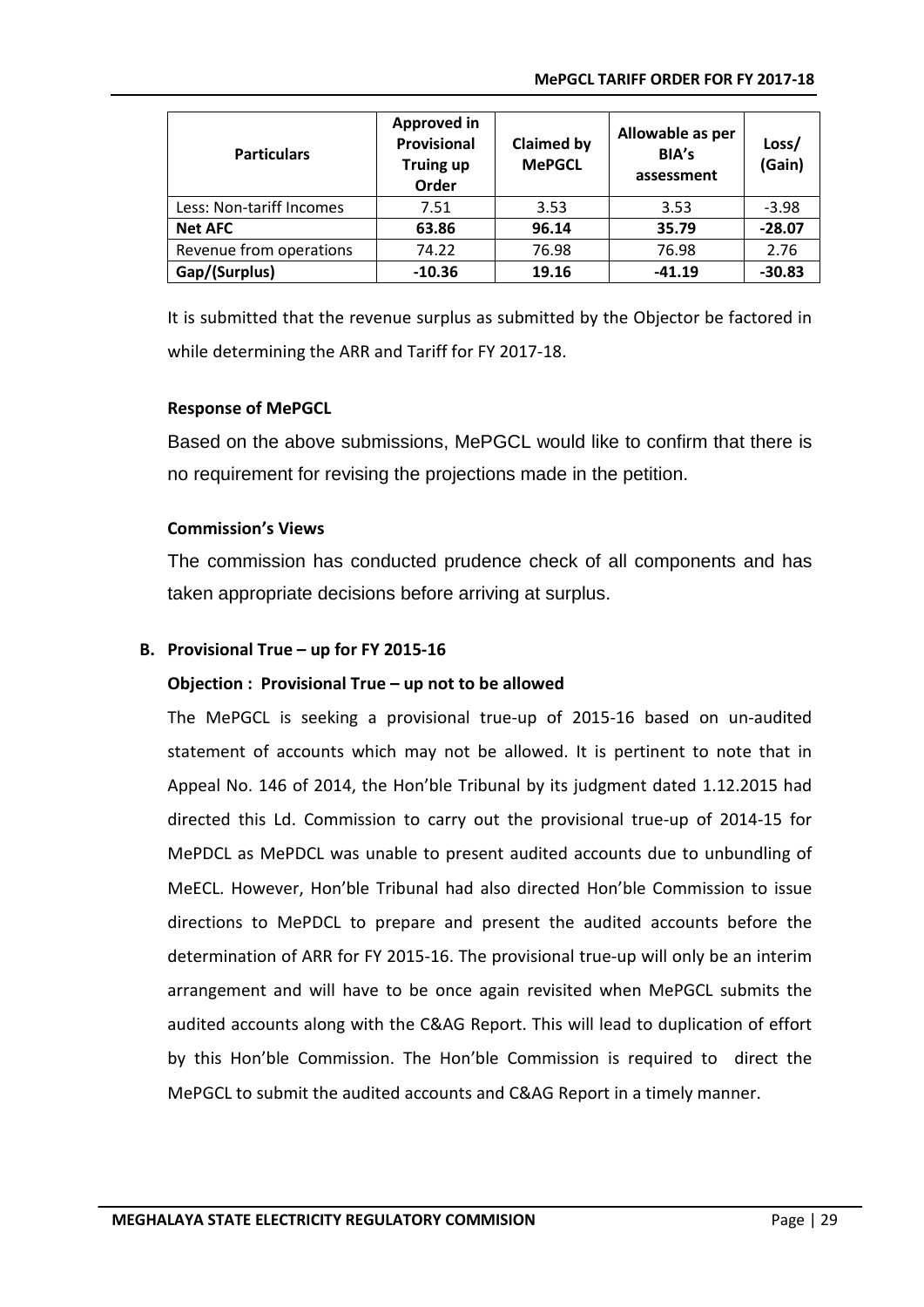Further, MePGCL is erroneously seeking a mid-year review of the present control period under the MYT Regulations. It is stated that MePGCL may only seek a midyear review of the business plan. The MePGCL also has to file the mid-year review three months before filing the true-up petition for the second year, i.e. FY 2016-17 and ARR for the third year, i.e. 2017-18. Therefore the mid-year review has to be through a separate petition seeking review of the business plan approved by this Hon'ble Commission. Without reviewing the actual audited accounts for the past two years of the MYT period, it is impossible to assess whether there is any requirement for a mid-year review. Therefore, this Hon'ble Commission may be pleased to reject the prayer seeking review of targets set for 2015-16, 2016-17 and 2017-18.

#### **Response of MePGCL**

**T**he petition for provisional true up for FY 2015-16 is being filed based on the principles of quick recovery of costs as outlined in the judgment of Hon'ble Tribunal in the Appeal No. 146 of 2014 dated 1.12.2015 wherein the Hon'ble Tribunal had directed MSERC to carry provisional true up of FY 2014-15 in order to avoid delay in true up and in turn burden consumers from tariff shock in future due to revenue gap of previous years.

The accounts for FY 2015-16 have been finalized and MePGCL is striving hard to get the same audited at the earliest. However, this should not restrict the Commission in doing provisional true up of FY 2015-16, as done in case of FY 2014-15 by the directions of Hon'ble Tribunal.

The Mid- term review of business plan essentially means review of investments along with changes in projections of revenue and expenditure due to changes in business plan.

MePGCL clarifies that in the present petitions it seeks review of the following in accordance with regulation 6.2.c of MSERC MYT regulation, 2014 as under: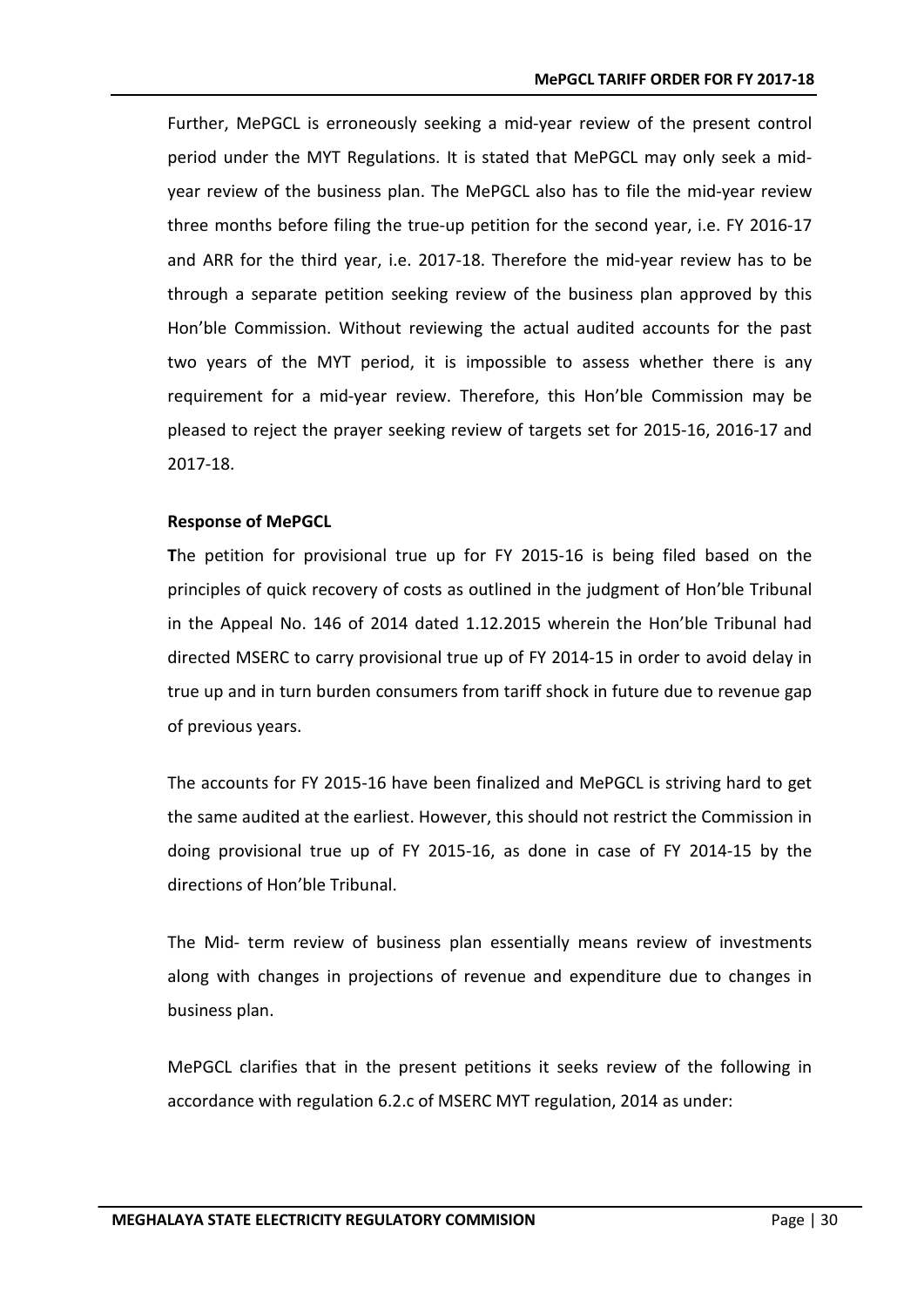- *"c) In case of Mid-term Review of Business Plan, the Petition shall comprise of:*
	- *i. Truing Up for the previous year;*
	- *ii. Modification of the ARR for the remaining years of the Control Period, if any, with adequate justification for the same;*
	- *iii. Revenue from the sale of power at existing tariffs and charges for the ensuing year;*
	- *iv. Revenue gap for the ensuing year calculated based on ARR approved in the MYT order and truing up for the previous year;*
	- v. *Application for revision of tariff for the ensuing year".*

Further, MePGCL would submit that Midterm review as the name itself suggests has to be filed in such a manner that it is able to review the projections for the last year of the control period based on the actuals in the first year and performance of  $2<sup>nd</sup>$  year till the date of control period while filing such application. So, it is impractical to present the provisional accounts of the  $2<sup>nd</sup>$  year of MYT control period i.e. FY 2016-17 before the Commission or truing up of second year of control period along with filing for tariff determination of  $3<sup>rd</sup>$  year simultaneously, when the financial year for  $2^{nd}$  year is still ongoing and the applicant is fling the application during the fag end of the  $2^{nd}$  year of control period i.e. FY 2016-17 for MYT review and tariff of 3rd year.

Based on such practicality of the issue, MeECL and its subsidiaries have already filed a petition before Hon'ble Commission for change in the MSERC MYT regulation 4.2 of 2014 accordingly.

#### **Commission's View**

The provisional true up for FY 2015-16 is as per the provisions of the Tariff Regulations. The Commission will consider provisional true up on filing of audited accounts.

#### **Objection : Operation & Maintenance Expenses**

MePGCL is claiming Rs. 75.37 Crores towards O&M expenses as against the already approved Rs. 55 crore for FY 2015-16. The Hon'ble Commission in its Tariff Order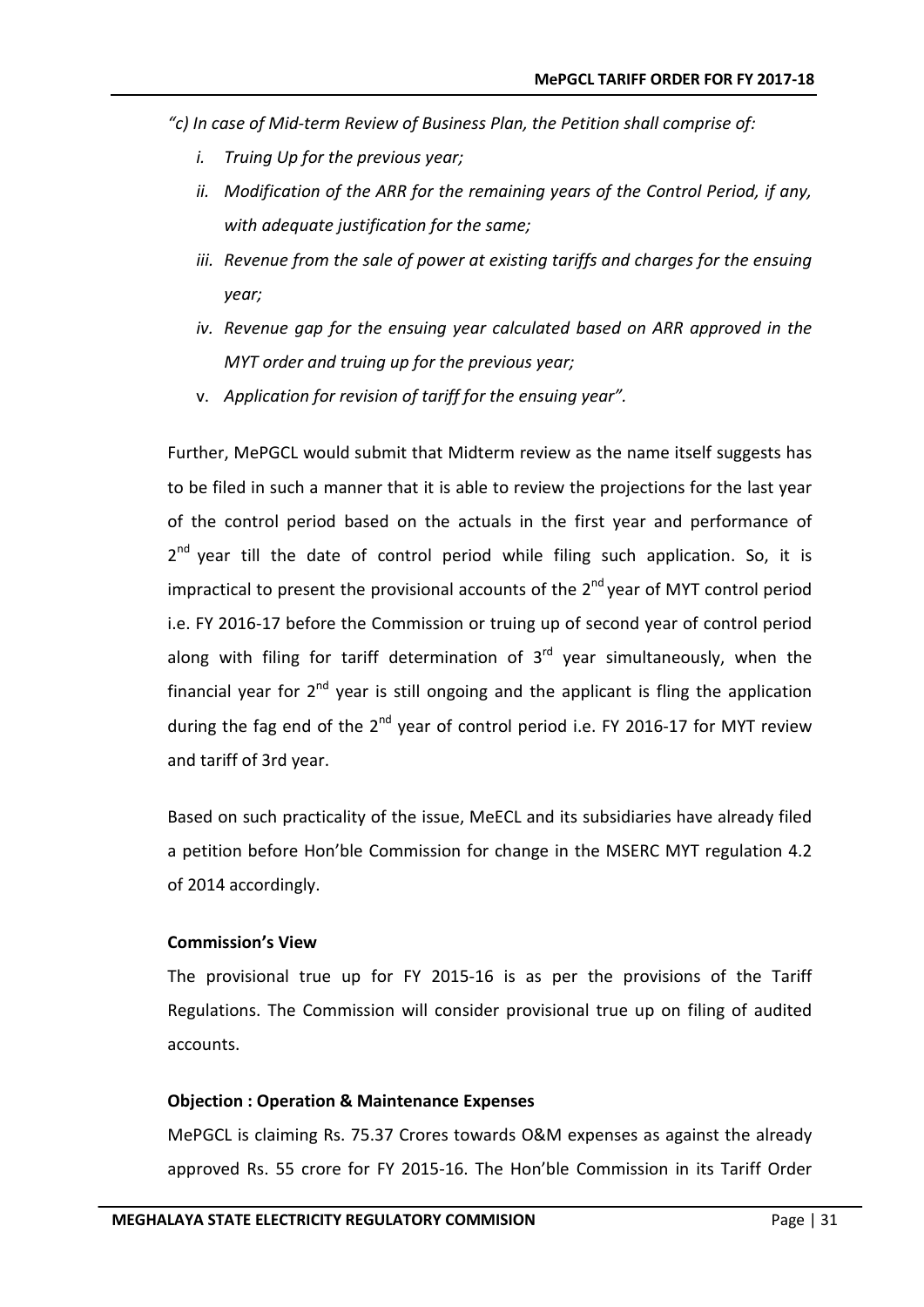dated 30.03.2015 while approving the O&M expenses made the following observations:

*"The expenses can only be validated if the audited records were made available to the Commission. The Commission has examined the O&M expenses projected by MePGCL. In accordance with the regulations and available records, the Commission has allowed escalation on the O& M expenditures as allowed in FY 2014-15 and determined the charges for the control period. After getting the audited records the Commission shall review the same and if required appropriate changes shall be considered. For Sonapani the Commission has considered the RE regulations and allowed the O& M expenses accordingly after appropriate adjustments....".*

It is submitted that in the aforementioned Order the Hon'ble Commission considered the O&M expenses at Rs. 55.40 crore in FY 2014-15 while the actual O&M expenses was Rs. 52.27 Crore as per the Audited Accounts. Thus, the Hon'ble Commission did not determine O&M expense for the control period in accordance with Regulation 56 of the MYT Regulations, 2014, which deals with O&M expenses.

Even in the present Petition O&M expenses are being claimed by MePGCL in a manner not in consonance with Regulation 56 and thus the same should not be disallowed.

#### **Reponses of MePGCL**

All the expenses have been determined as per the latest actual data available in the provisional statement of accounts of FY 2015-16 and as per regulations 56 of MYT tariff regulations, 2014. The increase in O&M expenditure for FY 2015-16 is mainly on account of pay revision of employees from January'2016, which is beyond the control of the petitioner.

#### **Commission's Views**

Operation and maintenance expenses are approved on prudence check of the accounts.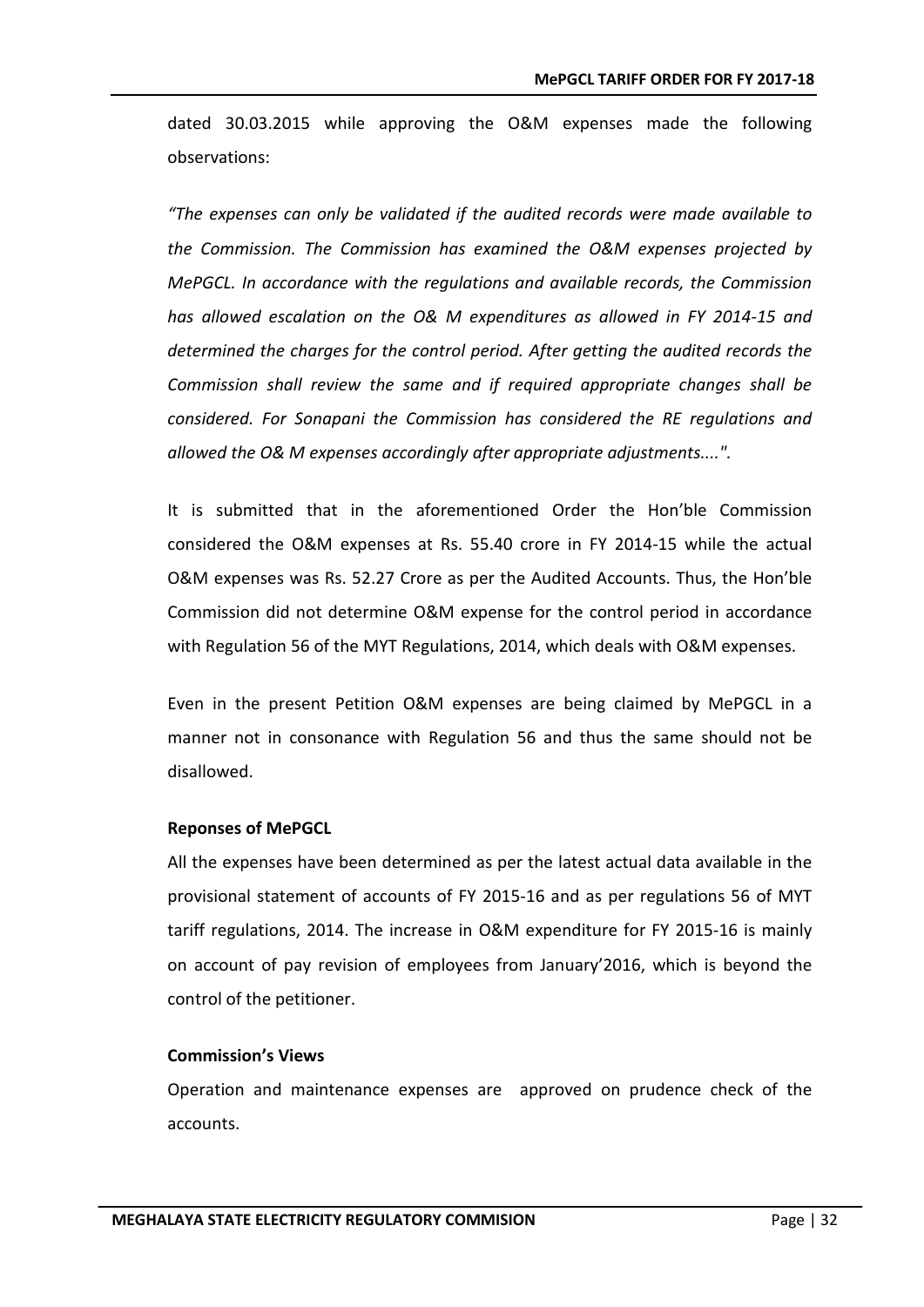#### **Objection : Depreciation**

MePGCL has claimed depreciation of Rs. 6.31 crore as against Rs. 10.64 crore approved by the Hon'ble Commission in the tariff order for FY 2015-16. It is reiterated that as per the assessment done by the Objector the allowable depreciation for FY 2014-15 is Rs. 2.35 crore

The additional capitalisation as per Note 10 of the Audited Accounts for FY 2014-15 is to the tune of Rs. 1.37 crore only and to the tune of Rs. 14.49 crore in FY 2015-16 as per provisional accounts. There is also a deduction (retirement of assets) in the gross fixed assets balance to the tune of Rs. 9.32 crore in FY 2015-16.

However, MePGCL has failed to provide the details pertaining to the gross fixed asset balances in respect of its power plants. As per the provisions of the Tariff Regulations, the annual fixed charges are to be determined in respect of each generating stations.

Further, as has already been stated considering the age of the plants of the Petitioner, the complete depreciation would have already been recovered. On account of this the Hon'ble Commission while approving the provisional true-up for FY 2014-15 had allowed depreciation of Rs. 2.35 crore only considering Rs. 49.39 crore of capital cost for Umiam-IV and Sonapani power plants.

In view of the above, it is respectfully submitted that the Hon'ble Commission while conducting the provisional truing-up for FY 2015-16 may approve station wise opening gross fixed asset balance, station wise capitalisation and retirement and then approve any variation in the depreciation expense.

#### **Response of MePGCL**

From the Note 10 of audited accounts of FY 2014-15, the details of gross asset values, cumulative depreciation claimed and the depreciation figures are provided in replies to objections at para 25 to 30. It is clear from the figures that the accumulated depreciation for the old plants has not reached to the level of 90% (total depreciable value) and is only 69% of the gross fixed asset value. This is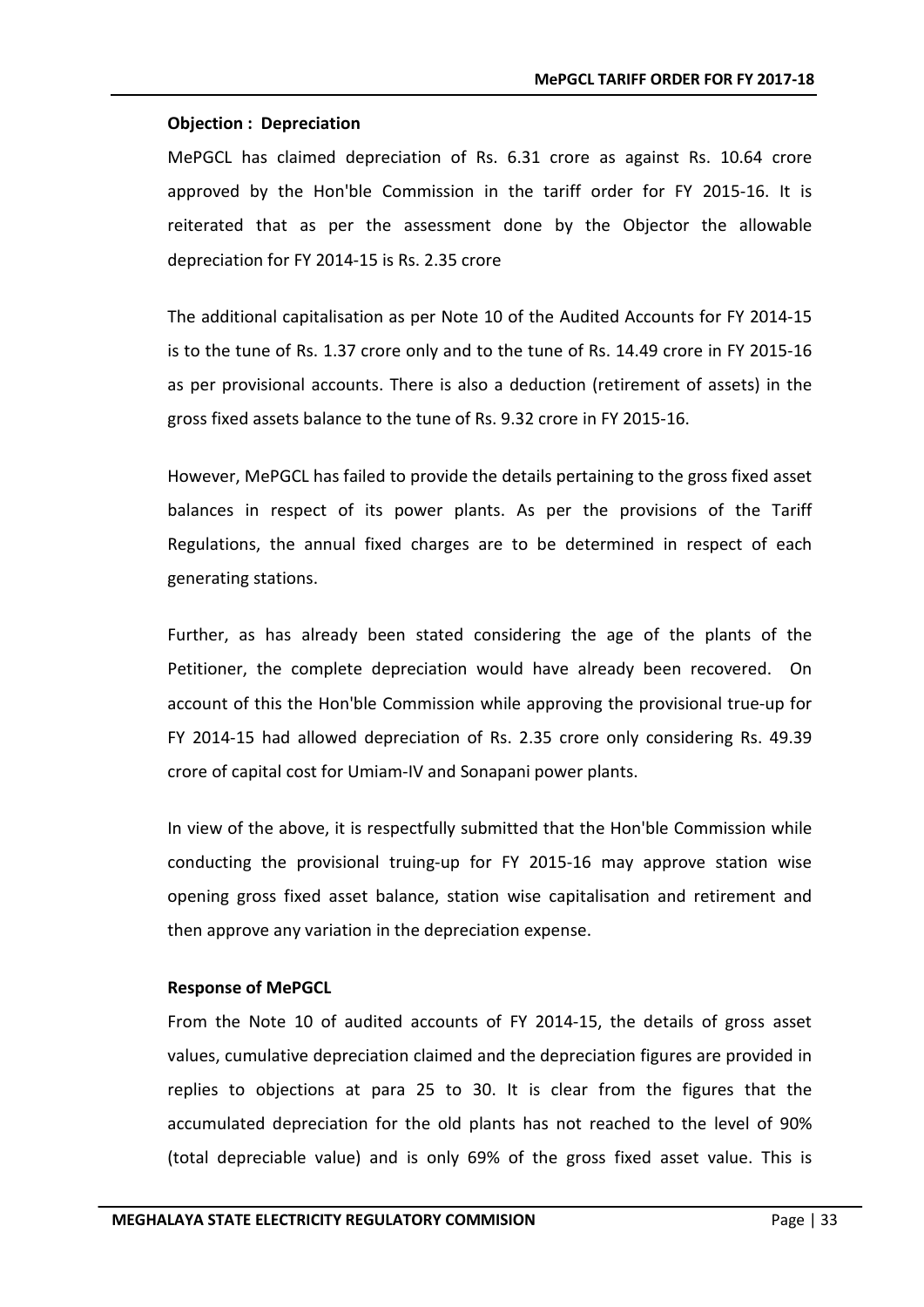because MePGCL has incurred R&M expenditure on these units from time to time which has increased the depreciable value and the life of the asset. As such, it would not be correct to conclude that the old plants have depreciated completely and no depreciation should be claimed on the same.

#### **Commission's Views**

The depreciation is allowed limiting to the provisions of the Tariff Regulations and on prudence check of the accounts.

#### **Objection : Interest on Loan**

The Hon'ble Commission in tariff Order for FY 2015-16 approved Rs. 0.46 crore as interest on loan. MePGCL is now claiming Rs. 11.95 crores towards interest and finance charges on loan capital for true up.

The additional capitalisation as per the provisional accounts for FY 2015-16 is to the tune of Rs. 14.49 crore. There is also a deduction (retirement of assets) in the gross fixed assets balance to the tune of Rs. 9.32 crore in FY 2015-16. However, MePGCL has neither provided the details of the capitalisation nor explained how it is linked with the loan portfolio leading to an increase in the interest on loan. The interest on long term loans pertaining to the additional capitalisation in FY 2015-16 is allowable in terms of the provisions of the Regulation 55 of the MYT Regulations, 2014.

The Hon'ble Commission in the Order dated 30.3.2016 in respect of final truing up for FY 2013-14 and provisional truing up for FY 2014-15 had expressly held that there were only two loans for old stations namely "1.30% OECF Loan for Umiam Stage-1 for Renovation and Modernisation" with a closing balance of Rs. 13.77 crore as on 31.3.2014 and "1.30% JBIC Loan for Umiam Stage-II for Renovation and Modernisation" with a closing balance of Rs. 11.28 crore as on 31.3.2014. This fact was also stated in the Tariff Order for 2015-16 dated 30.3.2015 at Para 5.8. Thus, the interest on loan pertaining to these two loans is allowable in FY 2015-16.

It is also necessary to point out that Table 24 in respect of the claimed interest on loan contains various items such as OD interest on Federal Bank amounting to Rs.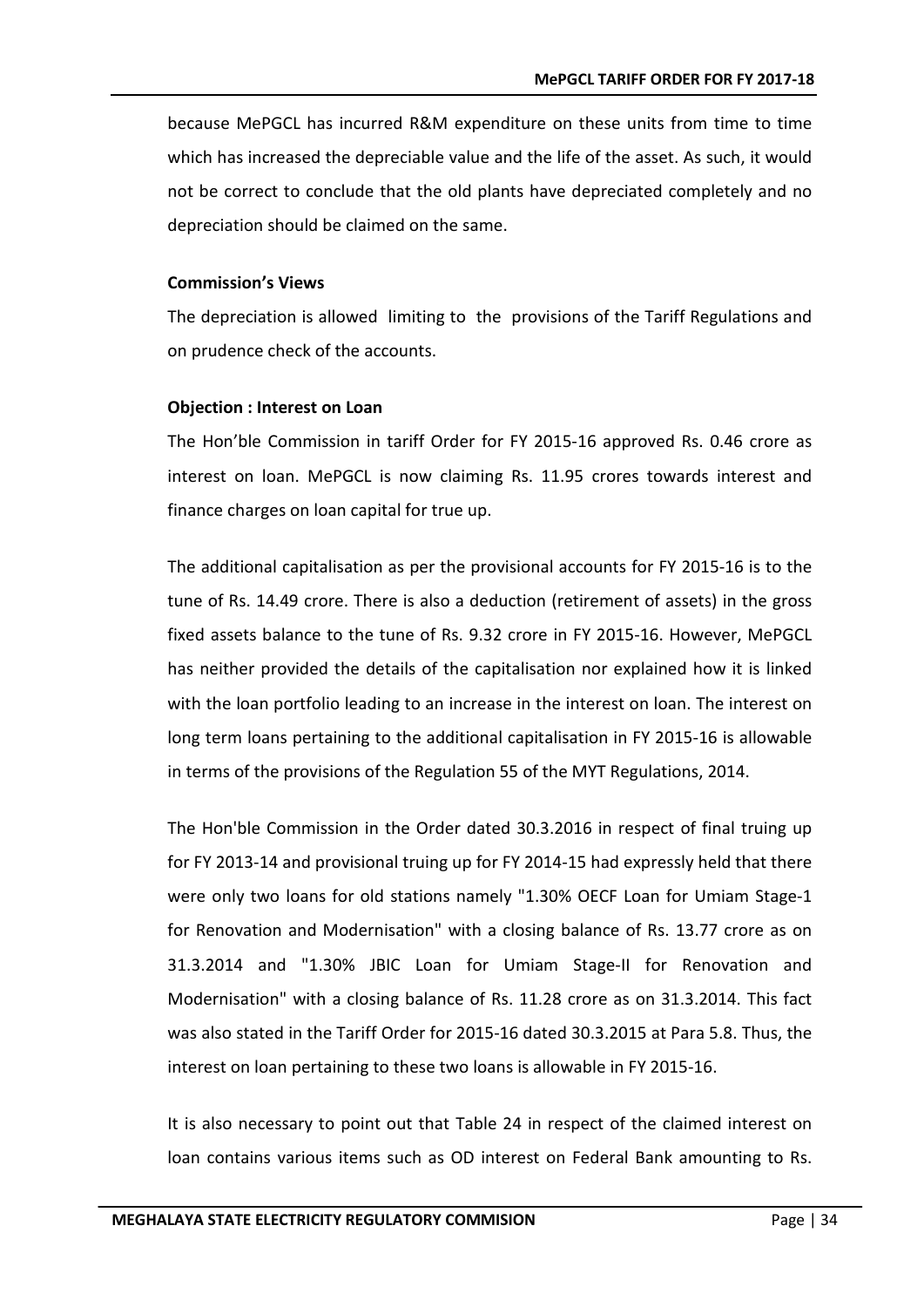0.66 crore, OD Interest on CBI Loan amounting to Rs. 0.32 crore, etc. Evidently these are in respect of Overdraft Interest which is part of working capital and cannot be allowed under interest on long term loan. Further, the penal interest on capital liabilities amounting to Rs. 0.25 crore cannot be allowed as they are attributable to the delay in making timely payments to banks and financial institutions and cannot be passed on to the consumers.

It is further pointed out that there was an inadvertent error in the tariff order for FY 2015-16 dated 30.3.2015 as the Hon'ble Commission had approved loan addition without any corresponding asset capitalisation in the entire control period. In such a scenario, the Hon'ble Commission ought to have capitalised the interest expenses and not allowed it as an ARR item. It is respectfully submitted that the Hon'ble Commission may rectify this error in the provisional true up order.

#### **Response of MePGCL**

Interest and finance charges also include other mandatory charges levied by the banks like bank charges, bank transaction charges & prepayment charges for final settlement of loans and interest which is a considerable amount paid by MePGCL. Hence the Hon'ble Commission is requested to make due consideration of such charges over and above the interest on loan allowed by the Hon'ble Commission based on the statement of accounts.

The objectors have misinterpreted the claimed additional amount to be against interest on new loans while actually the major chunk of additional amount is being claimed for mandatory charges incurred over and above interest on loan. Hence, the argument for disallowing the additional amount based on the non-reflection of the same in additional capitalization is irrelevant and needs to be rejected.

#### **Commission's Views**

The interest on loan will be approved as per the provisions of Tariff Regulations.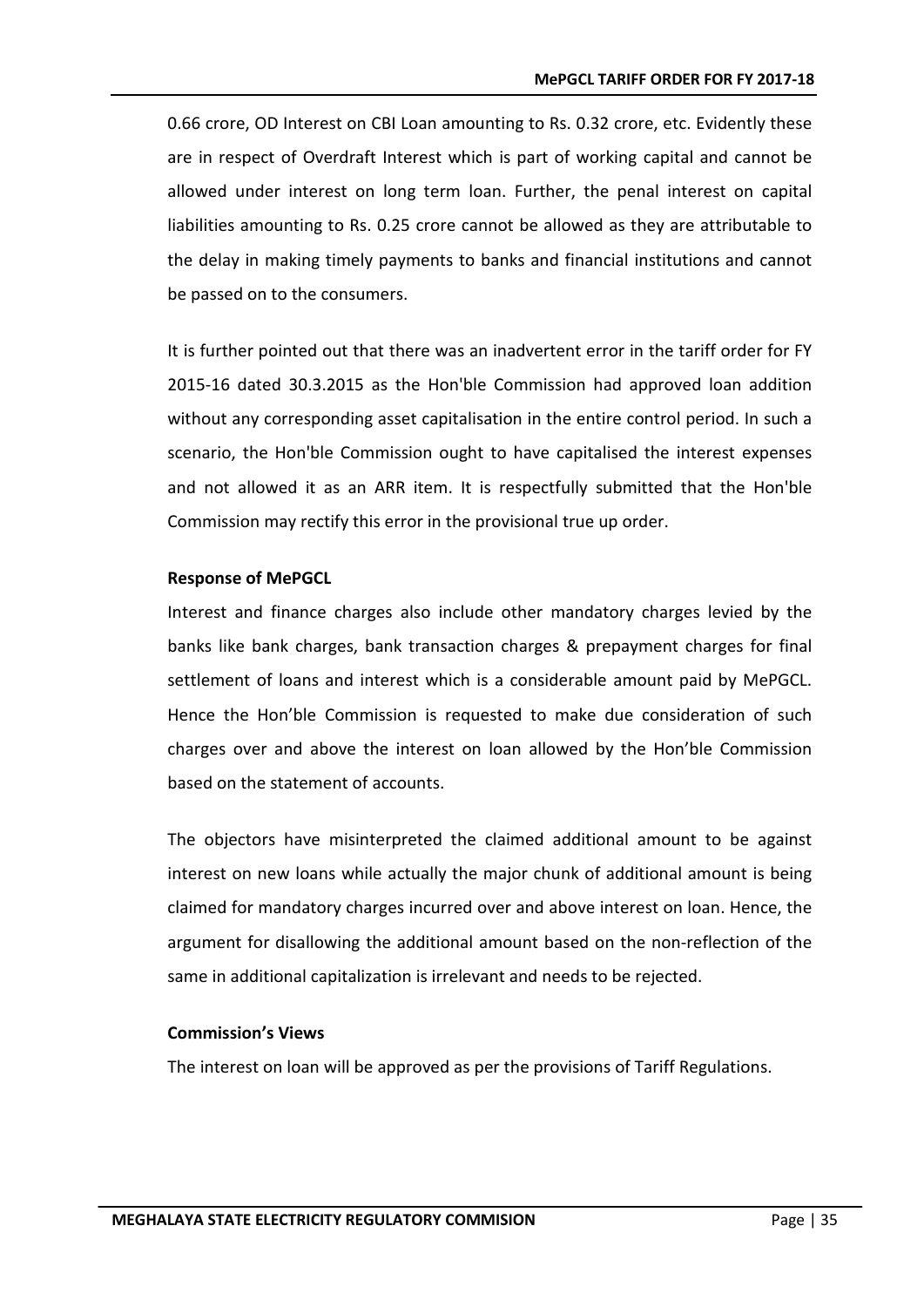#### **Objection : Return of Equity**

MePGCL is claiming RoE of Rs. 64.04 Crore as against Rs 9.18 crore approved by the Hon'ble Commission in tariff order for FY 2015-16.

As has been observed above, the additional capitalisation as per the provisional accounts is to the tune of Rs. 14.49 crore. There is also a deduction (retirement of assets) in the gross fixed assets balance to the tune of Rs. 9.32 crore in FY 2015-16. However, MePGCL has not provided the details of the capitalization and its linkage with the equity portfolio which led to the increase in RoE claim. MYT Regulations, 2014 allow RoE pertaining to additional capitalisation.

Also, the Hon'ble Commission vide its Order dated 30.03.2016, has already analysed the issue of claiming RoE on the equity capital pending allotment and disallowed the same. The Commission noted that the consumers had already paid for the capital assets of MECL which has then been restructured into the three successor companies. Merely by notifying a transfer scheme, the capital figures cannot be changed.

#### **Response of MePGCL**

It may be noted that, for the first year of operation, the equity component appearing in the balance sheet as per the transfer scheme is to be considered for computation of Return on Equity and the Hon'ble Commission had approved only on provisional values subject to correction on submission of audited accounts reflecting the actual equity.

MePGCL has claimed return on equity as per the provisions of MSERC Tariff Regulations 2014 and MSERC Tariff Regulations 2011. The MSERC Regulations provide for allowing equity as appearing in the balance sheet/transfer scheme and also on 30% of the capital cost. It is also clarified that the equity addition in paid up capital is for the funding received from State Government prior to restructuring based on the assets and capital works in progress, at the time of restructuring. As such, it is not correct to link the equity with the assets capitalized in FY 2015-16.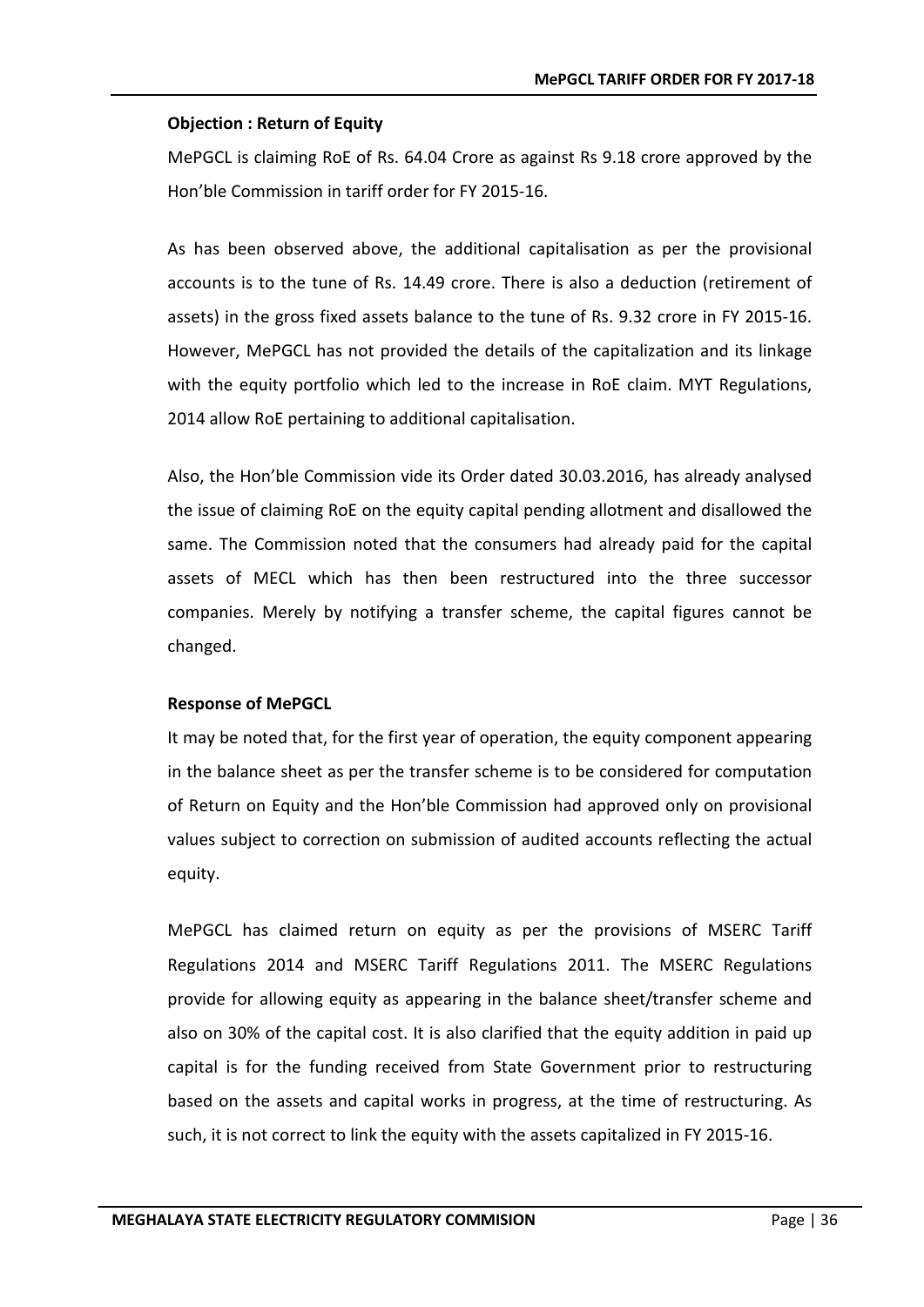#### **Commission's Views**

Return on Equity will be arrived as per of the guidelines of the Tariff Regulations 53 and 51 on prudence check of the accounts.

#### **Objection : Provision for Doubtful Debts**

MePGCL has submitted that it has provided of Rs. 31.79 Crore towards of doubtful debts in FY 2015-16. It is submitted that the MYT Regulations, 2014 have no provision under which a generating licensee can seek any amount towards providing for doubtful debts and thus the claim of Rs. 31.79 Crore ought to be rejected.

#### **Response of MePGCL**

The distribution licensee which is the only customer of MePGCL is facing an acute financial crisis. MePDCL has a huge financial liability of more than INR 1500 crores. These liabilities also include amount payable to state companies like the power generating companies. In spite of various efforts made by the generating companies, the distribution company has not been able to pay the dues of MePDCL. It is submitted that the poor financial position of the distribution company should not affect the generating company and as such the claim for bad debts has been made.

#### **Commission's Views**

The provisions for doubtful debts from DISCOMs cannot be considered as bad debts.

#### **Objection : Interest on Working Capital**

The Hon'ble Commission allowed Rs. 3.79 crores towards working capital for FY 2015-16. MePGCL claimed Rs. 7.43 Crore towards interest on working capital for old plants excluding Leshka.

Allowable interest on working capital as per BIA's assessment comes out to be Rs. 3.63 Crore.

#### **Response of MePGCL**

The figure of INR 7.44 crores has been arrived at taking due consideration of MSERC tariff regulations and including  $1/3<sup>rd</sup>$  proportional interest expense of MeECL.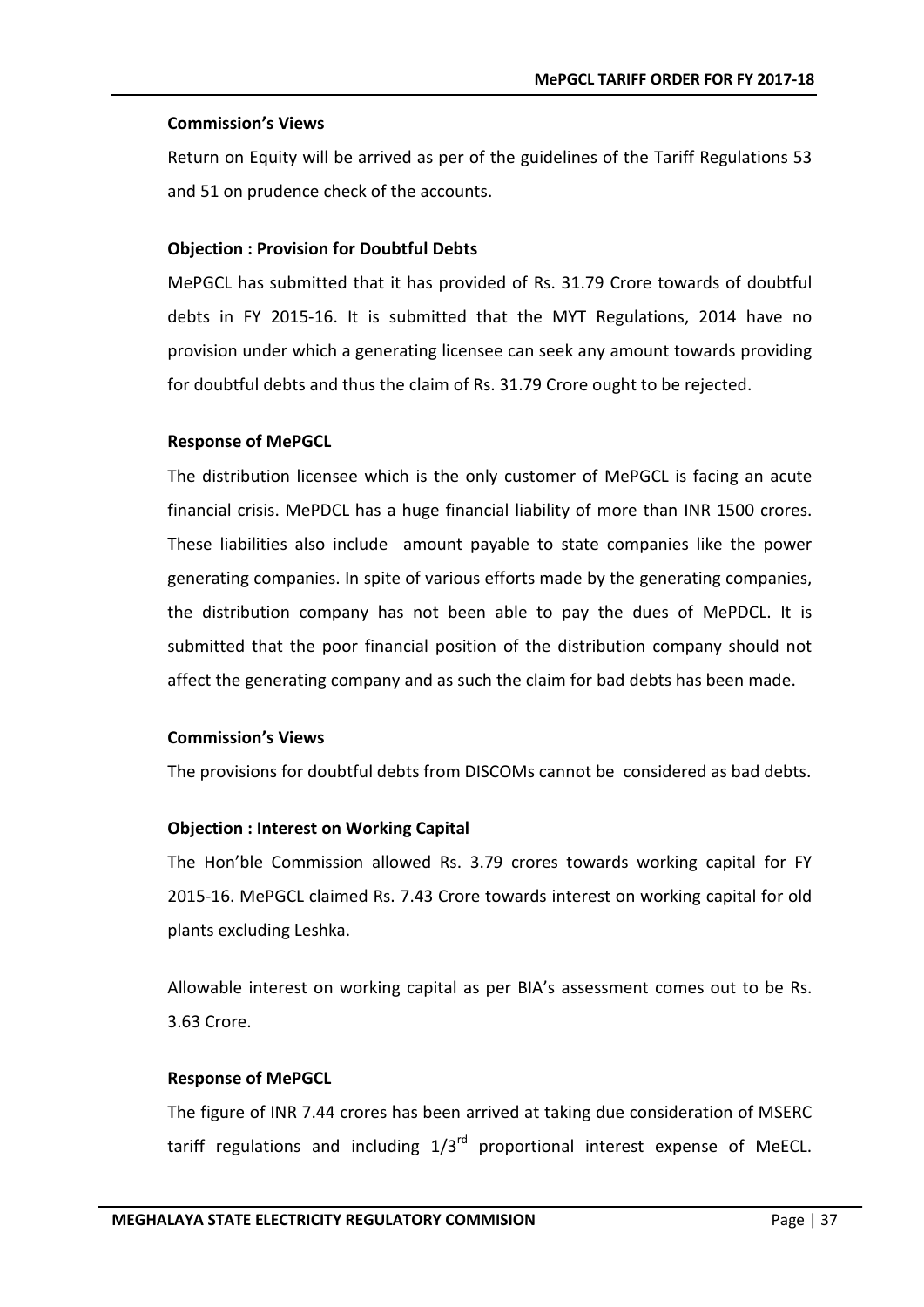Therefore MePGCL requests Hon'ble Commission to allow the additional expense accordingly.

#### **Commission's Views**

The interest on working capital is approved as per the provisions of the Tariff Regulations.

#### **Objection : Allowable Provisional True up for FY 2015-16**

The net revenue gap is Rs. 63.46 Crore as against the previously approved ARR of Rs. 79.15 Crore as MePGCL has already realised revenue of Rs. 75.29 Crore, it has a revenue surplus of Rs. 11.83 Crore .

#### **Response of MePGCL**

Based on the above submissions, MePGCL confirms that no revision is required to be made in the projections made by MePGCL in the tariff petition and the same may be considered by the Hon'ble Commission.

#### **Commission's Views**

The commission takes appropriate decisions, while finalizing the provisional True up for FY 2015-16.

### **C. Mid Term Review of Control Period for FY 2016-17 and Tariff for FY 2017-18 Objection : Operation and Maintenance Expenses**

MePGCL has claimed O&M expenses to the tune of Rs. 77.12 Crore and Rs. 79.36 crore for FY 2016-17 and 2017-18, respectively, on the basis of provisional statements of accounts.

The Hon'ble Commission, in the Tariff Order dated 30.03.2015, erroneously considered O&M expenses at Rs. 55.40 crore instead of Rs. 52.27, as shown by the audited accounts. This is in contravention to Regulation 56 of MYT Regulations, 2014.

The O&M expenses claimed by MePGCL should be rejected.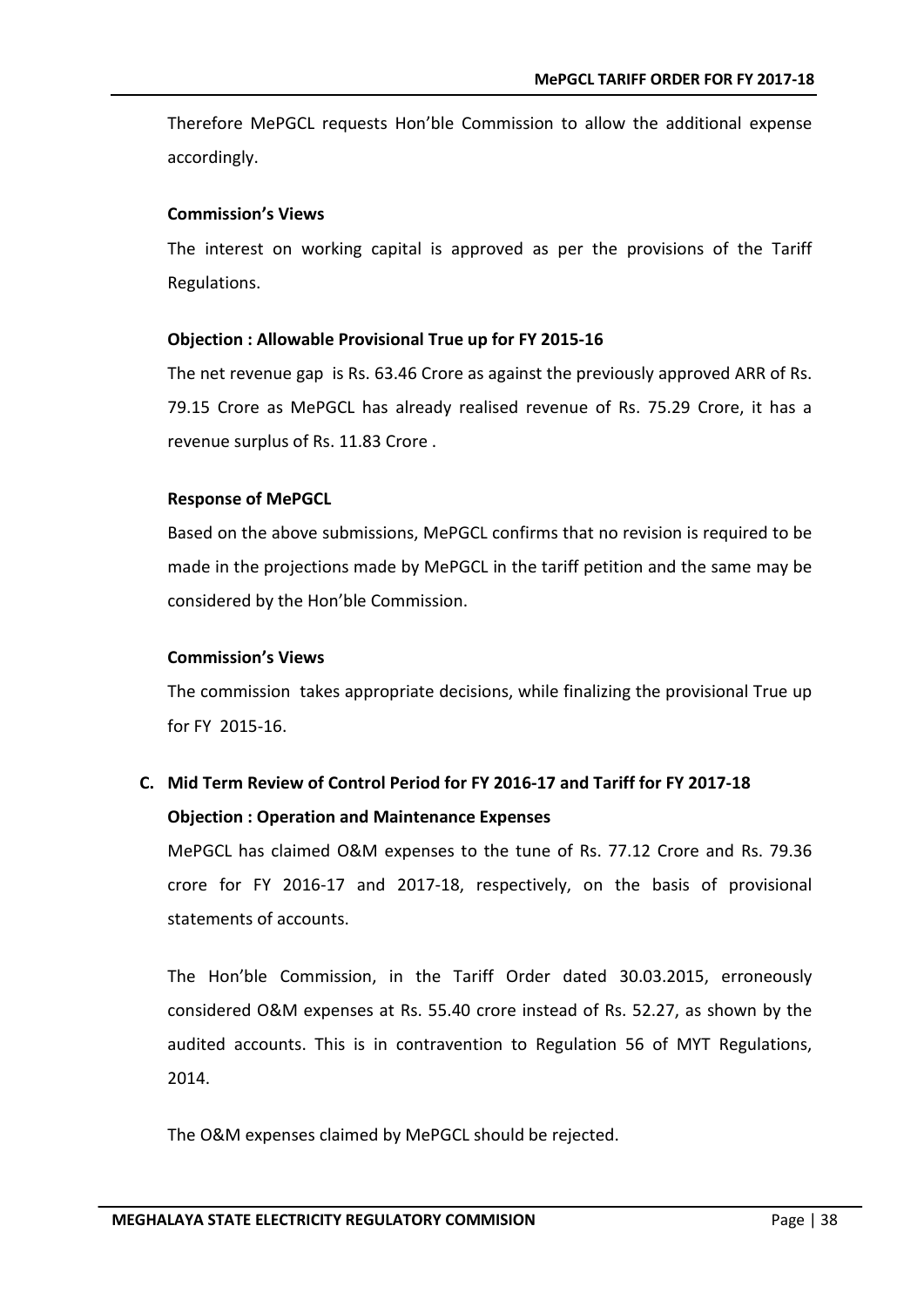#### **Response of MePGCL**

MePGCL submitted that in view of latest available audited information, the O&M expenses are projected based on the actual pay revisions and the impact of actual inflation on the O&M expenses. The O&M expenses have been projected taking into consideration appropriate escalation and pay revisions for the FY 2016-17 and FY 2017-18 based on the Audited SoA FY 2014-15 and Provisional SoA FY 2015-16. Hence the Hon'ble Commission is requested to make due consideration of the same to allow expenses.

#### **Commission's Views**

The operation and maintenance expenses are allowed as per the provisions of Tariff Regulations and on prudence check.

#### **Objection : Depreciation**

MePGCL has claimed depreciation to the tune of Rs. 18.13 Crore for both FY 2016-17 and 2017-18. The figures considered by MePGCL, for capital expenditure and additional capitalization are full of irregularities. At table 41, while MePGCL has claimed additional capitalization of Rs. 5.97 crore in FY 2016-17 and Rs. 53.72 crore in FY 2017-18 there is no corresponding increase in equity component in Table 42; RoE for MePGCL old stations. MePGCL has not explained how it will be financing the additional capitalization. The additional capitalisation so claimed by MePGCL is also not reflected in Table Nos. 48, 49, 50 and 51. Hence strict prudence check is to be done before additional capitalisation or depreciation is approved.

As per the provisions of the Tariff Regulations, the annual fixed charges are to be determined and the gross fixed asset balance is to be determined in respect of each generating station. Most of the plants of MePGCL have already outlived their useful life and considering their age, complete depreciation would have already been recovered. Hence Hon'ble Commission in the provisional true up for FY 2014-15 allowed depreciation of Rs. 2.35 Crore only while considering 49.39 crore as the capital cost for Umiam IV and Sonapani power plants.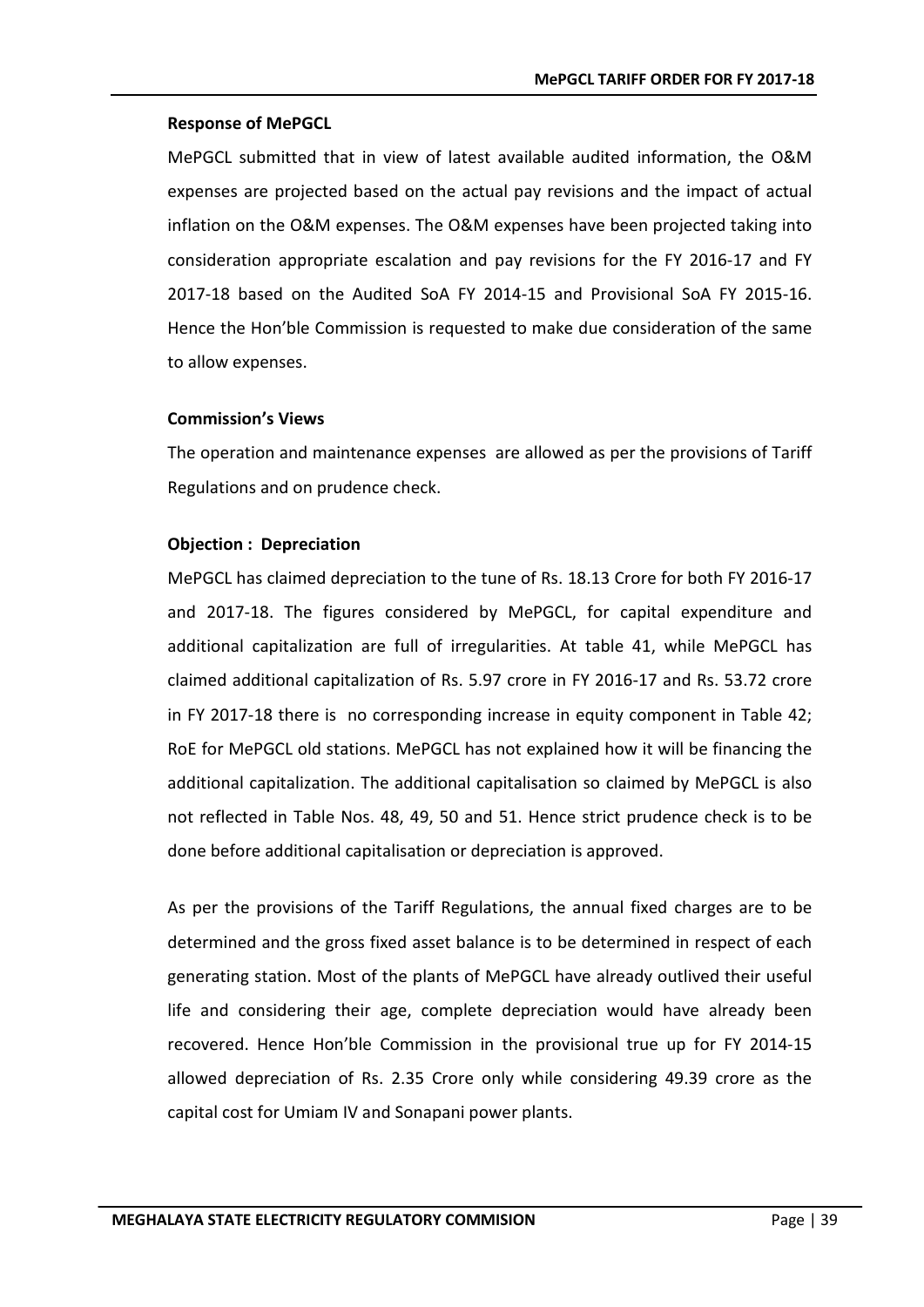Above regarding allowable depreciation in FY 2014-15 and 2015-16, it is prayed that the Hon'ble Commission is requested that while approving tariff for FY 2017-18 may also approve station wise opening gross fixed asset balance, station wise capitalisation and retirement and then approve depreciation expense.

#### **Response of MePGCL**

The values of assets capitalized are proposed at the same levels as considered in the business plan petition/MYT petition of MePGCL. MePGCL requests the Commission to consider the same for the purpose of calculation of depreciation. As submitted earlier, it is wrong to conclude that the old plants have been completely depreciated and the figures of cumulative depreciation provided in audited statement of accounts clearly support the same.

#### **Commission's Views**

The depreciation is admitted as per the provisions of the Tariff Regulations.

#### **Objection : Interest on Loan**

MePGCL has claimed interest and finance charges to the tune of Rs. 24.29 Crores and Rs. 21.45 Crore for FY 2016-17 and 2017-18, respectively.

There are lot of irregularities in the figures considered for capital expenditure and additional capitalisation, for additional capitalisation no corresponding increase has been shown in equity. Further, there is no clarity with regards to the loan component for additional capitalisation.

Also, interest on long term loans, as is being sought by MePGCL, is allowable in terms of Regulation 55 of MYT Regulations, 2014 and not as per Regulation 32 as stated by MePGCL.

Finally, as per the findings of the Hon'ble Commission in Tariff Orders dated 30.03.2016 and 30.03.2015, interest is allowable on only two loans; "1.30% OECF Loan for Umiam Stage-1 for Renovation and Modernisation" and "1.30% JBIC Loan for Umiam Stage-II for Renovation and Modernisation", in FY 2016-17 and 2017-18**.**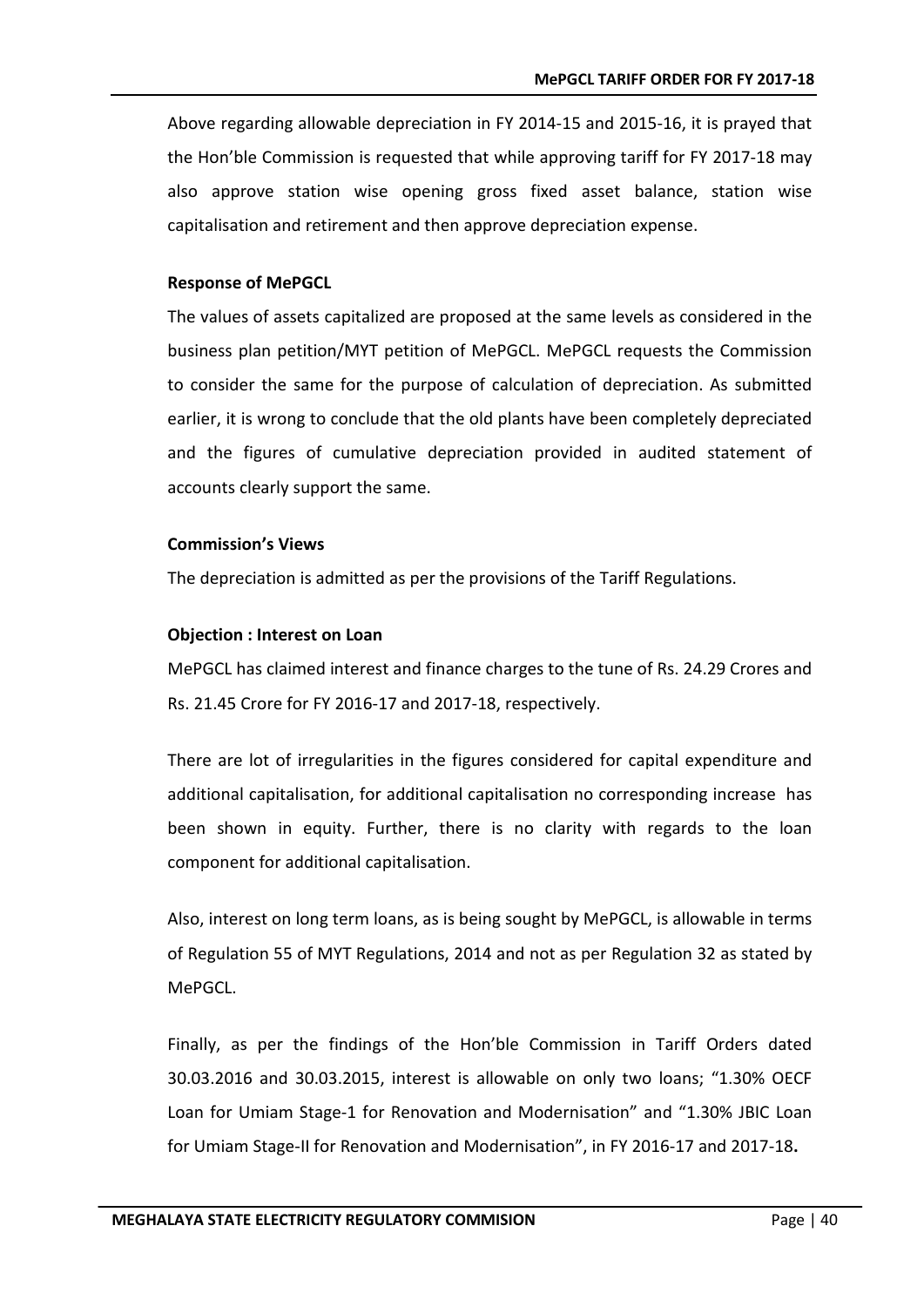#### **Response of MePGCL**

All the relevant details in prescribed formats have been submitted to the Hon'ble Commission as per the MYT formats. The new loan additions have been proposed based on the capital investment plan submitted in the MYT and business plan petitions. MePGCL submits that all calculations have been made in line with the MYT regulations 2014 and therefore Hon'ble Commission is requested to make due consideration of the same.

#### **Commission's Views**

The interest on loan will be admitted as per the provisions of the Tariff Regulations, 53 and 51.

#### **Objection : Return on Equity**

MePGCL has claimed RoE of Rs. 64.29 Crore and Rs. 55.29 Crore for fY 2016-17 and 2017-18, respectively. There are lot of irregularities in the figures considered for capital expenditure and additional capitalisation. There is no clarity regarding the equity addition with respect to additional capitalisation, being proposed by MePGCL.

The significant increase in the RoE claim is due to consideration of Rs. 779.12 crore as equity eligible for return. As per the provisional accounts for FY 2015-16, the equity capital pending allotment represents the amount of equity capital to be allotted to MeECL in accordance with notification issued on 29.4.2015 by Govt. of Meghalaya.

With respect to the issue of claiming return on equity on the "equity capital pending allotment", the Hon'ble Commission has already analysed this issue in its Order dated 30.3.2016 and has disallowed the return on equity on this amount. Thus, the approach of the Petitioner to claim return on equity on the amount of "equity capital pending allotment" amounting to Rs. 779.12 crore is not correct.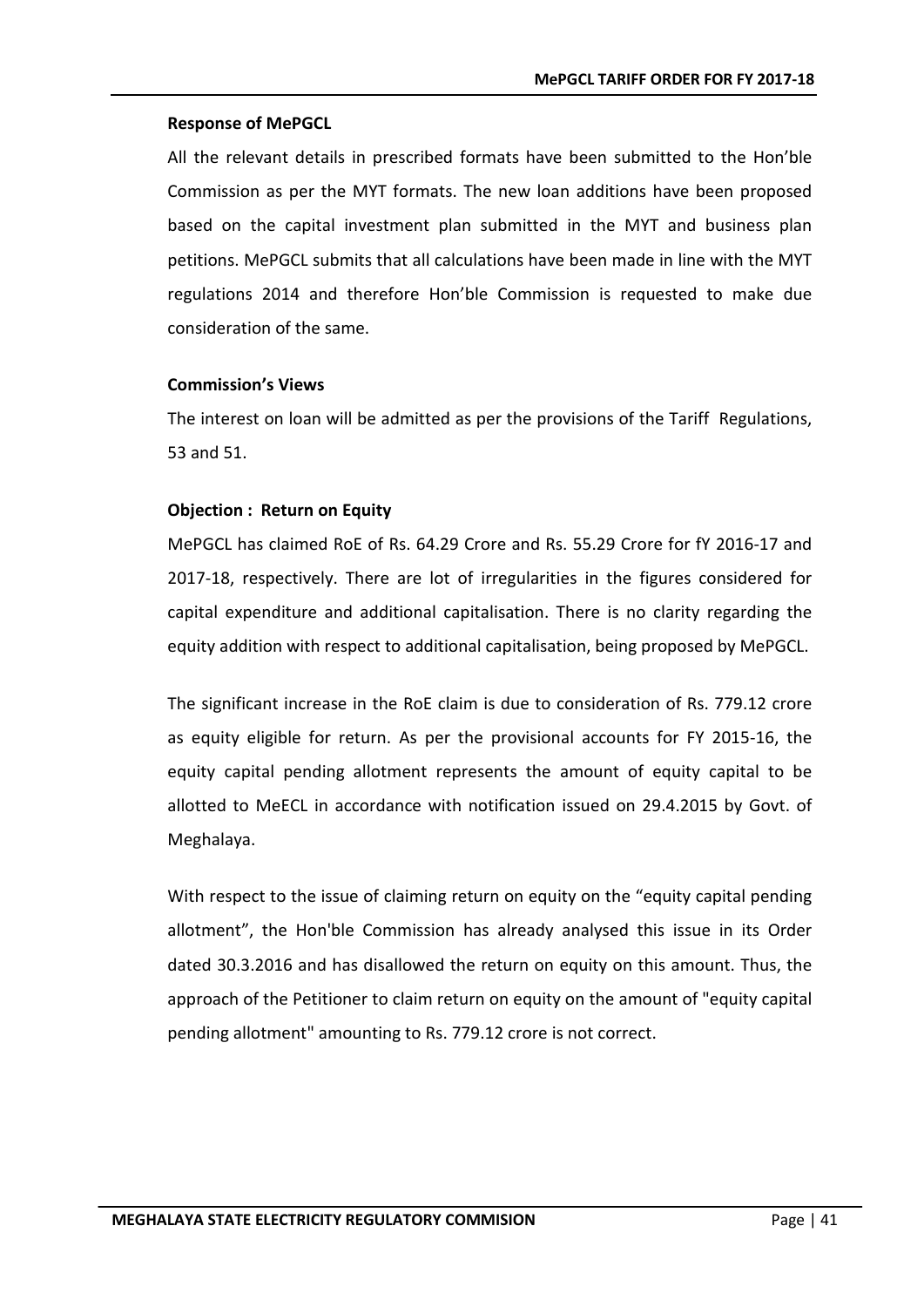#### **Response of MePGCL**

There are no equity additions as the proposed capital expenditure in the balance control period shall be undertaken through debts and grants. The appropriate additions in assets and loans have been already projected by MePGCL.

#### **Commission's Views**

The return on equity will be considered as per the provisions in the Tariff Regulations.

#### **Objection : Interest on Working Capital**

MePGCL has claimed interest on working capital of Rs. 7.38 Crore and 7.33 crore in FY 2016-17 and 2017-18, respectively. From Table 47 it can be seen that MePGCL has considered a rate of 14.75% for computing the interest. It is submitted that as per Regulation 34.1(iii) of the MYT Regulations, 2014 interest on working capital shall be allowed at a rate equal to the State Bank Advance Rate (SBAR) as on  $1<sup>st</sup>$  April of the financial year in which the tariff petition is filed.

The present tariff petition was filed in 2015 and thus MePGCL should have considered 14.05%, instead of 14.75% which was SBAR in 2014. Accordingly, the allowable interest on working capital as per BIA's calculations is Rs. 3.65 Crore for 2016-17 and 3.98 crore for 2017-18.

#### **Response of MePGCL**

The interest on working capital may be taken as 14.05% as suggested.

#### **Commission's Views**

The interest on working capital is allowed based on the provisions of the Tariff Regulations.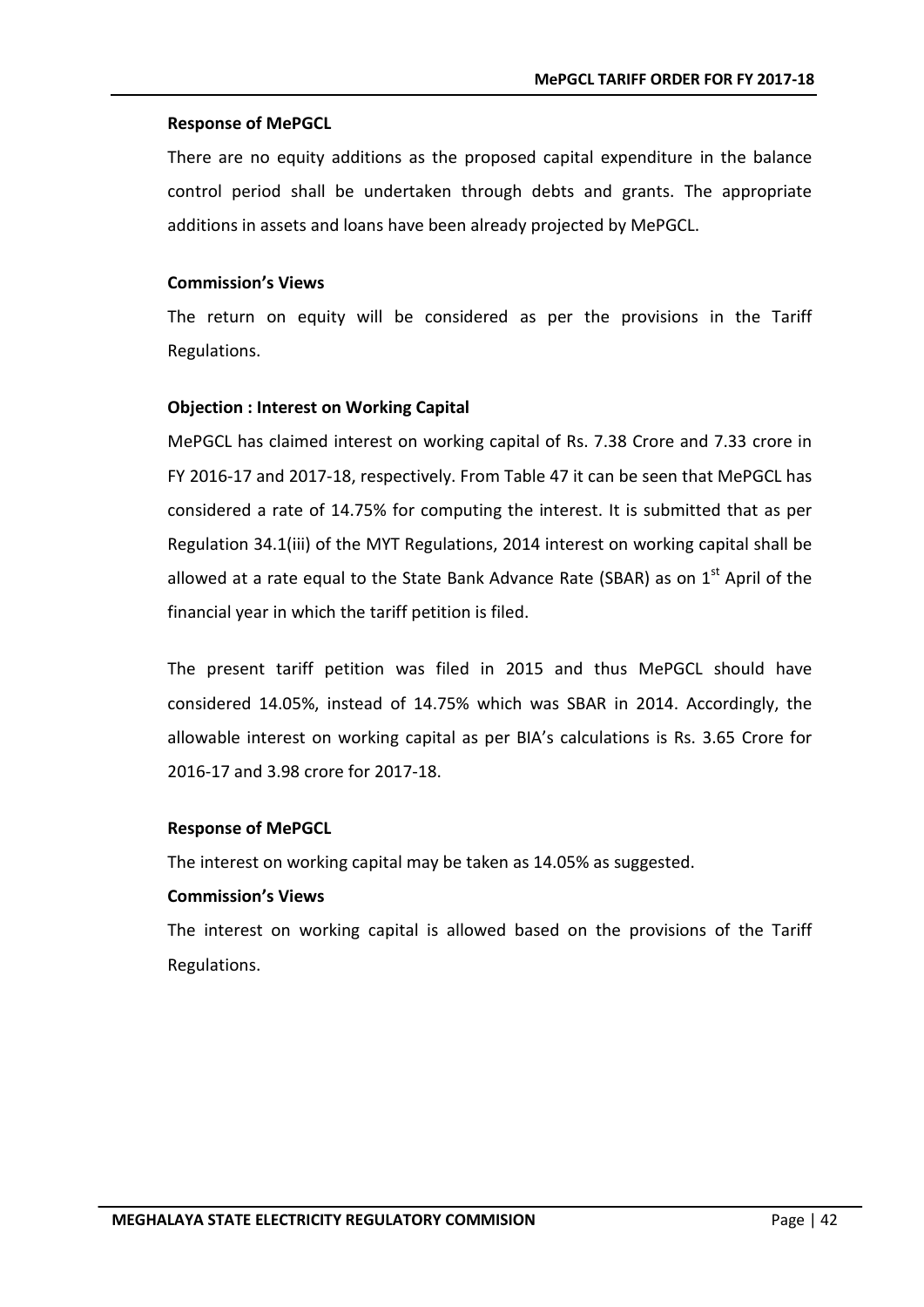#### **Objection : Allowable Annual Fixed Costs for FY 2016-17 and 2017-18**

The allowable net annual fixed charges are to the tune of Rs. 67.23 Crore and Rs. 70.87 Crore in FY 2016-17 and 2017-18 respectively.

#### **Response of MePGCL**

Based on the facts given in the petition, MePGCL requested Hon'ble Commission to allow the revisions proposed by MePGCL in the mid-term review and also the truing up as proposed by MePGCL

#### **Commission's Views**

The true up is done as per the principles of the regulations and on prudence check of the accounts /estimates/projections.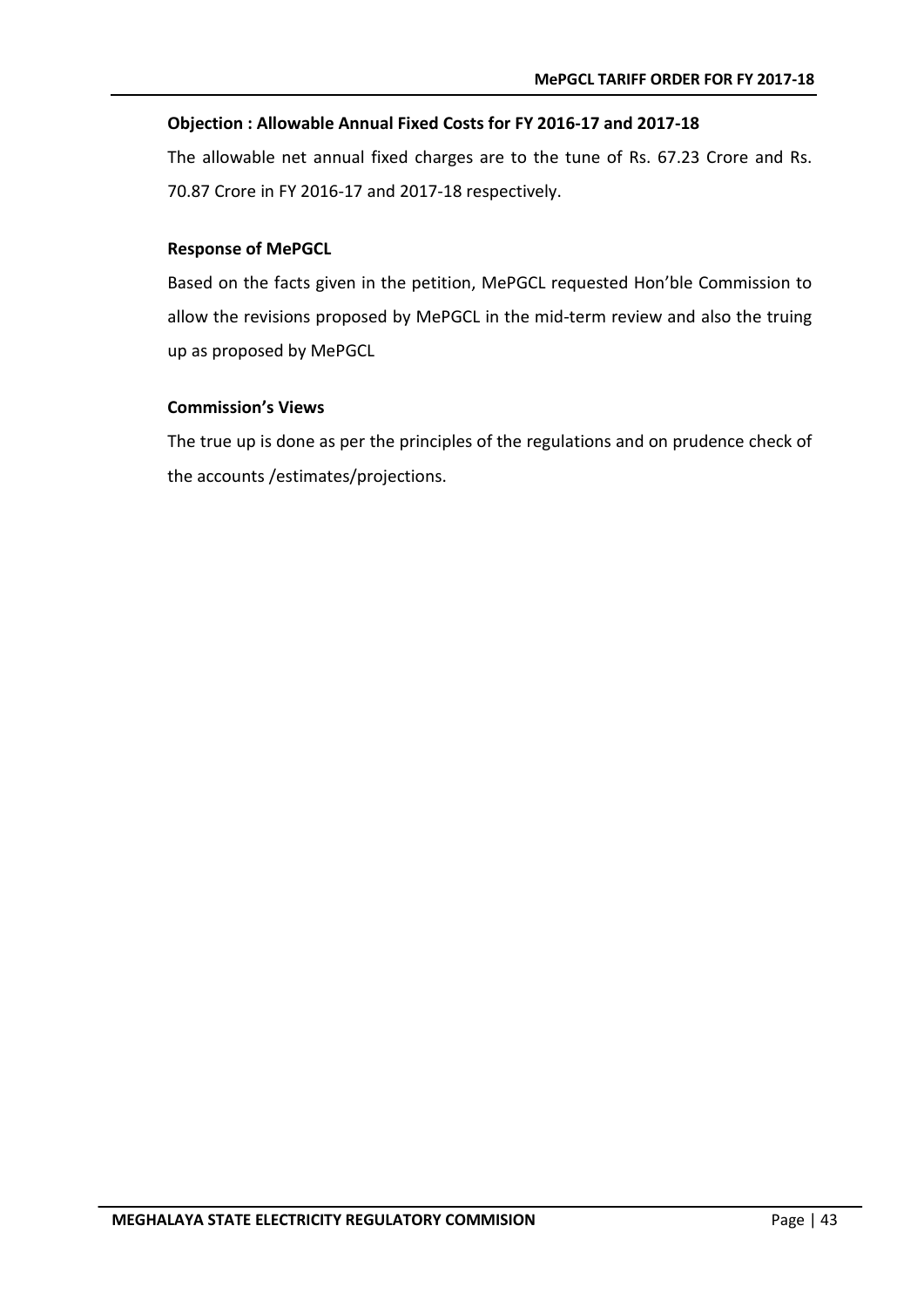# **4. True up for FY 2014-15**

#### <span id="page-48-1"></span><span id="page-48-0"></span>**4.1 True up for 2014-15**

#### **Petitioner's Submission**

MePGCL has prepared Statement of Accounts of FY 2014-15 and the same has been approved by the Board of Directors. However, the same has not been audited and the process of audit is in progress. Based on the available provisional Statement of Accounts, MePGCL has arrived at actual ARR components for FY 2014-15 and compared the same with approved ARR cost by the Commission for FY 2014-15.

The Tariff order of FY 2014-15 has ARR components for existing power plants of MePGCL except Leshka HEP. MePGCL has filed the ARR petition separately for Leshka HEP on 20th January 2014, which was disposed of by the Commission on 10th April 2014. In that Order dated 10.04.2014, the Commission has passed that the ARR for Leshka HEP in FY 2014-15 would be considered same as that approved in FY 2013-14. The same was approved on provisional basis in absence of independent study and technical validation.

As such, for provisional Truing up for FY 2014-15, MePGCL has adopted the same approach as followed in the Truing up of FY 2013-14. MePGCL considered Interest and Finance Charge for Leshka HEP as same as approved in FY 2012-13 and proportionately divided the remaining ARR in other components in the ratio of the approved ARR components of old plants for FY 2014-15. In addition to that, to arrive at actual ARR, MePGCL has included equal proportion of ARR for MeECL in to its ARR.

MePGCL hereby, humbly requests the Commission to pass the Gap/Surplus, as shown below, regarding the provisional Truing up of FY 2014-15 for revision of Generation Tariff for FY 2017-18.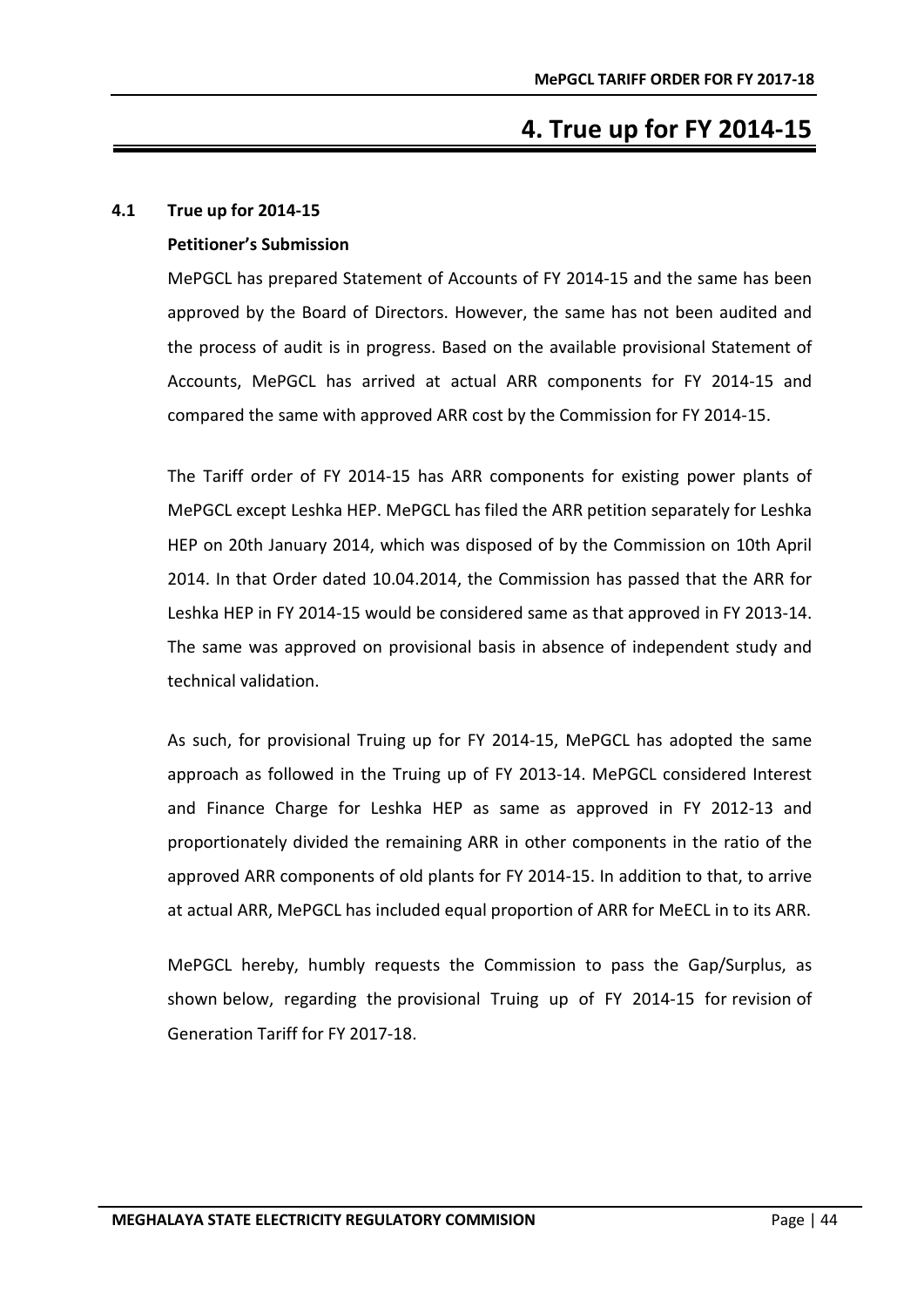#### <span id="page-49-0"></span>**Table 4.1: Summary of Annual Fixed Charges (Provisionally Approved vis a vis Actual) FY 2014-15**

**(Rs. Crore)**

|                                                       | Approved<br>As per Audited SoA for FY 2014-15<br>by<br><b>MSERC</b>  |                                                                                    |                                                     |                                                            |                                        | <b>Total</b>                                             |                    |
|-------------------------------------------------------|----------------------------------------------------------------------|------------------------------------------------------------------------------------|-----------------------------------------------------|------------------------------------------------------------|----------------------------------------|----------------------------------------------------------|--------------------|
| <b>Particulars</b>                                    | Provisional<br><b>True</b><br>Up FY 2014-<br>15<br>(Excl.<br>Leshka) | <b>True Up</b><br>of<br><b>MePGCL</b><br>for<br>$($ Old +<br><b>New</b><br>Plants) | <b>MeECL</b><br><b>Expense</b><br>For FY<br>2014-15 | <b>Total</b><br>(Incl.<br>$1/3$ <sup>rd</sup> of<br>MeECL) | Leshka<br><b>HEP FY</b><br>2014-<br>15 | Proposed<br><b>Amount</b><br>to<br><b>Be trued</b><br>up | Loss $/$<br>(Gain) |
|                                                       | a                                                                    | <sub>b</sub>                                                                       | $\mathsf{C}$                                        | $d=b=c/3$                                                  | $\mathsf{C}$                           | $F = d - c$                                              | $G = f - a$        |
| <b>O&amp;M Expenses</b>                               | 55.17                                                                | 73.04                                                                              | 19.32                                               | 79.48                                                      | 27.21                                  | 52.27                                                    | (2.90)             |
| Depreciation                                          | 2.35                                                                 | 67.35                                                                              | 0.67                                                | 67.58                                                      | 61.12                                  | 6.46                                                     | 4.11               |
| Interest on loan                                      | 0.33                                                                 | 96.44                                                                              | 0.00                                                | 96.44                                                      | 88.85                                  | 7.59                                                     | 7.26               |
| Interest on working<br>capital                        | 2.92                                                                 | 8.93                                                                               | 3.86                                                | 10.22                                                      | 6.62                                   | 3.60                                                     | 0.68               |
| Return on Equity                                      | 9.43                                                                 | 102.88                                                                             |                                                     | 102.88                                                     | 45.30                                  | 57.58                                                    | 48.15              |
| <b>SLDC Charges</b>                                   | 1.17                                                                 | 1.17                                                                               |                                                     | 1.17                                                       | 0.47                                   | 0.70                                                     | (0.47)             |
| Income tax<br>Expenses                                |                                                                      |                                                                                    |                                                     |                                                            |                                        |                                                          |                    |
| Misc. Expense &<br>Bad<br><b>Debts</b>                |                                                                      |                                                                                    |                                                     |                                                            |                                        |                                                          |                    |
| Net Prior Period<br>Items : Income $(-)$ /<br>Expense |                                                                      | (28.48)                                                                            | (0.18)                                              | (28.53)                                                    |                                        | (28.53)                                                  | (28.53)            |
| <b>Total Annual Fixed</b><br>Cost (AFC)               | 71.37                                                                | 321.34                                                                             | 23.68                                               | 329.23                                                     | 229.57                                 | 99.66                                                    | 28.29              |
| Less: Non - Tariff<br>Income                          | 7.51                                                                 | 1.83                                                                               | 5.09                                                | 3.53                                                       |                                        | 3.53                                                     | (3.98)             |
| Net AFC                                               | 63.86                                                                | 319.51                                                                             | 18.59                                               | 325.70                                                     | 229.57                                 |                                                          | 32.27              |
| Revenue from<br>operations                            | 74.22                                                                | 191.10                                                                             |                                                     | 191.10                                                     | 114.12                                 | 76.98                                                    | 2.76               |
| Gap / (Surplus)                                       | (10.36)                                                              | 128.41                                                                             | 18.59                                               | 134.60                                                     | 115.45                                 | (76.98)                                                  | 29.51              |

MePGCL humbly requests the Commission to pass through gap of [Rs.29.51 Cror](http://Rs.180.53)e. It is submitted here that since the Commission had not provided the target for each component of AFC for MePGCL, MePGCL has not calculated the gain and loss for each component of AFC as per MSERC Tariff Regulations 2011. In other words, the difference in each of the component, both surplus and gap, has been proposed to be passed entirely to the consumers, for FY 2014-15.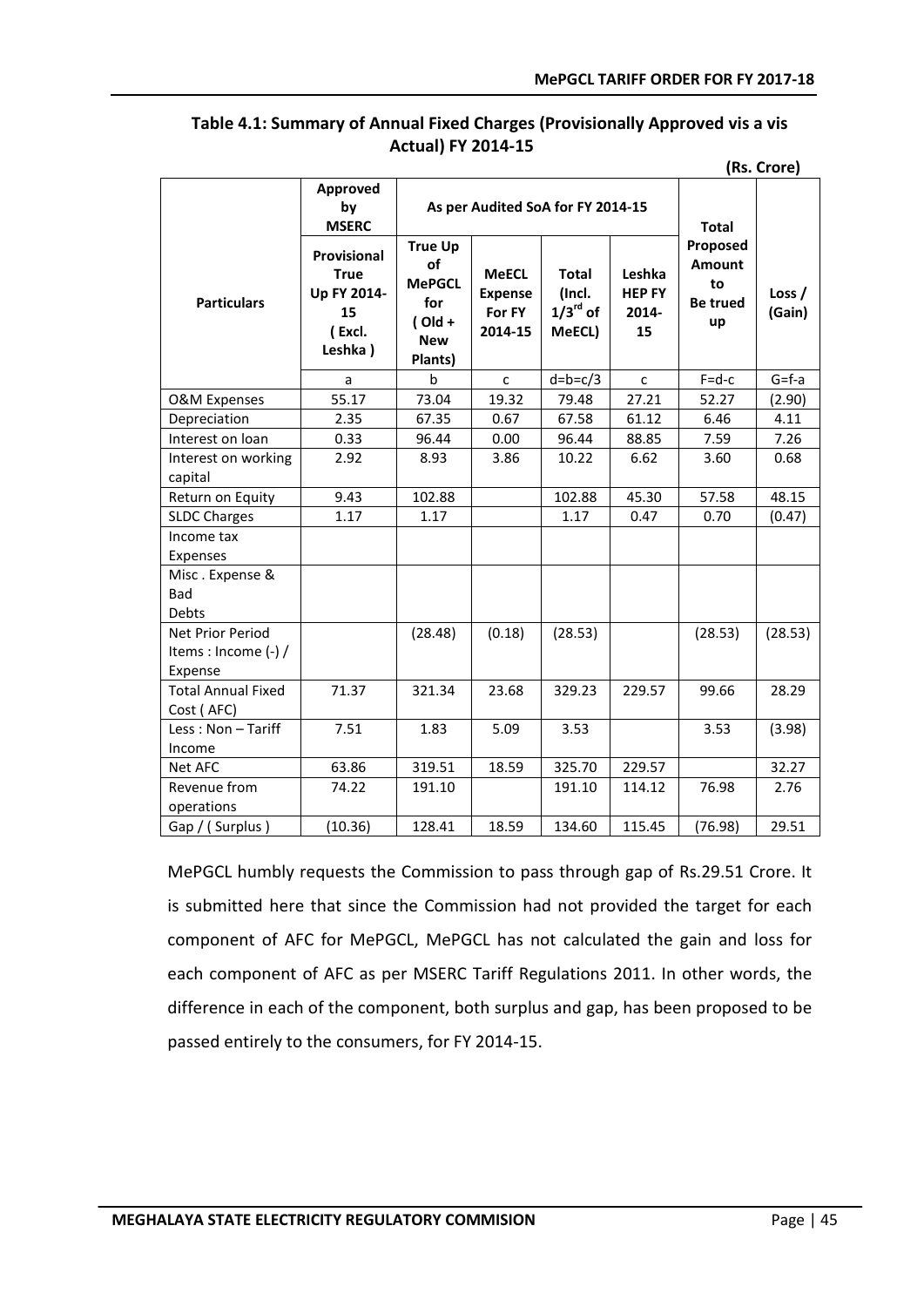#### **Commission's Analysis**

Regulation 15 requires the Licensee to make an application before the Commission for truing up of ARR of previous year by  $30<sup>th</sup>$  September of the following year on the basis of audited statements of accounts and the C&AG audit report thereon.

The Licensee shall get the accounts audited within a specified time frame either by the C&AG of India or by a statutory auditor approved by C&AG of India. In the present petition dated 30.11.2016 MePGCL has submitted audited accounts, based on statutory Audit without, C&AG audit report seeking true up for FY 2014-15.

The Commission taken up the exercise of true-up. However, the Commission considers adjustments of gap out of the true up for FY 2014-15 in FY 2017-18 on provisional basis subject to adjustment after filing of C& AG audit as per Regulations

#### <span id="page-50-0"></span>**4.2 Fixed charges**

#### <span id="page-50-1"></span>**4.2.1 O&M Expenses**

MePGCL has claimed Rs. 52.27 Crore O&M Expenses for true up for FY 2014-15 as detailed below:

<span id="page-50-2"></span>

| SI.<br>No. | <b>Particulars</b>      | <b>For MePGCL</b><br>Old & new | <b>For MeECL</b>         | Lashka | <b>TOTAL</b>             |
|------------|-------------------------|--------------------------------|--------------------------|--------|--------------------------|
|            | <b>Employee Cost</b>    | 28.91                          | $\overline{\phantom{0}}$ |        | $\overline{\phantom{0}}$ |
|            | <b>R&amp;M Expenses</b> | 13.01                          | $\overline{\phantom{0}}$ |        | $\overline{\phantom{0}}$ |
|            | A&G Expenses            | 2.13                           | $\overline{\phantom{0}}$ |        | $\overline{\phantom{0}}$ |
|            | Total                   | 73.04                          | 19.32                    | 27.21  | 79.48                    |

**Commission's Analysis**

As per the audited statement of accounts, the O&M Expense are reported as detailed below: No break up is provided in the petition.

**(Rs. Crore)**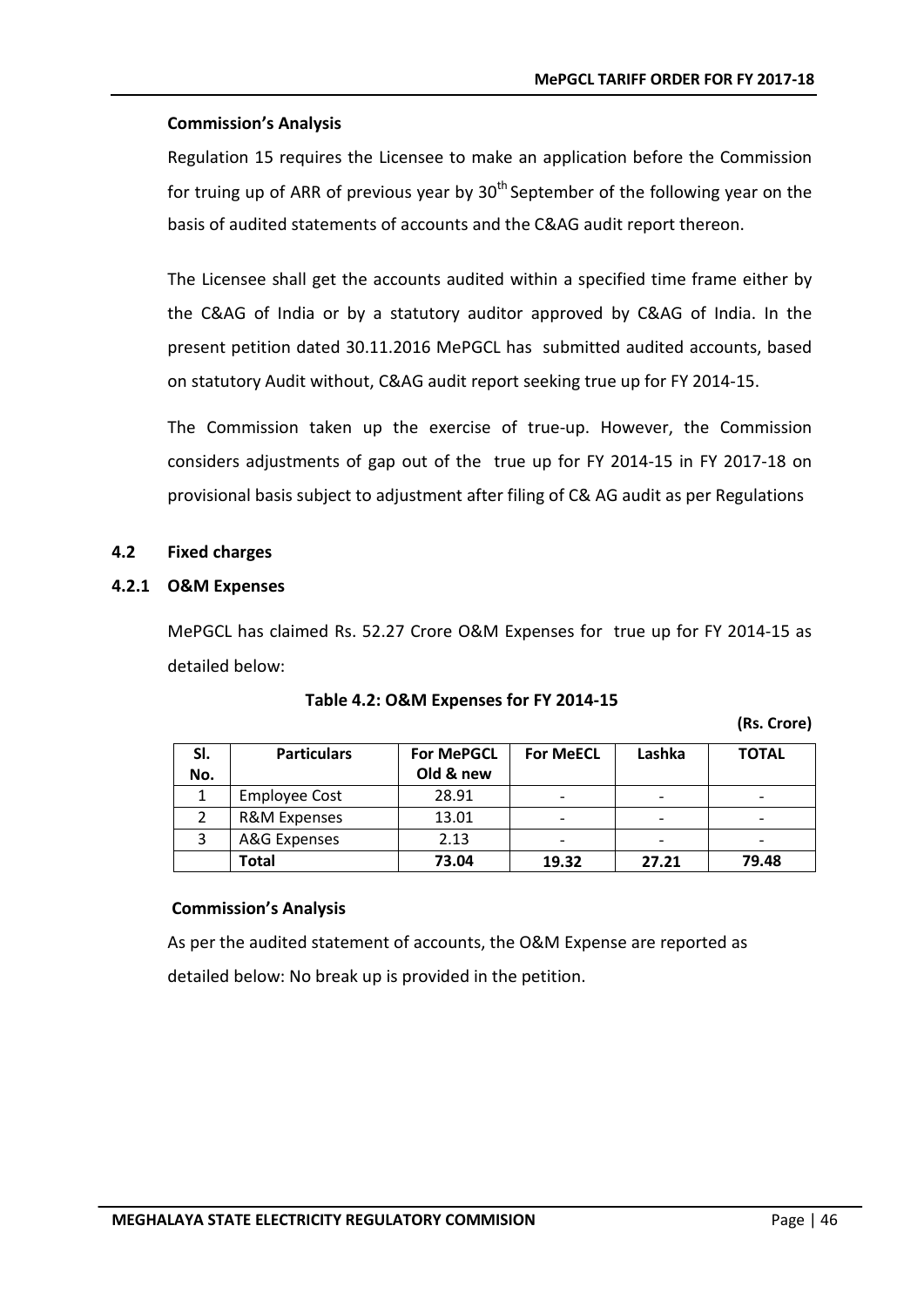<span id="page-51-2"></span>

|         |                      |                   |                  | (Rs. Crore)  |
|---------|----------------------|-------------------|------------------|--------------|
| Sl. No. | <b>Particulars</b>   | <b>For MePGCL</b> | <b>For MeECL</b> | <b>Total</b> |
|         | <b>Employee Cost</b> |                   |                  |              |
|         | R&M Expenses         | -                 |                  |              |
|         | A&G Expenses         | -                 |                  |              |
|         | Total O& M Expenses  | -                 |                  | 52.27        |

#### **Table 4.3 :Approved O&M Expenses**

Licensee has claimed for true up for 2014-15 at Rs. 52.27 Cr without break up data.

As per the Reg 55 (7) , the claim is found within admissible norms.

**The Commission considers Rs. 52.27 Crore towards O&M Expenses for true up of FY 2014-15.**

#### <span id="page-51-0"></span>**4.2.2 Depreciation**

MePGCL has claimed depreciation at Rs. 6.46 Crore for Provisional true up for the FY 2014-15.

As the old Assets except sonapani and Umaim IV served their life.

The Commission had considered [Rs.49.39 Cror](http://Rs.49.39)e of capital cost for Umiam-IV and Sonapani and allowed Rs. 2.35 Crore on 90% of the capital cost as Depreciation for FY 2013-14 as The Commission considers the Depreciation of other than Leshka Project at the same level for FY 2014-15.

#### **The Commission considers Rs. 2.35 Crore Depreciation for True up of FY 2014-15.**

#### <span id="page-51-1"></span>**4.2.3 Interest on Working Capital**

MePGCL has claimed interest on working capital at Rs. 3.60 Crore for True up of FY 2014-15.

#### **Commission's Analysis**

The interest on working capital is regulated on the basis of approved fixed cost in the Tariff Order as detailed in the Table below: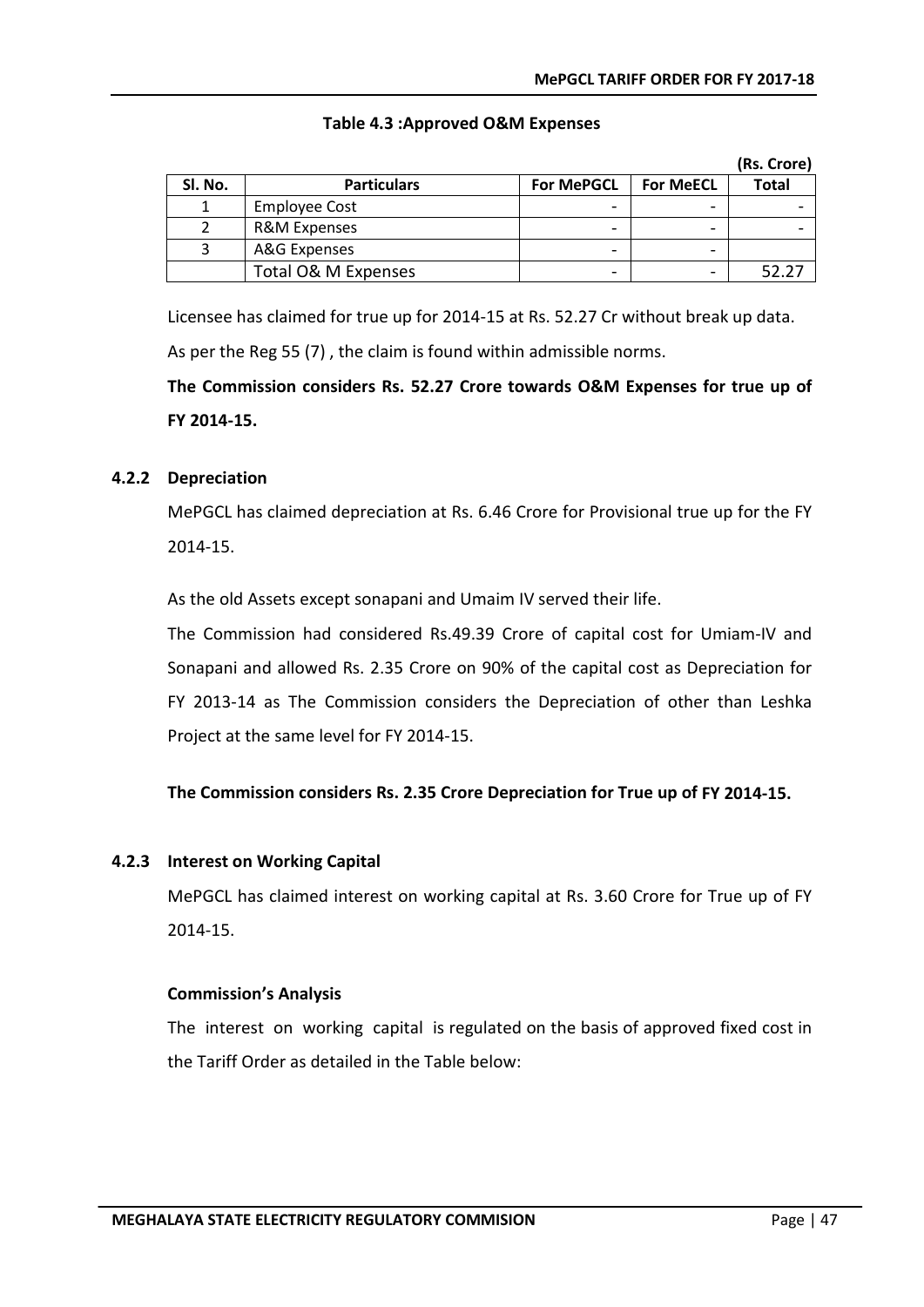<span id="page-52-1"></span>

| SI. | <b>Particulars</b>                                              | Amount      |
|-----|-----------------------------------------------------------------|-------------|
| No. |                                                                 | (Rs. Crore) |
| 1   | O&M Expenses for one month (Excl. MeECL cost) Rs.44.05 Crore/12 | 3.67        |
| 2   | Maintenance Spares as approved for Tariff                       | 6.61        |
| 3   | Receivables for two months as approved for Tariff               | 10.11       |
| 4   | <b>Working Capital Requirement</b>                              | 20.39       |
| 5   | Interest on Working Capital (%)                                 | 14.75%      |
| 6   | <b>Interest on Working Capital</b>                              | 3.01        |

#### **Table 4.4 :Approved interest on working Capital**

**The Commission considers interest on Working Capital at Rs. 3.01 Crore for True up for FY 2014-15.**

#### <span id="page-52-0"></span>**4.2.4 Interest and Finance Charges**

#### **Petitioner's submission**

MePGCL has claimed Interest and Finance Charges at Rs. 7.59 Crore for True up for FY 2014-15.

#### **Commission's Analysis**

The Interest commitment as per the statement of accounts for FY 2014- 15 is worked out below:

|                                                |                           |                                       |                                        | (Rs. Crore)               |                                   |
|------------------------------------------------|---------------------------|---------------------------------------|----------------------------------------|---------------------------|-----------------------------------|
| <b>Particulars</b>                             | Opening<br><b>Balance</b> | <b>Additions</b><br>for<br>FY 2014-15 | <b>Repayments</b><br>in FY 2014-<br>15 | Closing<br><b>Balance</b> | <b>Interest</b><br><b>Charges</b> |
| 13.55%<br>from<br>Term<br>Loan<br>Federal Bank | 35.71                     |                                       | 7.14                                   | 28.57                     | 4.35                              |
| 12.75% Central Bank of India                   | 56.51                     |                                       | 8.34                                   | 48.17                     | 6.67                              |
| 13.25% PFC Loan                                | 204.95                    | 12.46                                 |                                        | 217.41                    | 27.98                             |
| 11.40% BSE Power Boards - II                   | 50.00                     |                                       |                                        | 50.00                     | 5.70                              |
| 9.95% BSE Power Boards-I                       | 120.00                    |                                       |                                        | 120.00                    | 11.94                             |
| 11.07%<br><b>REC</b><br>Restructured<br>loan   | 253.04                    |                                       |                                        | 253.04                    | 28.01                             |
| <b>Total</b>                                   | 720.21                    | 12.46                                 | 15.48                                  | 717.19                    | 84.65                             |

Looking at the information as given in the Table above, the Liability towards Leshka will be around Rs. 80 Crore in FY 2014-15 which is more or less meeting within the budget given to Leshka in the Interim Tariff. Accordingly, the Commission allows Rs. 0.33 Crore at the same level of FY 2013-14, for FY 2014-15 true up.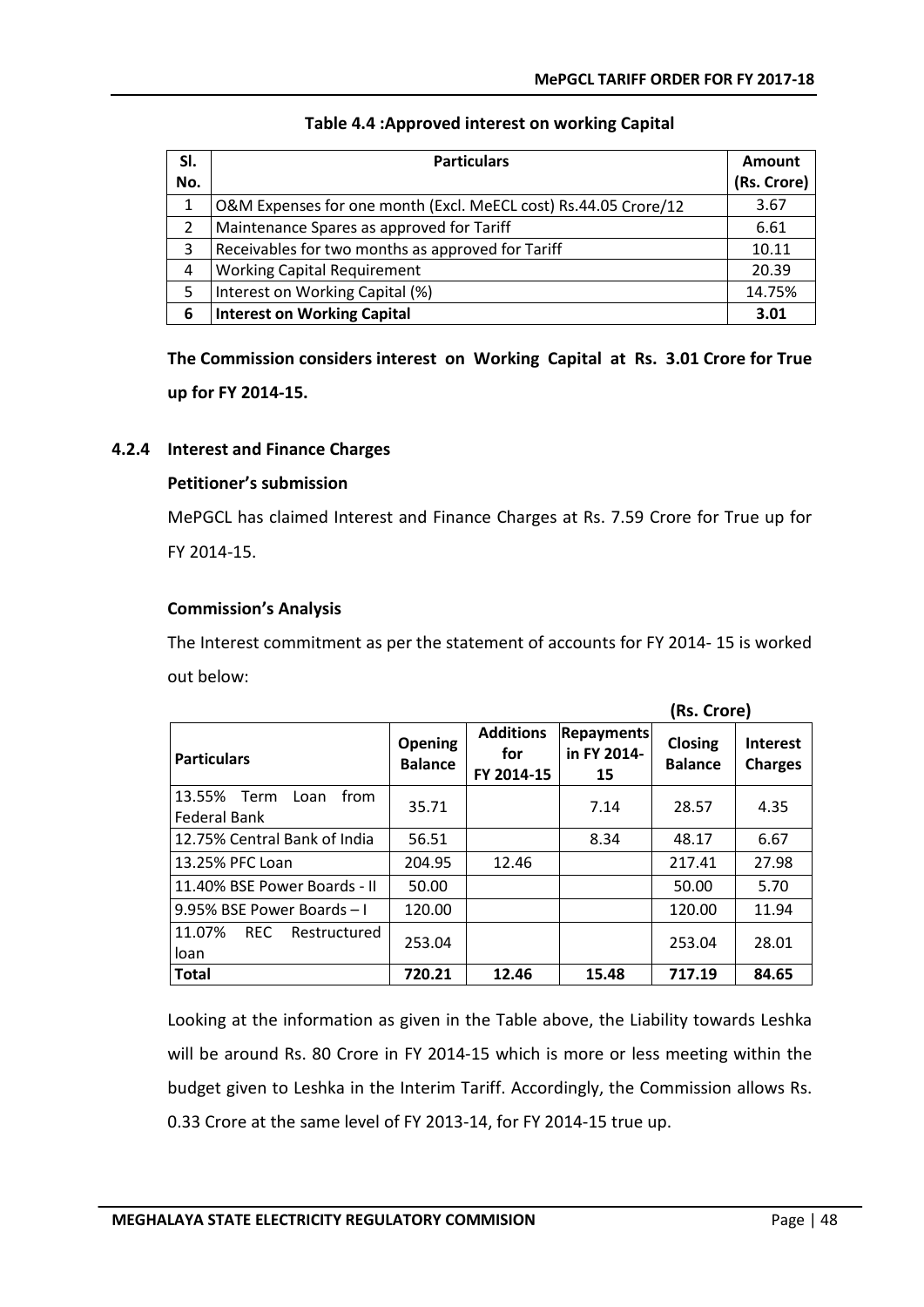**The Commission considers Interest and Finance Charges at Rs. 0.33 Crore for old stations for True up of FY 2014-15.**

#### <span id="page-53-0"></span>**4.2.5 Return on Equity**

MePGCL has claimed Rs. 101.30 Crore for True up of FY 2014-15.

#### **Commission's Analysis**

The Commission had considered opening GFA on 01.04.2014 at Rs. 303.80 Crore. Closing GFA at Rs. 305.17 Crore. The Commission Considered Equity capital at Rs. 91.35 Crore and considered at Rs. 12.79 Cr as Return on Equity.

As per the audited statement of account the equity component stated to be Rs. 5.00 Lakh (Note 2.2). GoM have notified  $4<sup>th</sup>$  Amendment to transfer of Assets & Liabilities on 29.04.2015. As per Note 3.1 equity capital is pending allotment by GoM.

## **The Commission considers Rs. 12.79 Crore as Return on Equity for True up of FY 2014-15.**

#### <span id="page-53-1"></span>**4.2.6 SLDC Charges**

MePGCL claimed Rs. 1.17 Crore towards 50% SLDC charges to be paid to MePTCL as per SLDC ARR for FY 2014-15.

#### **Commission's Analysis**

As per the Statement of Accounts vide note 21, MePGCL paid Rs. 1.17 Crore to MePTCL towards 50% SLDC Charges.

#### **The Commission considers Rs. 1.17 Crore SLDC Charges for True up of FY 2014-15.**

#### <span id="page-53-2"></span>**4.2.7 Non-Tariff Income**

MePGCL has submitted that Non Tariff Income received during the FY 2014-15 is Rs. 0.47 Crore and  $1/3^{rd}$  share of other Income for MeECL is Rs. 8.70 Crore.

#### **Commission's Analysis**

As per the audited statement of accounts vide note 17 Non-Tariff Income reported to be Rs. 1.83 Crore and  $1/3^{rd}$  share of other Income for MeECL is computed at Rs.1.70 Crore.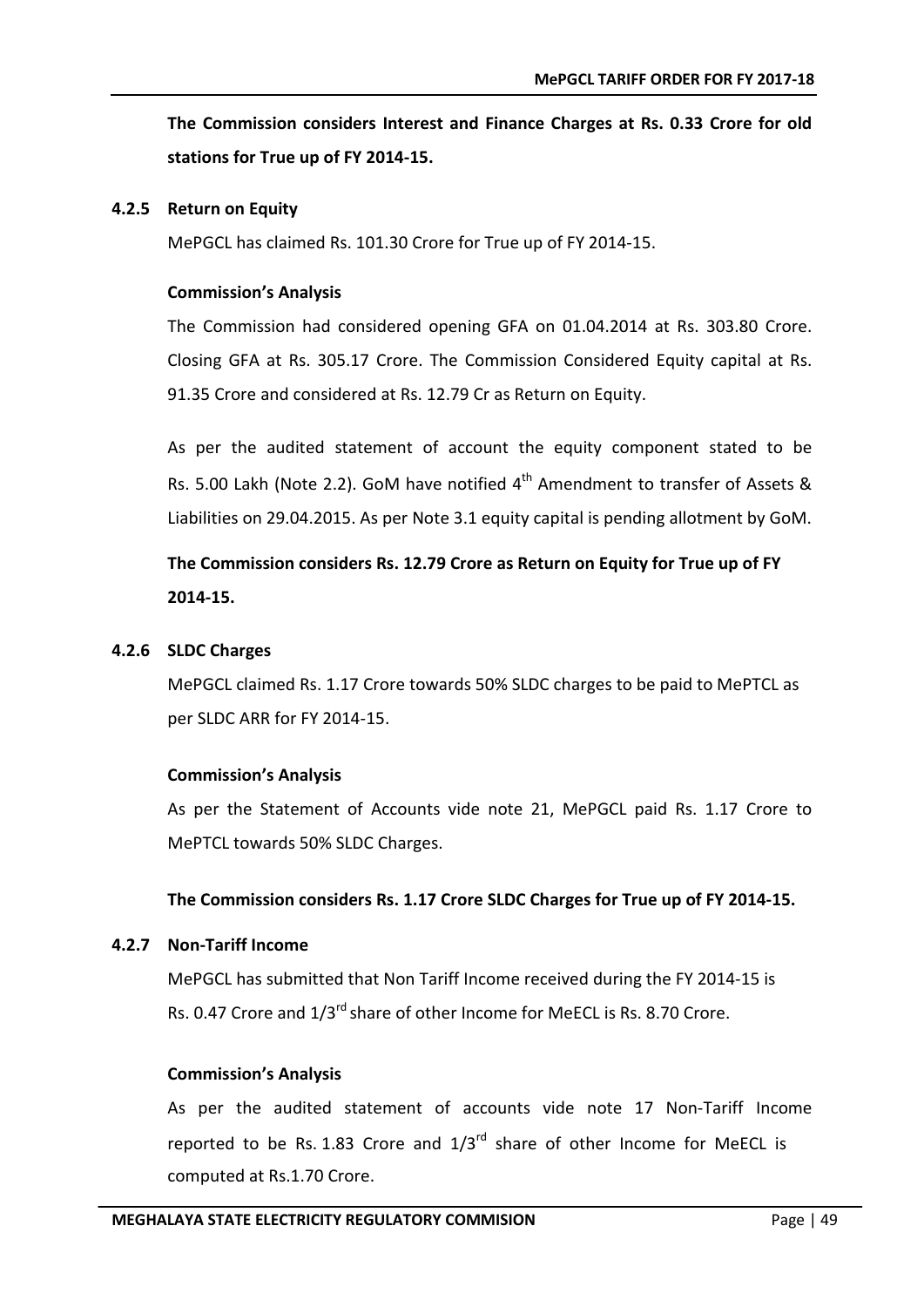**The Commission considers Rs. 3.53 Crore as Non Tariff Income for provisional True up of FY 2014-15.**

**The Commission had approved ARR for MLHEP for Rs. 135.54 Crore same as that for FY 2013-14 as interim order for FY 2014-15. The Commission had held that it will take a final view when the report of the independent expert panel and the audited accounts are made available and if necessary suitable modifications will be made.**

The Commission in the Tariff Order for FY 2013-14 held that MePGCL will discharge liability of the Capital loans out of the interim tariff order receipts Income.

#### <span id="page-54-0"></span>**4.2.8 Revenue from Generation Activities**

MePGCL has received Revenue of Rs. 191.10 Crore from MePDCL towards Power Purchase Cost for FY 2014-15 as per un-audited statement of Accounts (Note 16). The Commission considers Rs. 74.22 Crore as Revenue from Generation activities for True-up of FY 2014-15 excluding the revenue from Leshka Project at Rs. 116.88 Crore to be adjusted after final determination of Tariff for Leshka.

The Commission has considered for FY 2013-14 in this Order that after approval of the capital cost for MLHEP, the allowance of Depreciation, Interest and Finance Charges, Return on Equity, Interest on Working Capital will be determined on filing of additional data required by the Commission in its Order dated 26.08.2015.

**Table 4.5: Summary of ARR for True up of FY 2014-15 considered by the Commission (Rs. Crore)**

<span id="page-54-1"></span>

| SI.                     | <b>Particulars</b>                | Approved            | As per        | <b>Approved for</b> |
|-------------------------|-----------------------------------|---------------------|---------------|---------------------|
| No.                     |                                   | <b>Tariff Order</b> | <b>MePGCL</b> | true up             |
| $\mathbf{1}$            | <b>O&amp;M Expenses</b>           | 52.00               | 74.98         | 52.27               |
| $\overline{2}$          | Depreciation                      | 5.61                | 67.35         | 2.35                |
| 3                       | Interest on Loan                  | -                   | 137.75        | 0.33                |
| 4                       | Interest on working capital       | 2.39                | 12.08         | 3.01                |
| 5                       | Return on Equity                  | 9.43                | 101.30        | 12.79               |
| 6                       | <b>SLDC Charges</b>               | 1.17                | 1.17          | 1.17                |
| $\overline{\mathbf{z}}$ | <b>Total Annual Fixed Cost</b>    | 70.60               | 394.63        | 71.92               |
| 8                       | Less: Non Tariff Income           | 0.67                | 8.70          | 3.53                |
| 9                       | <b>Net ARR</b>                    | 69.93               | 385.87        | 68.39               |
| 10                      | Revenue from operations 191-10(-) |                     | 191-10        |                     |
|                         | 115.85 excluding MLHEP            |                     |               | 75.25               |
| 11                      | Gap/(Surplus)                     |                     |               | (6.86)              |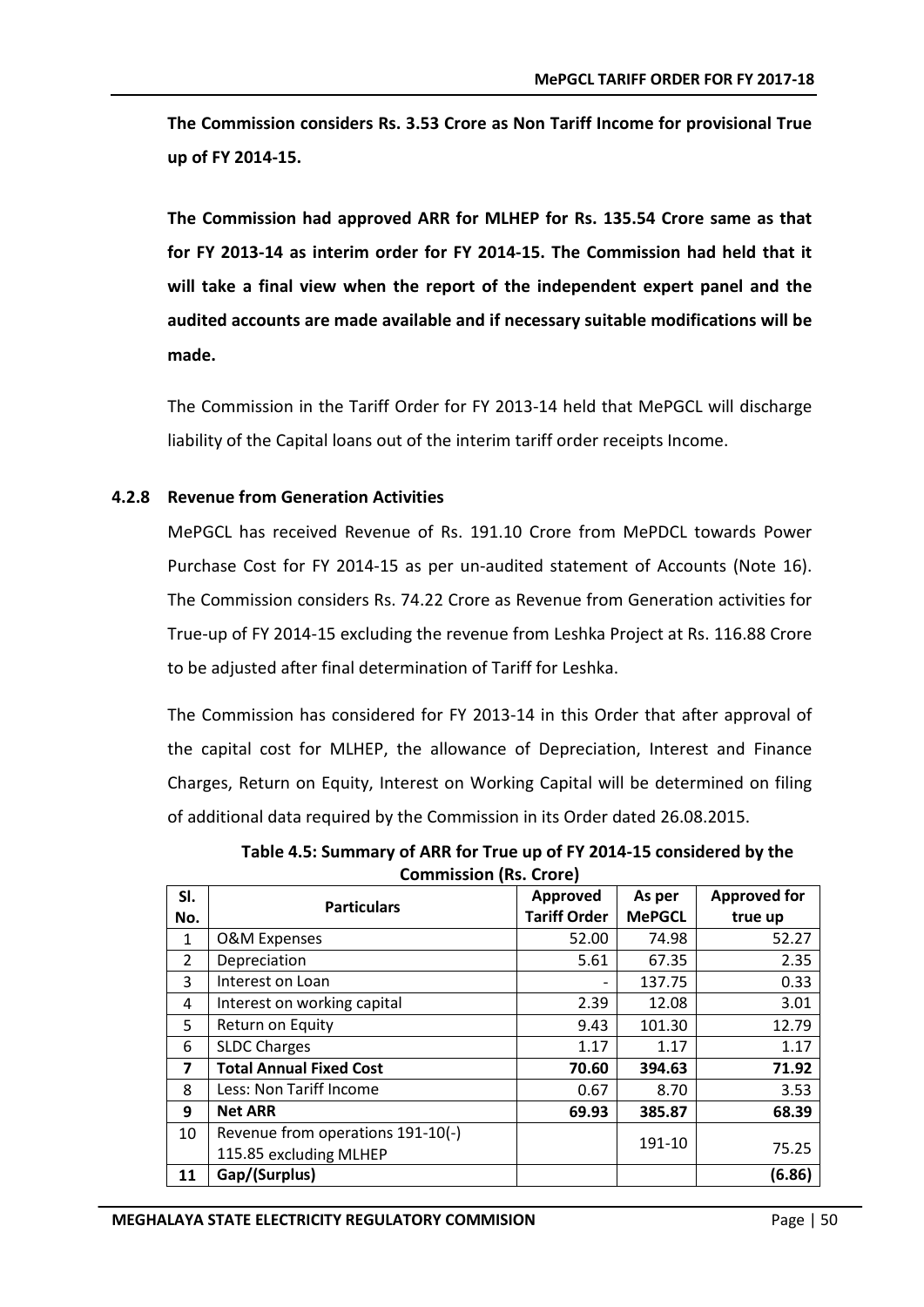The surplus arrived in the true up for FY 2014-15 shall be adjusted in the of ARR for FY 2017-18. However, the final impact shall be considered by the Commission after the utility files the petition along with audited accounts by C & AG.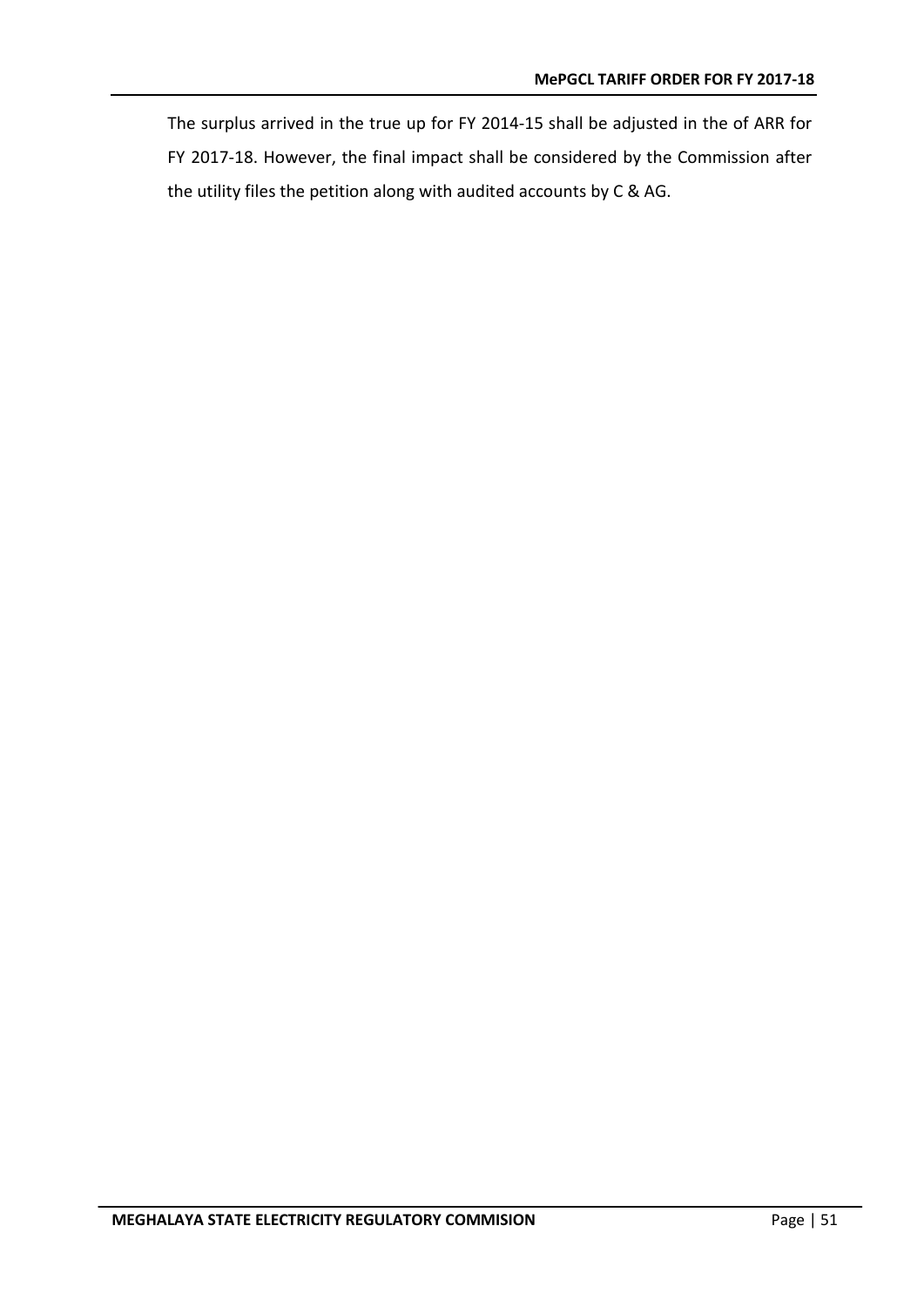# **5. Analysis of ARR for FY 2017-18 and Generation Tariff**

#### <span id="page-56-1"></span><span id="page-56-0"></span>**5.1 Introduction**

The Commission as in the case of other ARR petitions allows the same ARR as approved in the MYT Order dated 30.03.2015 for FY 2017-18 with adjustment wherever required. Various expenses of MePGCL as approved in MYT Order for FY 2017-18 for Control Period for FY 2015-16 to FY 2017- 18 are discussed below:

#### <span id="page-56-2"></span>**5.2 O&M Expenses**

O&M Costs consist of Employee Expenses, Repairs and Maintenance Charges in MYT Order considering costs on actuals and as per Regulations.

The approved O&M Expenses for FY 2017-18 in MYT Order are Rs. 61.52 Crore. Commission now accepts the same amount at Rs. 61.52 Crore for MePGCL old stations.

#### <span id="page-56-3"></span>**5.3 Depreciation**

In the MYT Order for the Control Period from FY 2015-16 to FY 2017-18 the Commission has approved depreciation considering average GFA of [Rs.391.24 Cr](http://Rs.391.24)ore and 5.28% depreciation rate. As audited statement of account was not available Commission considered 50% of approved depreciation at [Rs.10.33 Crore](http://Rs.10.33) for FY 2017-18 for old stations and Rs.0.31 Crore for Sona Pani. Now Commission approves the same amount of [Rs.10.64 Cr](http://Rs.10.64)ore towards depreciation for all stations.

#### <span id="page-56-4"></span>**5.4 Return on Equity**

As Audited Accounts are not available the Commission did not consider the equity value proposed for old stations and considered the equity for Sona Pani for FY 2017- 18. The Commission approved RoE at Rs. 9.18 Crore for old stations and Rs. 0.25 Crore for Sona Pani amounting to Rs. 9.43 Crore. Now the Commission accepts this amount towards RoE for FY 2017-18.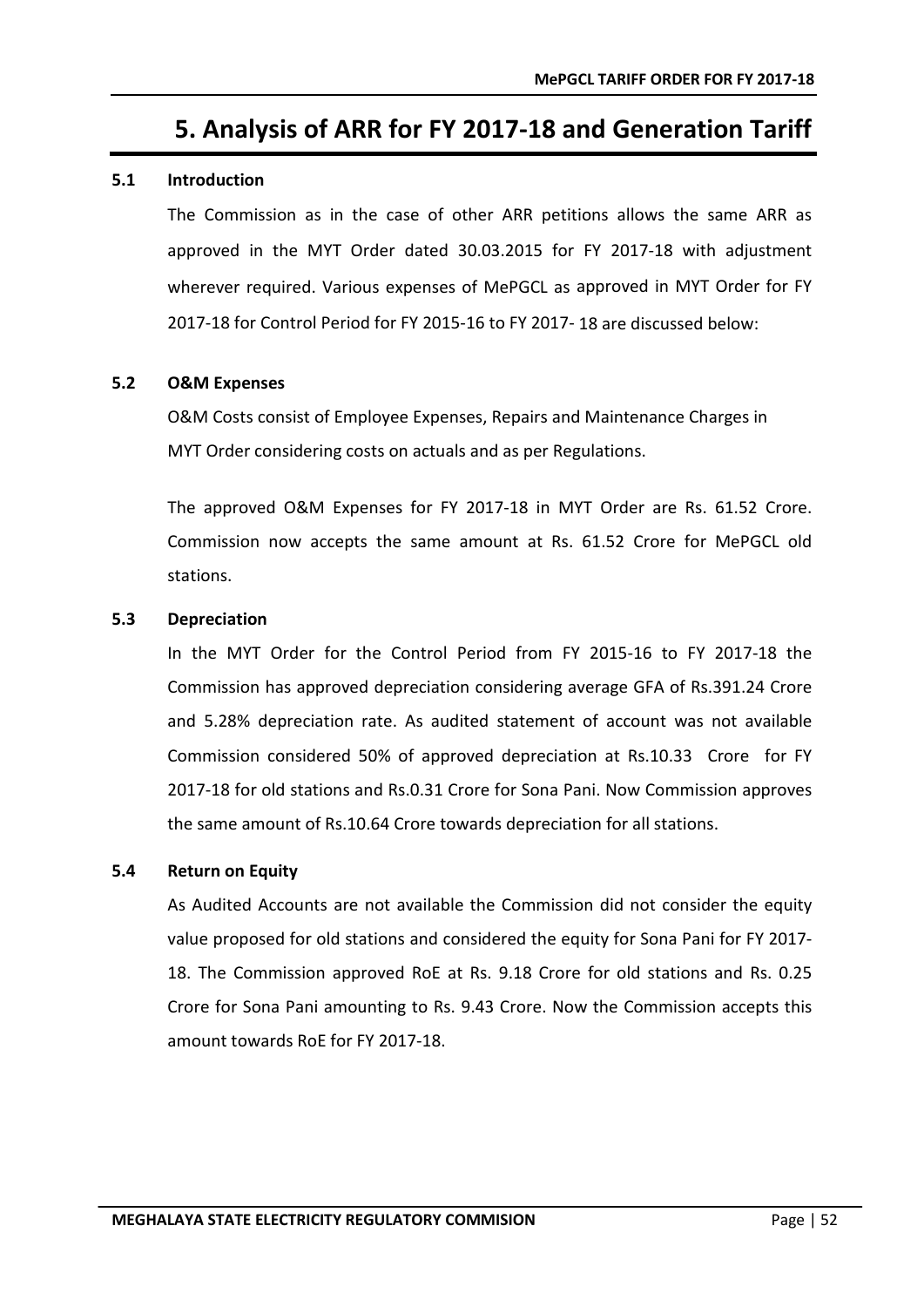#### <span id="page-57-0"></span>**5.5 Interest and Finance Charges**

The Commission has approved Rs. 1.82 Crore towards interest and finance charges for FY 2017-18 considering closing loan of Rs. 15.69 Crore and interest rate of 4.75% in the MYT Order.

**The Commission now accepts the same amount of Rs. 1.82 Crore towards interest and finance charges for FY 2017-18**

#### <span id="page-57-1"></span>**5.6 Interest on working capital**

In the MYT Order for FY 2015-16 to FY 2017-18 the Commission approved Interest on Working Capital at Rs. 4.41 Crore considering components of normative working capital for old stations and Sonapani for FY 2017-18.

#### **The Commission now approves the same amount of Rs. 4.41 Crore for ARR of FY 2017-18.**

#### <span id="page-57-2"></span>**5.7 SLDC Charges**

The Commission had approved Rs. 1.15 Crore for FY 2017-18 in MYT Order towards SLDC Charges.

**The Commission approves Rs. 1.15 Crore towards SLDC Charges for FY 2017-18**.

#### <span id="page-57-3"></span>**5.8 ARR for FY 2017-18**

Considering the above approved fixed charges for FY 2017-18, the total fixed charges for MePGCL Old plants and Sonapani are shown in the Table below:

#### **Table 5.1: Annual Fixed Cost approved for FY 2017-18 ( MePGCL Old Stations )**

<span id="page-57-4"></span>

|                |                                          | (Rs. Crore) |
|----------------|------------------------------------------|-------------|
| Sl. No         | <b>Particulars</b>                       | FY 2017-18  |
| $\mathbf{1}$   | <b>O&amp;M Expenses</b>                  | 61.52       |
| $\overline{2}$ | Depreciation                             | 10.64       |
| 3              | Return on Equity                         | 9.43        |
| 4              | Interest on Loan Capital                 | 1.82        |
| 5              | Interest on Working Capital              | 4.41        |
| 6              | <b>SLDC Charges</b>                      | 1.15        |
| 7              | <b>Total Annual Fixed Cost</b>           | 88.97       |
| 8              | Less: Non Tariff Income                  | 0.31        |
| 9              | <b>Net Annual Fixed Cost</b>             | 88.66       |
| 10             | Add: Gap of True up of FY 2013-14 Review | 14.42       |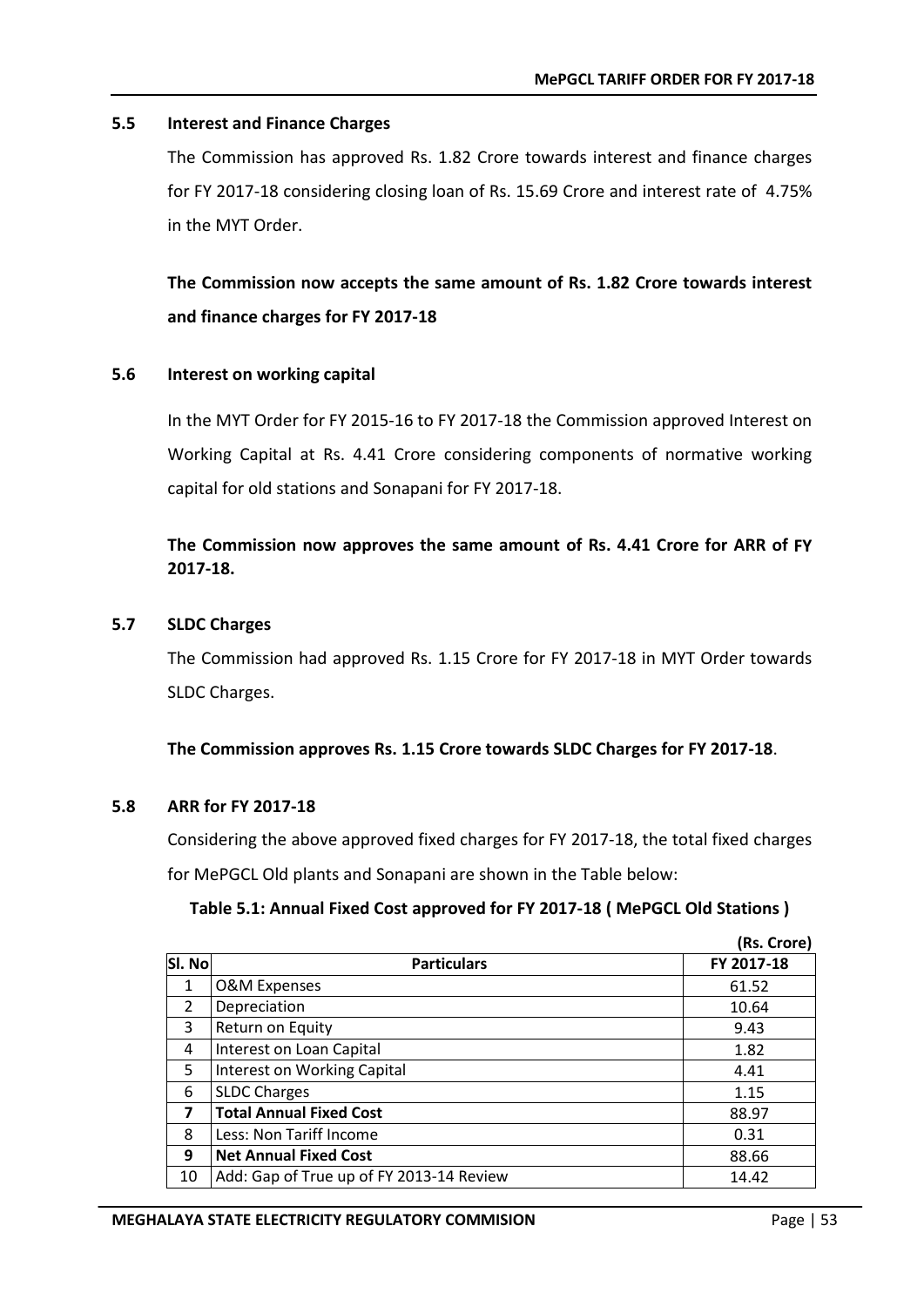| SI. No | <b>Particulars</b>                       | FY 2017-18 |
|--------|------------------------------------------|------------|
|        | 11 Add: Surplus of true up of FY 2014-15 | (6.86)     |
|        | Approved ARR for FY 2017-18              | 96.22      |

**Plant wise allocations of Annual Fixed Charge are shown in Table below:**

<span id="page-58-1"></span>

| Table 5.2: Annual Fixed Cost allocated for each power station during FY 2017-18 |  |
|---------------------------------------------------------------------------------|--|
|---------------------------------------------------------------------------------|--|

| SI.       | Name of Plant     | Capacity | Designed / Annual | <b>AFC Allocation</b> |
|-----------|-------------------|----------|-------------------|-----------------------|
| <b>No</b> |                   | (MW)     | Energy (MU)       | (Rs. Crore)           |
| 1         | Umiam Stage - I   | 36       | 116               | 20.22                 |
| 2         | Umiam Stage - II  | 20       | 46                | 8.02                  |
| 3         | Umiam Stage - III | 60       | 139               | 24.23                 |
| 4         | Umiam Stage - IV  | 60       | 207               | 36.08                 |
| 5         | Umtru             | 11.2     | 39                | 6.80                  |
| 6         | Sonapani          | 1.5      | 5                 | 0.87                  |
|           | <b>Total</b>      | 188.7    | 552               | 96.22                 |

The Commission had issued interim Tariff for FY 2013-14 and held that the same shall be applicable for FY 2014-15 till the final tariff is fixed for leshka project considering the capital cost.

#### <span id="page-58-0"></span>**5.9 Recovery of annual fixed charges**

As per the regulation the recovery of annual fixed charges has to be made in two parts i.e., capacity charges and energy charges. The Commission has adopted the similar approach as adopted in the last tariff order to allow the payment of fixed charges and energy charges in a simpler form. 50% recovery of fixed charges o[f](http://Rs.42.44) [Rs.48.11](http://Rs.42.44) Crore in FY 2017-18 shall be made in 12 equal monthly instalments from MePDCL which shall be Rs. 4.01 Crore per month for its six existing plants. This amount shall be paid by MePDCL to MePGCL every month within seven days of invoice. Remaining terms and conditions shall be as per the Regulation. In addition to the fixed charges, generating company shall also recover 50% of annual fixed charges i.e. [Rs.48.11](http://Rs.42.44) Crore as energy charges on actual generation of electricity from MePDCL at the rate approved for each plant in the last column of the Table below: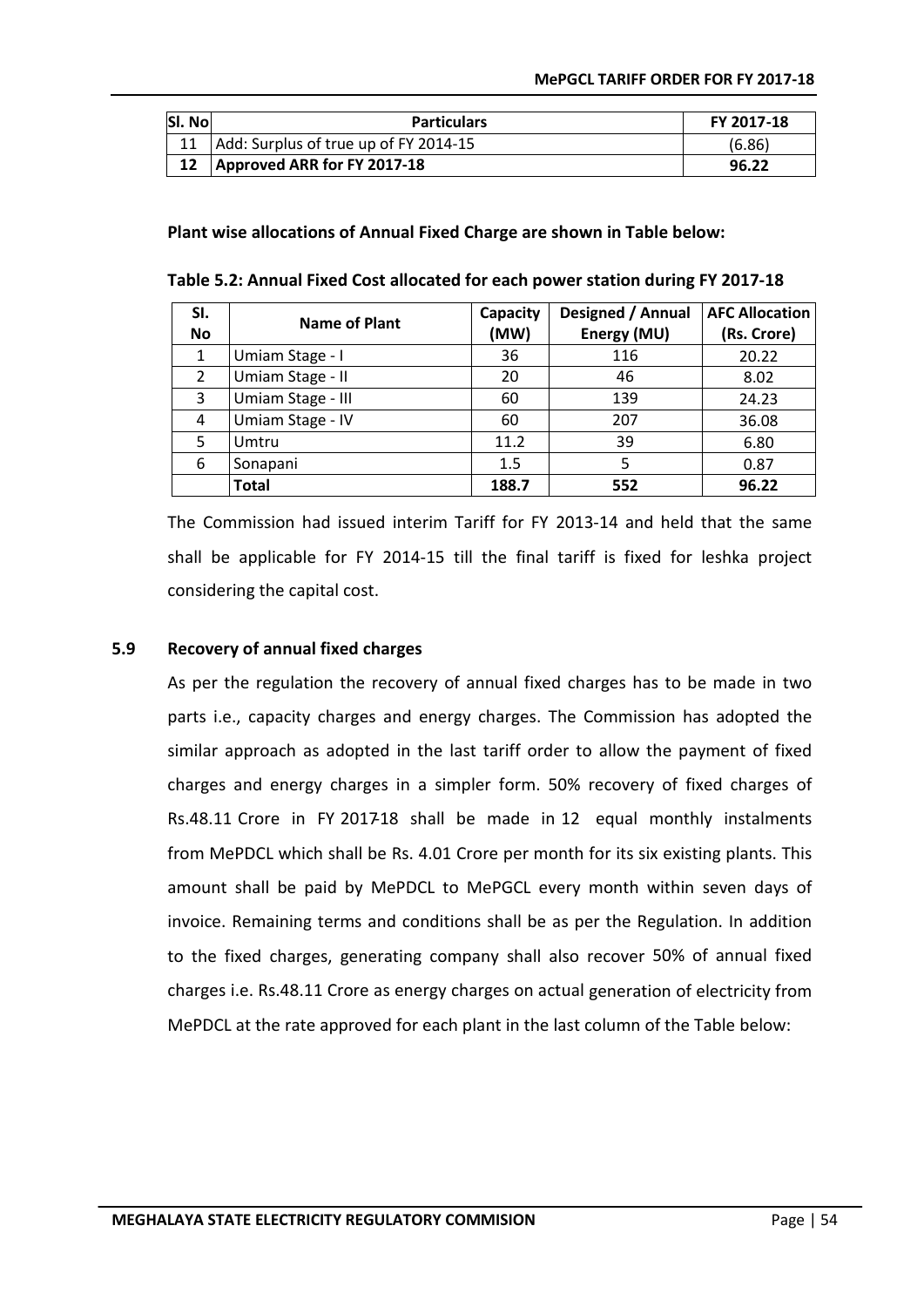| SI.<br><b>No</b> | <b>Name of Plant</b> | Capacity<br>(MW) | Designed/<br>Annual<br><b>Energy</b><br>(MU) | <b>AFC</b><br><b>Allocation</b><br>(Rs. Cr.) | Average<br><b>Tariff</b><br>(Rs./kWh) | 50% as<br>Capacity<br>charges<br>(Rs. Cr.) | 50% as<br><b>Energy</b><br><b>Charges</b><br>(Rs./kWh) |
|------------------|----------------------|------------------|----------------------------------------------|----------------------------------------------|---------------------------------------|--------------------------------------------|--------------------------------------------------------|
| 1                | Umiam Stage-1        | 36               | 116                                          | 20.22                                        | 1.90                                  | 9.02                                       | 10.11                                                  |
| $\overline{2}$   | Umiam Stage - II     | 20               | 46                                           | 8.02                                         | 2.08                                  | 5.04                                       | 4.01                                                   |
| 3                | Umiam Stage -III     | 60               | 139                                          | 24.23                                        | 2.16                                  | 15.02                                      | 12.12                                                  |
| 4                | Umiam Stage - IV     | 60               | 207                                          | 36.08                                        | 1.45                                  | 15.02                                      | 18.04                                                  |
| 5                | Umtru                | 11.2             | 39                                           | 6.80                                         | 1.43                                  | 2.82                                       | 3.40                                                   |
| 6                | Sonapani             | 1.5              | 5                                            | 0.87                                         | 1.74                                  | 0.38                                       | 0.44                                                   |
| 7                | <b>Total</b>         | 188.7            | 552                                          | 96.22                                        | 1.74                                  | 48.11                                      | 0.87                                                   |

<span id="page-59-1"></span>**Table 5.3: Plant wise Capacity and Energy Charges approved for FY 2017-18**

The Commission had approved capital cost of MLHEP in its orders dated 27.03.2017. The Provisional ARR for FY 2017-18 (MLHEP) is computed based on the approved true up business for FY 2013-14 and FY 2014-15 in the MLHEP petition dated 30.11.2016 and applicable Generation tariff is approved as stated in the Tables below:

**Table 5.4: ARR for MLHEP for FY 2017-18**

<span id="page-59-2"></span>

|     |                             |                        | (Rs. Crore)         |  |  |
|-----|-----------------------------|------------------------|---------------------|--|--|
| SI. | <b>Particulars</b>          | <b>Projections for</b> | <b>Approved for</b> |  |  |
| No. |                             | FY 2017-18             | FY 2017-18          |  |  |
| 1   | Interest on loan capital    | 74.78                  | 60.83               |  |  |
| 2   | Depreciation                | 61.00                  | 42.51               |  |  |
| 3   | <b>O&amp;M Expenses</b>     | 32.15                  | 28.35               |  |  |
| 4   | Interest on Working Capital | 6.64                   | 5.37                |  |  |
| 5   | Return on Equity            | 49.67                  | 46.90               |  |  |
| 6   | <b>SLDC Charges</b>         | 0.40                   | 0.40                |  |  |
| 7   | <b>ARR Net</b>              | 224.35                 | 184.36              |  |  |

<span id="page-59-3"></span>

| Sl. No. | <b>Particulars</b>                     | <b>Amount (Rs. Crore)</b> |
|---------|----------------------------------------|---------------------------|
|         | ARR for MePGCL for FY 2017-18 (Leshka) | 184.36                    |
|         | Designed energy                        | 486.23                    |
|         | <b>Generation Tariff</b>               | 3.79 Ps./Kwh              |

**Table 5.5: Generation Tariff of MLHEP for FY 2017-18**

MePGCL shall claim 50% of ARR as fixed Cost and Energy charges at Rs. 3.79/kWh for Actual Generation from the beneficiary for MLHEP for FY 2017-18.

#### <span id="page-59-0"></span>**5.10 Consolidated ARR for FY 2017-18**

Consolidated ARR for MePGCL old projects and MLHEP for FY 2017-18, Annual Fixed Cost allocated for each Power Station during FY 2017-18 and Plant wise capacity and energy charges for FY 2017-18 are given in the Tables below: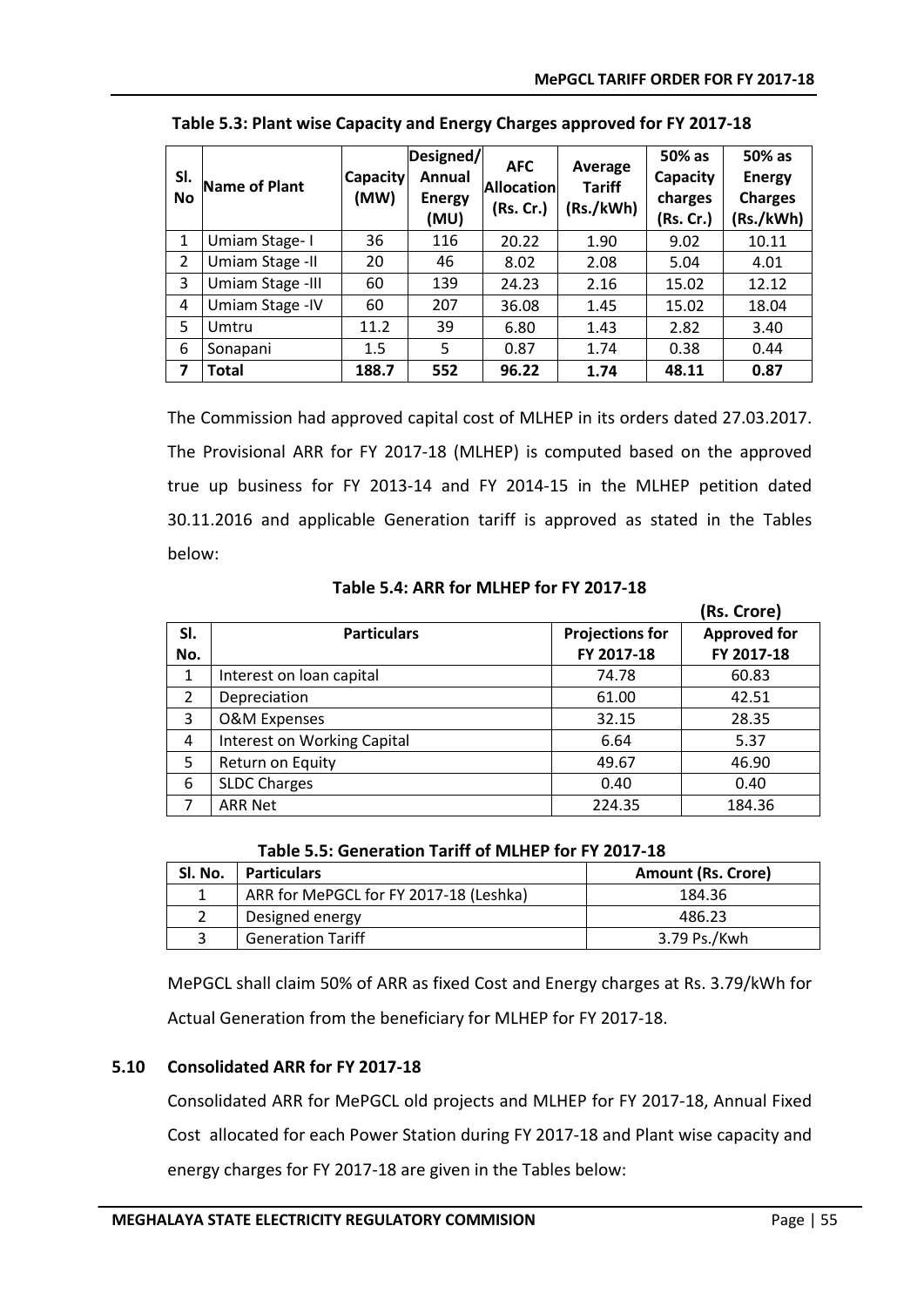<span id="page-60-0"></span>

|                |                                            |                   |              | (Rs. Crore)      |
|----------------|--------------------------------------------|-------------------|--------------|------------------|
| SI.            | <b>ARR</b> element                         | <b>For MePGCL</b> | For          | <b>Total for</b> |
| No.            |                                            | Old projects      | <b>MLHEP</b> | <b>MePGCL</b>    |
| 1              | O & M Expenses                             | 61.52             | 28.35        | 89.87            |
| $\overline{2}$ | Depreciation                               | 10.64             | 42.51        | 53.15            |
| 3              | Return on Equity                           | 9.43              | 46.90        | 56.33            |
| 4              | Interest on loan capital                   | 1.82              | 60.83        | 62.65            |
| 5              | Interest on working capital                | 4.41              | 5.37         | 9.78             |
| 6              | <b>SLDC Charges</b>                        | 1.15              | 0.40         | 1.55             |
| $\overline{7}$ | <b>Gross Annual Fixed charges</b>          | 88.97             | 184.36       | 273.33           |
| 8              | Less Non Tariff Income                     | 0.31              |              | 0.31             |
| 9              | Net Annual Fixed charges                   | 88.66             | 184.36       | 273.02           |
| 10             | Add True up Gap FY 2013-14                 | 14.42             |              | 14.42            |
| 11             | Add True up Gap FY 2014-15                 | (6.86)            |              | (6.86)           |
| 12             | Approved ARR for FY 2017-18                | 96.22             | 184.36       | 280.58           |
| 13             | <b>Designed Energy</b>                     | 552.00            | 486.23       | 1038.23          |
| 14             | Generation Tariff for FY 2017-18 (Rs./kWh) | 1.74              | 3.79         | 2.70             |

#### **Table 5.6: Consolidated ARR for MePGCL old projects and MLHEP for the FY 2017-18 Approved**

#### <span id="page-60-1"></span>**Table 5.7: Annual Fixed Cost allocated for each Power Station during FY 2017-18**

| SI.<br><b>No</b> | Name of the<br>Plant | <b>Capacity in</b><br><b>MW</b> | <b>Designed Annual</b><br>Energy (MU) | <b>AFC allocation</b><br>(Rs. Crore) |
|------------------|----------------------|---------------------------------|---------------------------------------|--------------------------------------|
|                  |                      |                                 |                                       |                                      |
| 1                | Umaiam stage - I     | 36                              | 116                                   | 20.22                                |
| 2                | Umaiam stage - II    | 20                              | 46                                    | 8.02                                 |
| 3                | Umaiam stage - III   | 60                              | 139                                   | 24.23                                |
| 4                | Umaiam stage - IV    | 60                              | 207                                   | 36.08                                |
| 5                | Umtree               | 11.2                            | 39                                    | 6.80                                 |
| 6                | Sonapani             | 1.5                             | 5                                     | 0.87                                 |
| 7                | MLHEP 3 X 42 MW      | 126                             | 486.23                                | 184.36                               |
|                  |                      | 314.7                           | 1038.23                               | 280.58                               |

#### **Table 5.8: MePGCL Plant wise Capacity and energy charges for FY 2017-18**

<span id="page-60-2"></span>

| SI.<br>No      | Name of the plant | Capacity<br><b>MW</b> | <b>Designed</b><br>Annual<br><b>Energy</b><br>(MU) | <b>AFC</b><br><b>Allocation</b><br>Rs. Cr | Average<br><b>Tariff</b><br>(Rs./kWh) | 50% as<br>Capacity<br><b>Charges</b><br>(Rs Cr) | 50 % as<br><b>Energy</b><br>(Rs./kwh) |
|----------------|-------------------|-----------------------|----------------------------------------------------|-------------------------------------------|---------------------------------------|-------------------------------------------------|---------------------------------------|
| 1              | Umaiam stage - I  | 36                    | 116                                                | 20.22                                     | 1.74                                  | 10.11                                           | 0.87                                  |
| $\overline{2}$ | Umaiam stage - II | 20                    | 46                                                 | 8.02                                      | 1.74                                  | 4.01                                            | 0.87                                  |
| 3              | Umaiam stage -III | 60                    | 139                                                | 24.23                                     | 1.74                                  | 12.12                                           | 0.87                                  |
| 4              | Umaiam stage-IV   | 60                    | 207                                                | 36.08                                     | 1.74                                  | 18.04                                           | 0.87                                  |
| 5              | Umtree            | 11.2                  | 39                                                 | 6.80                                      | 1.74                                  | 3.40                                            | 0.87                                  |
| 6              | Sonapani          | 1.5                   | 5                                                  | 0.87                                      | 1.74                                  | 0.44                                            | 0.87                                  |
| $\overline{7}$ | MLHEP 3 X 42 MW   | 126                   | 486.23                                             | 184.36                                    | 3.79                                  | 92.18                                           | 1.90                                  |
| 8              | Total             | 314.7                 | 1038.23                                            | 280.58                                    | 2.70                                  | 140.29                                          | 1.35                                  |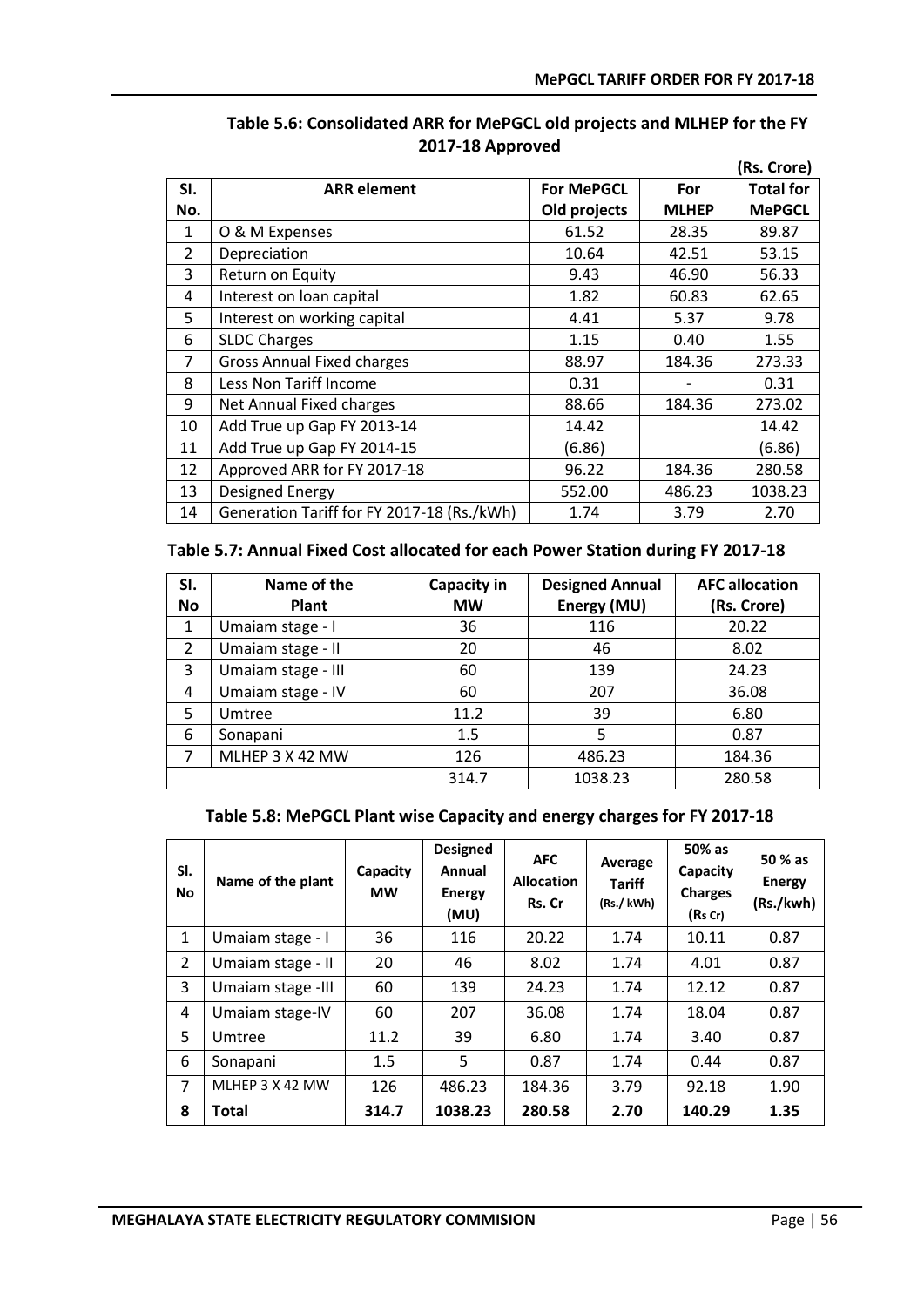## **6. Directives**

#### <span id="page-61-1"></span><span id="page-61-0"></span>**6.1 Directives**

#### **1. Filing of Petition for Leshka Project:**

Capital Cost approved at Rs.1134.28 Crore. MePGCL shall incorporate GFA in the Books while filing next Petition.

#### **2. Improvement of Performance:**

The Commission directs MePGCL to submit an action plan for implementation of efficiency improvement and manpower rationalisation measures giving target dates for completion of each milestone of proposed plan within three months of issuance of this Order. The information of the plant availability, availability of the water and Generation in the form of report need to be submitted in every quarter in the first week of the following month regularly.

#### **3. Financial Statements of Accounts:**

The Commission directs MePGCL to get their accounts audited by C&AG up to FY 2015-16 and submit the same along with the next tariff petition filing.

#### **4. Control on Expense**

The Commission directs MePGCL to prepare an annual budget for FY 2017-18 for every plant and submit the same to the Commission within one month of the issuance of this Order so that expenses are made within the provision of Tariff Order and Regulations.

**5.** The Licensee is directed to maintain Assets records, since all the old plants have served their life and allowing RoE and Depreciation on those assets would result in excess recovery of costs and tariffs. The assets records shall be duly audited as per the Regulations and ensure to delete the value from the asset base in the books for the purpose of calculation of RoE and Depreciation.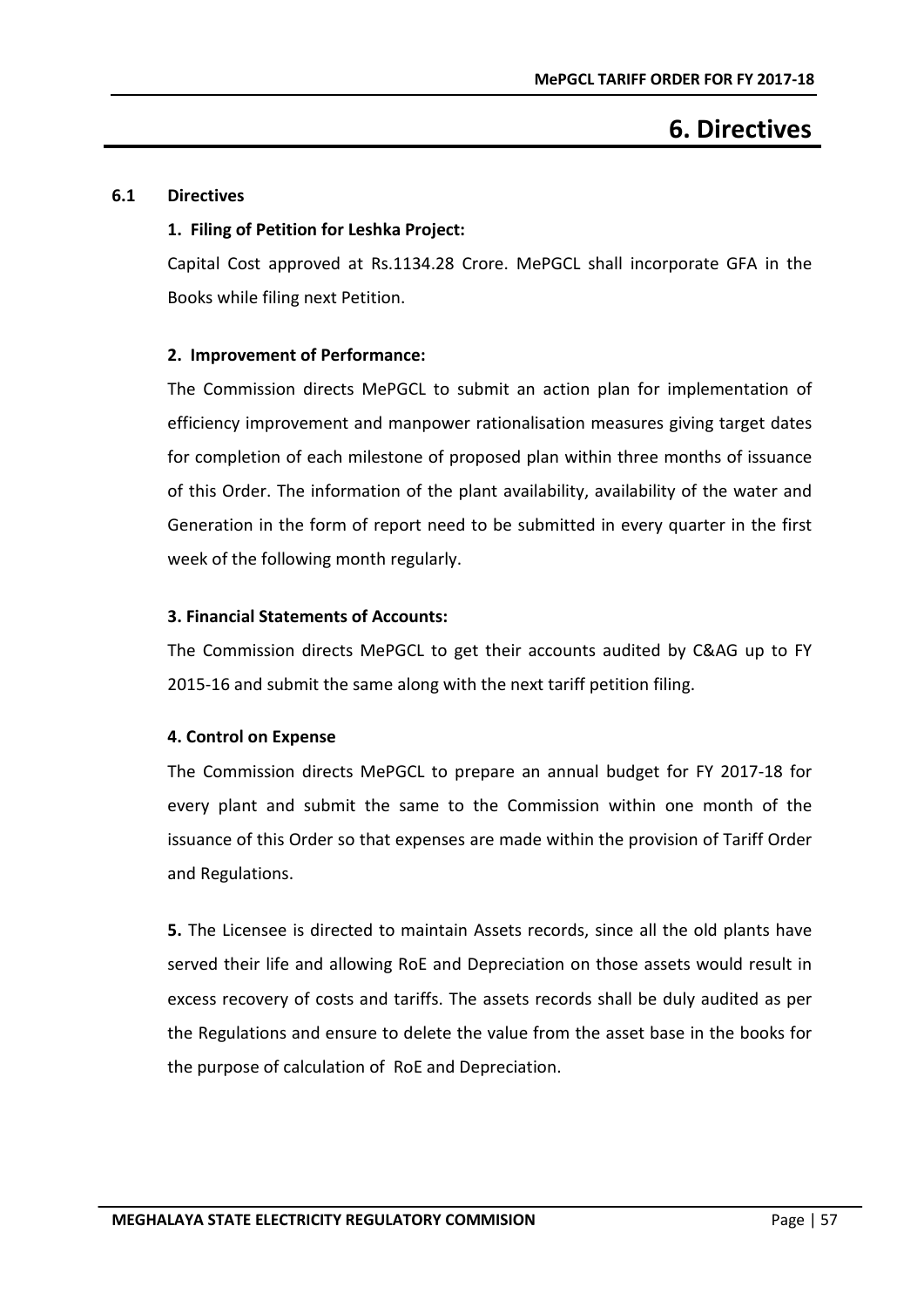#### **Annexure-I**

# <span id="page-62-0"></span>**RECORD NOTE OF THE 19th MEETING OF THE STATE ADVISORY COMMITTEE HELD AT ON 27TH JANUARY 2017 AT THE MSERC CONFERENCE HALL, SHILLONG.**

Present:-

#### **Members of the State Advisory Committee and Commission**

- 1) Shri. WMS Pariat, Chairman, MSERC.
- 2) Shri. J.B. Poon, Secretary, MSERC
- 3) Shri. Ramesh Bawri, President Meghalaya Confederation of Industries.
- 4) Shri. S. K. Lato, Jowai.
- 5) Shri S Narzari, GM (Comm.), NEEPCO

**Calling the 19th Meeting** of the State Advisory Committee (SAC) to order, the Chairman welcomed the members present. He briefly informed the members about the purpose of the meeting as envisaged in the Electricity Act 2003 highlighting the salient features of distribution ARR for FY 2017-18. He also briefed the members on the present MSERC, MYT Regulation 2014 and implications of each of the component of ARR in the Tariff. Members of the Advisory Committee were briefed that the Commission has admitted ARR petition for Distribution, Transmission, Generation on 17.01.2017.they published the salient features of this petition inviting comments of each stakeholders including public. On the ARR & Tariff Petition for the year 2017-18, the Chairman called upon the Hon'ble Members to participate in the deliberations on tariff as for Generation and invited their suggestions. Members of the SAC raised the following issues:

#### **1. Shri Ramesh Bawri**

Shri Ramesh Bawri brought about many pertinent issues relating to the petition and submitted that books of account are not proper as timely submission of ARR and audited statements of account are not updated. He has given following suggestions to the Commission Tariff issues.

(1) He has appreciated that separate petitions have been filed by MePGCL, MePDCL and MePTCL as required under the Electricity Act, 2003 This would lead to a much better understanding of the workings of MeECL. However, he has suggested that to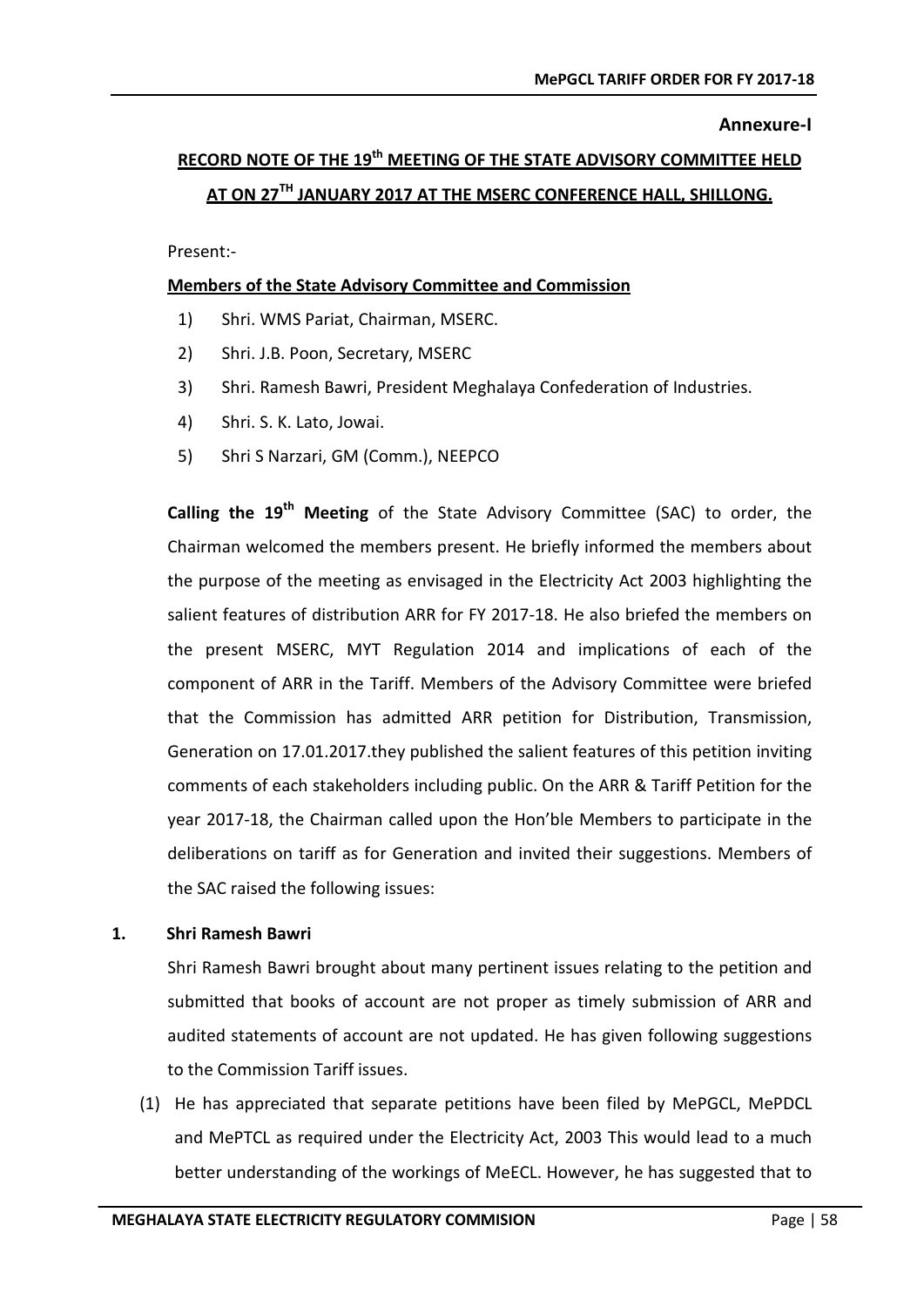consolidate all expenditures record in one single table so that it would be more transparent for the Commission to determine the cost of individual companies in comparison to what approved last year for a single entity.

- (2) Mr. Bawri requested the Commission to review the status of directions given to MePGCL, MePDCL and MePTCL last year while finalizing the Tariff Order so that the road map given by the Commission is properly implemented in the interest of the Public.
- (3) It appears that some of the calculation sheets are not matching with the other related calculations and therefore it would be difficult to understand the exact numbers in the ARR petition. This leads to an unnecessary exercise of correction on the part of the Commission, besides the Advisory Board and the General Public who may not be aware of the intricacies of law. It is therefore suggested that each subsidiary Company of MeECL be advised to submit their proposals in accordance with the Regulations in future.
- (4) Mr. Bawri was concerned about the high capital cost of the project incurred in MLHEP (Myntdu-Leshka). He has pointed out that the Commission should review the matter and allow only the reasonable cost of the project inconsonance with national standards. He has also pointed out that there should be some mechanism which forces the management of power stations to optimize the best utilization of their project and give maximum generation to the State. He has agreed to the Commission's proposal that tariff should be related with the generation so that there is an incentive for the generator to generate more than the designed energy. He has also submitted that the machines should be kept in order in monsoon period so that the generation is highest during peak availability.
- (5) In the absence of the accounts for earlier years, it is not possible to comment on the eligibility of **Return on Equity**. It is however suggested that the Hon'ble Commission may kindly verify the eligible amount in accordance with Regulations 51 and 53, keeping the Debt-Equity Ratio norms also in mind.

#### **2. Shri. S.K Lato**

Shri S.K.Lato stated that he also fully supported all the views expressed by Mr.Ramesh Bawri and requested the Commission to take these into consideration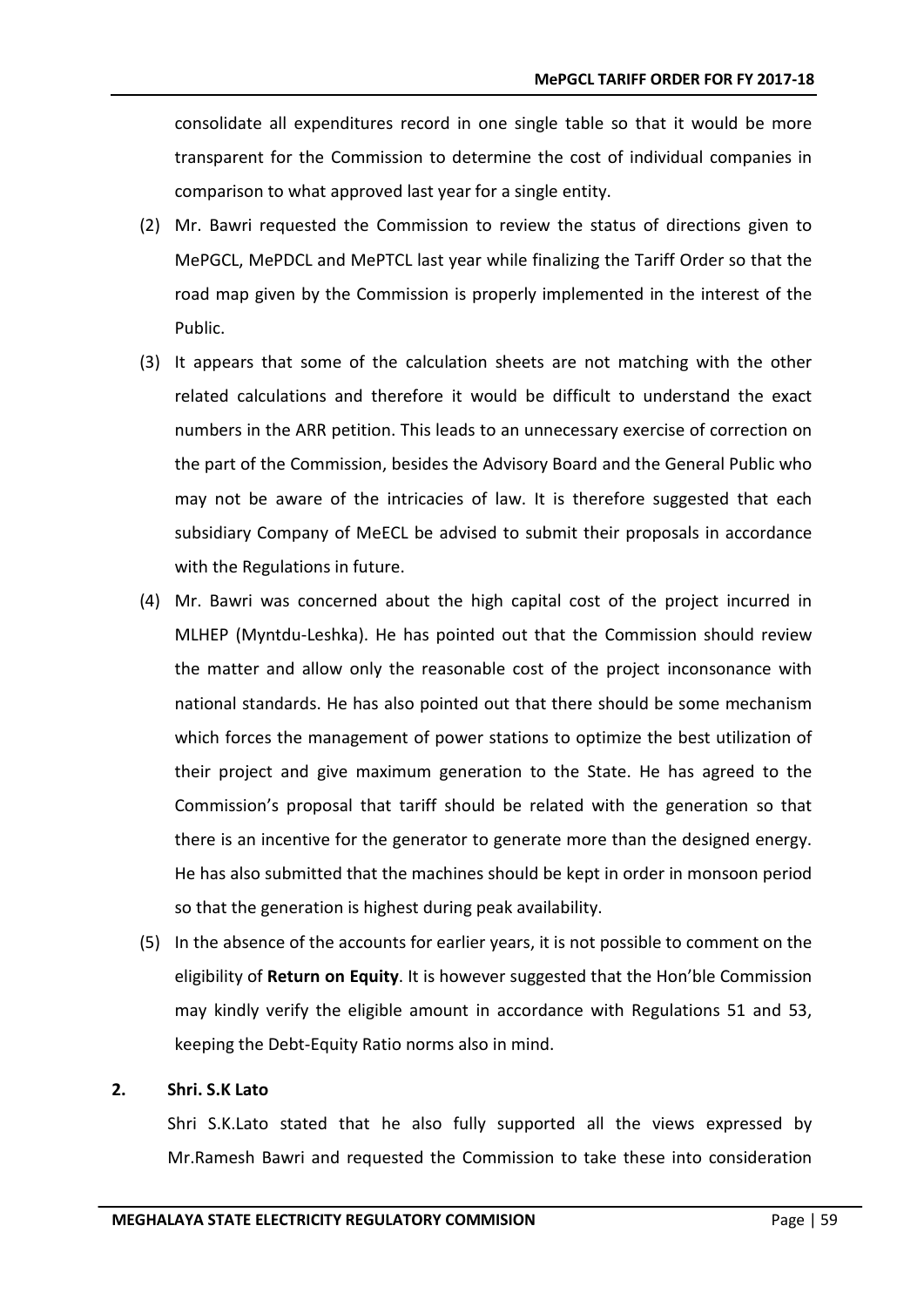while deciding the Tariff for the year 2017-18. He wanted that the performance of MePDCL needs to be improved in terms of better operation, quality supply and improvement in their current efficiency to work & optimize their resources.

Summing-up the discussions, the Chairman placed on record his profound gratitude to the Hon'ble Members present, for their valuable suggestions and submissions and assured that these would be kept in view, while finalizing the Tariff for the year 2017-18.

(J.B. Poon)

**Secretary, MSERC**